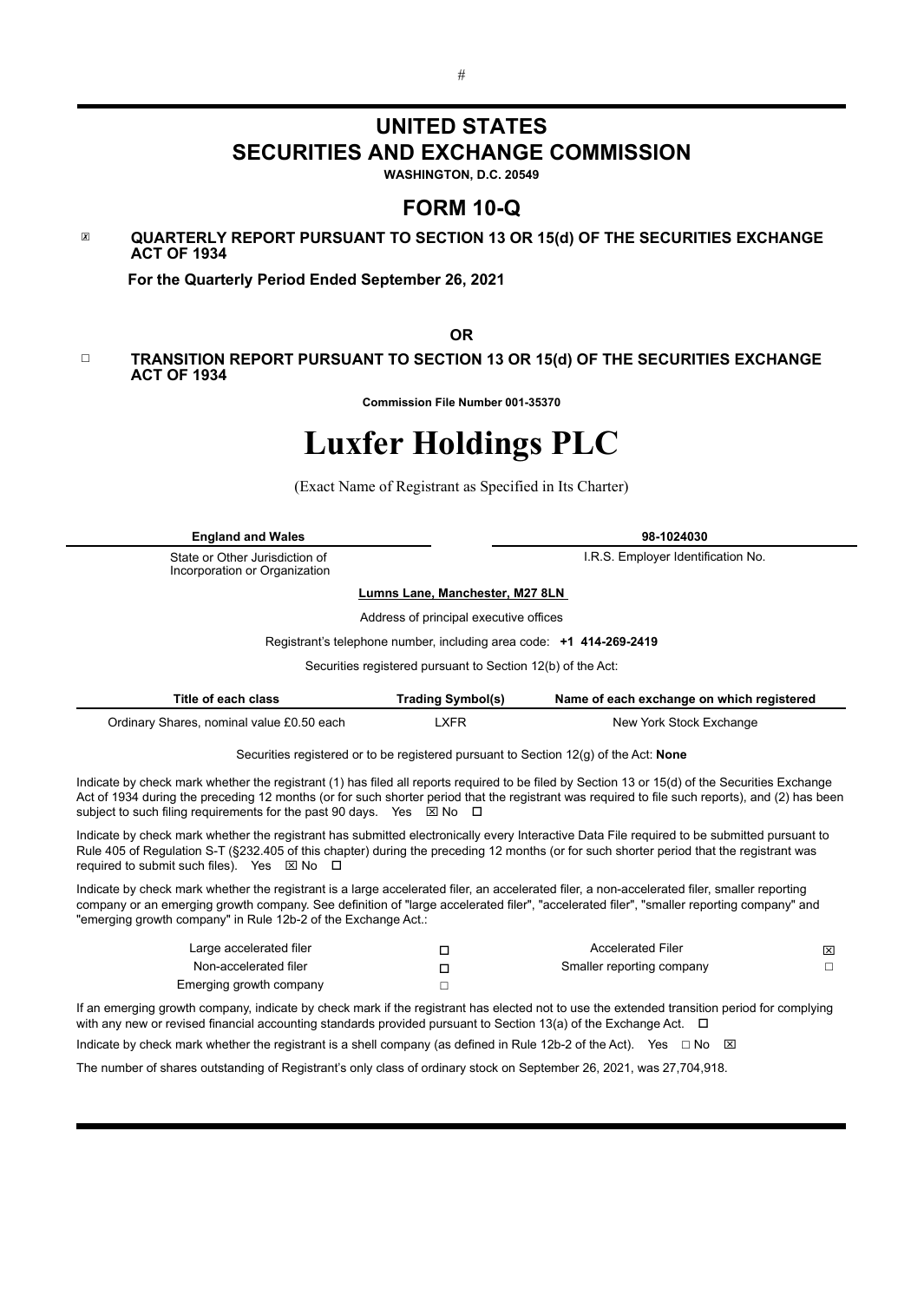## **TABLE OF CONTENTS**

|            |                                                                                          | Page |
|------------|------------------------------------------------------------------------------------------|------|
|            | <b>PART I FINANCIAL INFORMATION</b>                                                      |      |
| Item $1$ . | Condensed Financial Statements (unaudited)                                               |      |
|            | Condensed Consolidated Statements of Income (unaudited)                                  |      |
|            | Condensed Consolidated Statements of Comprehensive Income (unaudited)                    | 2    |
|            | Condensed Consolidated Balance Sheets (unaudited)                                        | 3    |
|            | Condensed Consolidated Statements of Cash Flows (unaudited)                              | 4    |
|            | Condensed Consolidated Statements of Changes in Equity (unaudited)                       | 5    |
|            | Notes to Condensed Consolidated Financial Statements (unaudited)                         | 7    |
| Item 2.    | Management's Discussion and Analysis of Financial Condition and Results of<br>Operations | 22   |
| Item $31$  | Quantitative and Qualitative Disclosures About Market Risk                               | 33   |
| Item $41$  | <b>Controls and Procedures</b>                                                           | 33   |
|            |                                                                                          |      |
|            | <b>PART II OTHER INFORMATION</b>                                                         |      |
| Item $1$ . | Legal Proceedings                                                                        | 34   |
| Item 1A.   | <b>Risk Factors</b>                                                                      | 34   |
| Item $21$  | Unregistered Sales of Equity Securities and Use of Proceeds                              | 34   |
| Item 6.    | <b>Exhibits</b>                                                                          | 34   |
|            | Signatures                                                                               | 35   |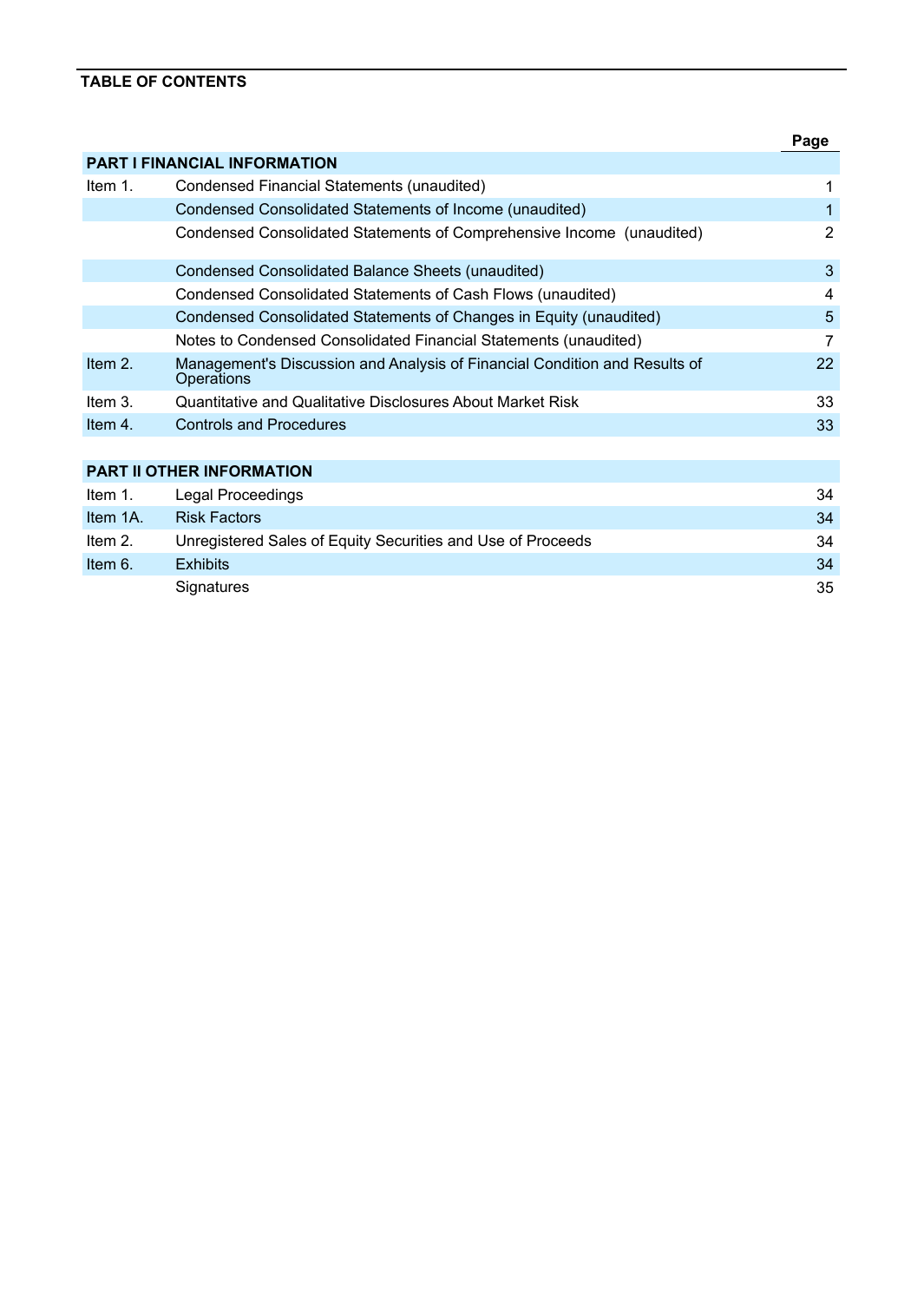#### **PART I - FINANCIAL INFORMATION**

## **Item 1. Condensed Financial Statements (unaudited)**

## **LUXFER HOLDINGS PLC CONDENSED CONSOLIDATED STATEMENTS OF INCOME (UNAUDITED)**

|                                                                        | <b>Third Quarter</b> |                           | Year-to-date |                                             |                                             |         |  |  |
|------------------------------------------------------------------------|----------------------|---------------------------|--------------|---------------------------------------------|---------------------------------------------|---------|--|--|
| In millions, except share and per-share data                           | 2021                 |                           | 2020         | 2021                                        |                                             | 2020    |  |  |
| <b>Net sales</b>                                                       | \$<br>91.2           | $\boldsymbol{\mathsf{S}}$ | 77.7         | \$<br>275.4                                 | $\sqrt[6]{\frac{1}{2}}$                     | 242.7   |  |  |
| Cost of goods sold                                                     | (70.1)               |                           | (58.8)       | (203.2)                                     |                                             | (181.7) |  |  |
| <b>Gross profit</b>                                                    | 21.1                 |                           | 18.9         | 72.2                                        |                                             | 61.0    |  |  |
| Selling, general and administrative expenses                           | (10.6)               |                           | (8.4)        | (33.9)                                      |                                             | (30.3)  |  |  |
| Research and development                                               | (1.3)                |                           | (1.0)        | (2.9)                                       |                                             | (2.6)   |  |  |
| Restructuring charges                                                  | (0.5)                |                           | (4.2)        | (2.1)                                       |                                             | (7.8)   |  |  |
| Acquisition and disposal related costs                                 | (0.6)                |                           |              | (1.5)                                       |                                             | (0.2)   |  |  |
| Other charges                                                          |                      |                           |              | (1.1)                                       |                                             |         |  |  |
| <b>Operating income</b>                                                | 8.1                  |                           | 5.3          | 30.7                                        |                                             | 20.1    |  |  |
| Interest expense                                                       | (0.8)                |                           | (1.2)        | (2.4)                                       |                                             | (3.5)   |  |  |
| Defined benefit pension credit                                         | 0.6                  |                           | 1.1          | 1.8                                         |                                             | 3.3     |  |  |
| Income before income taxes and equity in net loss<br>from affiliates   | 7.9                  |                           | 5.2          | 30.1                                        |                                             | 19.9    |  |  |
| Provision for income taxes                                             | (1.9)                |                           | (2.8)        | (3.6)                                       |                                             | (5.6)   |  |  |
| Income before equity in net loss from affiliates                       | 6.0                  |                           | 2.4          | 26.5                                        |                                             | 14.3    |  |  |
| Equity in net loss from affiliates (net of tax)                        |                      |                           |              |                                             |                                             | (0.1)   |  |  |
| Net income from continuing operations                                  | 6.0                  |                           | 2.4          | 26.5                                        |                                             | 14.2    |  |  |
|                                                                        |                      |                           |              |                                             |                                             |         |  |  |
| (Loss) / income from discontinued operations, net of tax               | (0.7)                |                           | 0.2          | (2.8)                                       |                                             | (1.3)   |  |  |
| (Loss) / gain on disposition of discontinued operations,<br>net of tax | (0.5)                |                           |              | 6.6                                         |                                             |         |  |  |
| Net (loss) / income from discontinued operations                       | \$<br>$(1.2)$ \$     |                           | 0.2          | \$<br>3.8                                   | \$                                          | (1.3)   |  |  |
|                                                                        |                      |                           |              |                                             |                                             |         |  |  |
| Net income                                                             | \$<br>4.8            | \$                        | 2.6          | \$<br>30.3                                  | \$                                          | 12.9    |  |  |
|                                                                        |                      |                           |              |                                             |                                             |         |  |  |
| Earnings / (loss) per share <sup>1</sup>                               |                      |                           |              |                                             |                                             |         |  |  |
| Basic from continuing operations                                       | \$<br>0.22           | $\boldsymbol{\mathsf{S}}$ | 0.09         | \$<br>0.96                                  | \$                                          | 0.52    |  |  |
| Basic from discontinued operations <sup>2</sup>                        | \$<br>(0.04)         | \$                        | 0.01         | \$<br>0.14                                  | \$                                          | (0.05)  |  |  |
| <b>Basic</b>                                                           | \$<br>0.17           | $\mathcal{S}$             | 0.09         | \$<br>1.09                                  | $\mathfrak{s}$                              | 0.47    |  |  |
|                                                                        |                      |                           |              |                                             |                                             |         |  |  |
| Diluted from continuing operations                                     | \$<br>0.21           | $\frac{1}{2}$             | 0.09         | \$<br>0.94                                  | $\frac{1}{2}$                               | 0.51    |  |  |
| Diluted from discontinued operations <sup>2</sup>                      | \$<br>(0.04)         | \$                        | 0.01         | \$<br>0.14                                  | \$                                          | (0.05)  |  |  |
| <b>Diluted</b>                                                         | \$<br>0.17           | $\mathfrak{S}$            | 0.09         | \$<br>1.08                                  | $\$\$                                       | 0.46    |  |  |
|                                                                        |                      |                           |              |                                             |                                             |         |  |  |
| Weighted average ordinary shares outstanding                           |                      |                           |              |                                             |                                             |         |  |  |
| <b>Basic</b>                                                           |                      |                           |              | 27,722,472 27,619,298 27,718,874 27,532,823 |                                             |         |  |  |
| <b>Diluted</b>                                                         |                      |                           |              |                                             | 28,033,732 28,013,706 28,072,155 27,958,942 |         |  |  |

 $1$  The calculation of earnings per share is performed separately for continuing and discontinued operations. As a result, the sum of the two in any particular period may not equal the earnings-per-share amount in total.<br>2. The last near these far discontinued encontinue in the Third

The loss per share for discontinued operations in the Third Quarter of 2021 and the year-to-date of 2020 has not been diluted, since the incremental shares included in the weighted-average number of shares outstanding would have been anti-dilutive.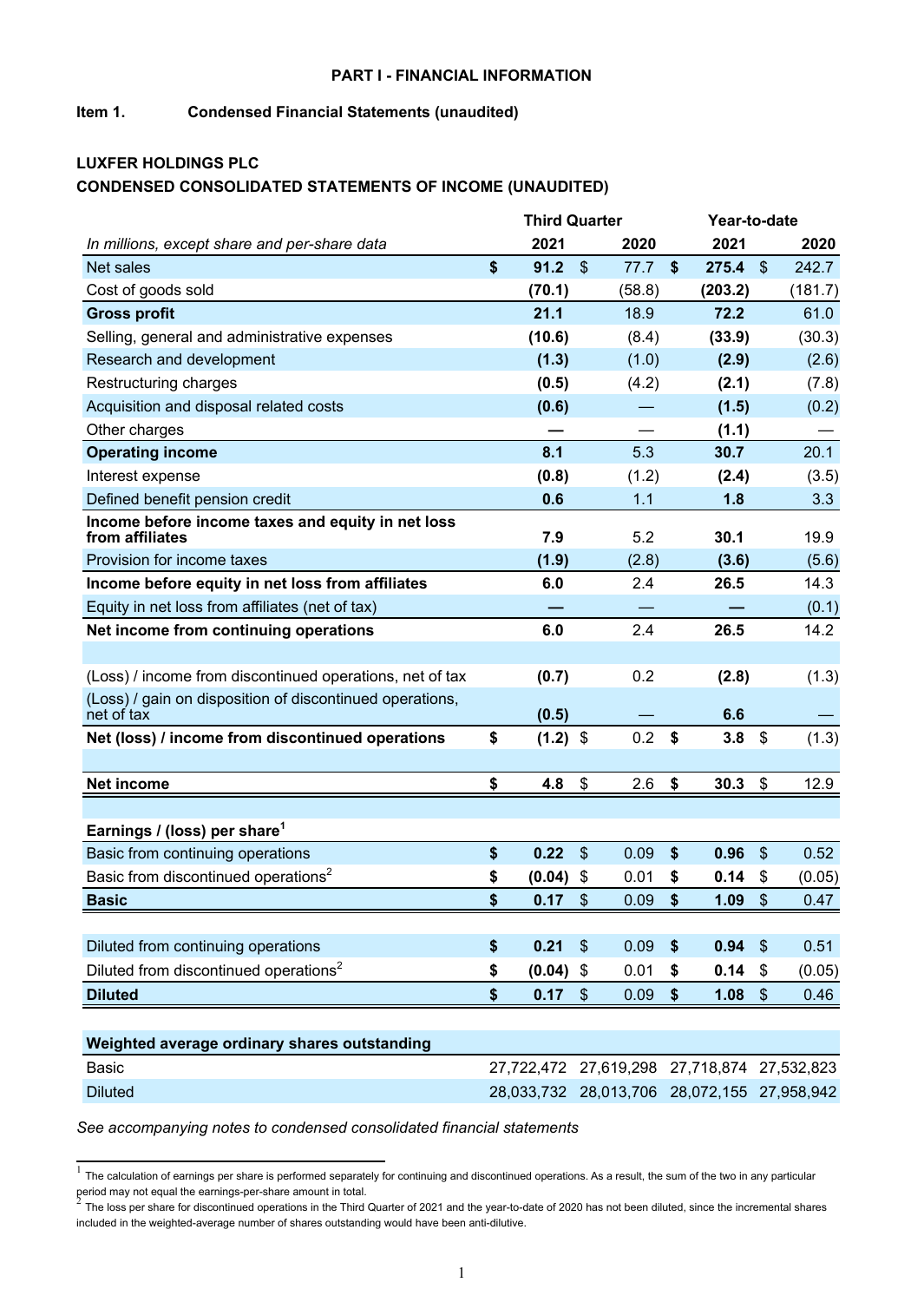## **LUXFER HOLDINGS PLC**

# **CONDENSED CONSOLIDATED STATEMENTS OF COMPREHENSIVE INCOME (UNAUDITED)**

|                                                                                                        | <b>Third Quarter</b> |     |      |    | Year-to-date |     |       |
|--------------------------------------------------------------------------------------------------------|----------------------|-----|------|----|--------------|-----|-------|
| In millions                                                                                            | 2021                 |     | 2020 |    | 2021         |     | 2020  |
| Net income                                                                                             | \$<br>4.8            | \$. | 2.6  | -S | 30.3         | \$. | 12.9  |
|                                                                                                        |                      |     |      |    |              |     |       |
| Other comprehensive (loss) / income                                                                    |                      |     |      |    |              |     |       |
| Change in foreign currency translation adjustment, net of<br>tax                                       | (2.1)                |     | 3.0  |    | (0.1)        |     | (3.7) |
| Pension and post-retirement actuarial gains, net of \$0.2,<br>\$0.1, \$0.5 and \$0.3 tax, respectively | 0.7                  |     | 0.5  |    | 2.1          |     | 1.4   |
| Other comprehensive (loss) / income, net of tax                                                        | (1.4)                |     | 3.5  |    | 2.0          |     | (2.3) |
|                                                                                                        |                      |     |      |    |              |     |       |
| <b>Total comprehensive income</b>                                                                      | \$<br>3.4            | \$  | 6.1  | S  | 32.3         | S   | 10.6  |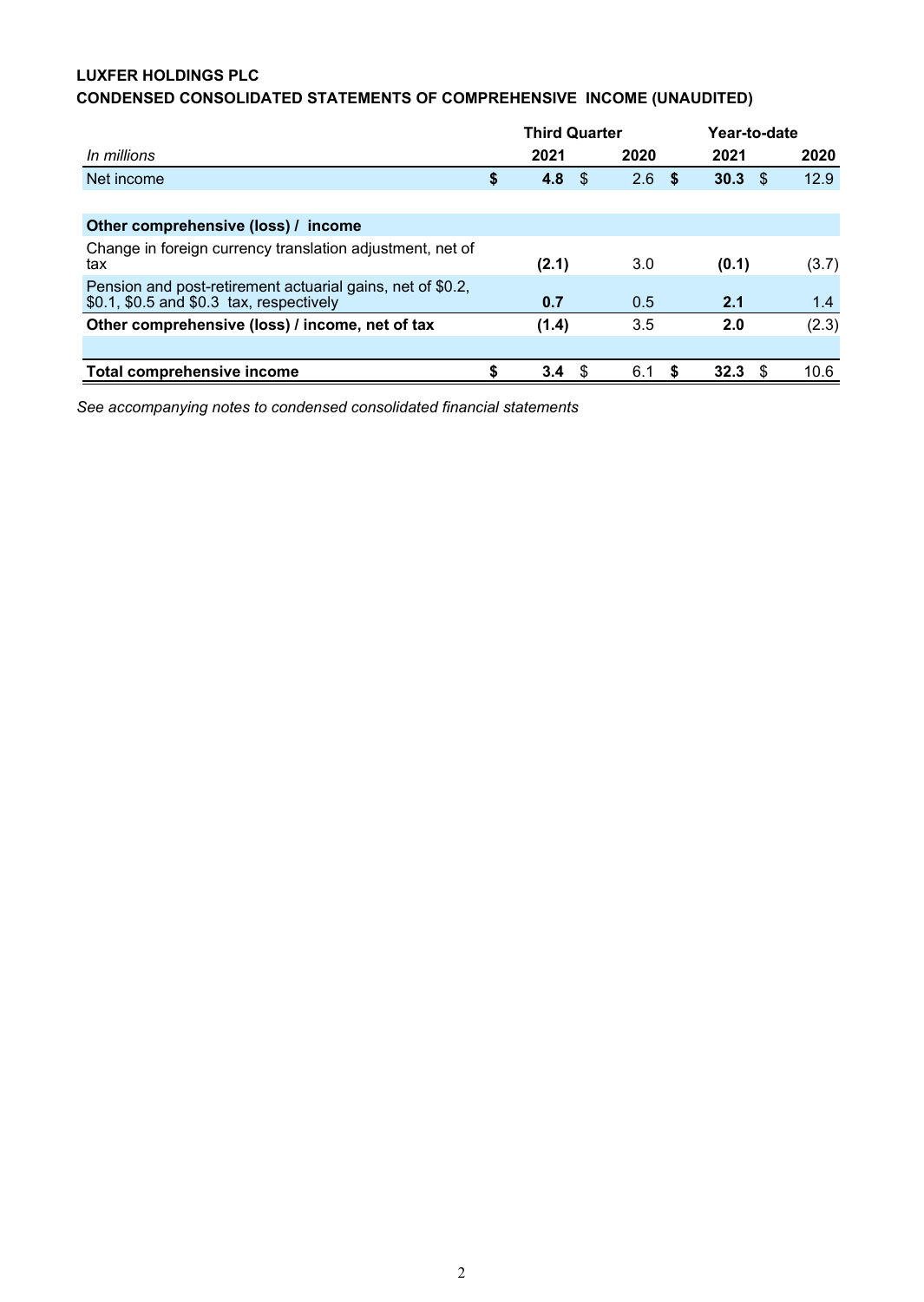# **LUXFER HOLDINGS PLC CONDENSED CONSOLIDATED BALANCE SHEETS (UNAUDITED)**

|                                                                                                                                                                  | September 26, |         |                             | December 31, |
|------------------------------------------------------------------------------------------------------------------------------------------------------------------|---------------|---------|-----------------------------|--------------|
| In millions, except share and per-share data                                                                                                                     |               | 2021    |                             | 2020         |
| <b>Current assets</b>                                                                                                                                            |               |         |                             |              |
| Cash and cash equivalents                                                                                                                                        | \$            | 15.1    | \$                          | 1.5          |
| <b>Restricted cash</b>                                                                                                                                           |               | 0.1     |                             |              |
| Accounts and other receivables, net of allowances of \$0.6 and \$0.5,<br>respectively                                                                            |               | 59.0    |                             | 43.1         |
| Inventories                                                                                                                                                      |               | 80.6    |                             | 68.8         |
| Current assets held-for-sale                                                                                                                                     |               | 10.5    |                             | 36.0         |
| Other current assets                                                                                                                                             |               | 1.3     |                             | 1.5          |
| <b>Total current assets</b>                                                                                                                                      | \$            | 166.6   | \$                          | 150.9        |
| <b>Non-current assets</b>                                                                                                                                        |               |         |                             |              |
| Property, plant and equipment, net                                                                                                                               | \$            | 88.5    | \$                          | 86.0         |
| Right-of-use assets from operating leases                                                                                                                        |               | 11.7    |                             | 9.5          |
| Goodwill                                                                                                                                                         |               | 72.9    |                             | 70.2         |
| Intangibles, net                                                                                                                                                 |               | 12.2    |                             | 12.8         |
| Deferred tax assets                                                                                                                                              |               | 18.0    |                             | 16.5         |
| Investments in joint ventures and other affiliates                                                                                                               |               | 0.4     |                             | 0.5          |
| <b>Total assets</b>                                                                                                                                              | \$            | 370.3   | \$                          | 346.4        |
| <b>Current liabilities</b>                                                                                                                                       |               |         |                             |              |
| Accounts payable                                                                                                                                                 | \$            | 30.7    | \$                          | 18.6         |
| <b>Accrued liabilities</b>                                                                                                                                       |               | 30.1    |                             | 21.5         |
| Taxes on income                                                                                                                                                  |               | 3.6     |                             | 0.4          |
| Current liabilities held-for-sale                                                                                                                                |               | 1.7     |                             | 11.4         |
| Other current liabilities                                                                                                                                        |               | 12.9    |                             | 13.5         |
| <b>Total current liabilities</b>                                                                                                                                 | \$            | 79.0    | $\boldsymbol{\hat{\theta}}$ | 65.4         |
| <b>Non-current liabilities</b>                                                                                                                                   |               |         |                             |              |
| Long-term debt                                                                                                                                                   | \$            | 49.6    | $\boldsymbol{\hat{\theta}}$ | 53.4         |
| Pensions and other retirement benefits                                                                                                                           |               | 42.4    |                             | 50.8         |
| Deferred tax liabilities                                                                                                                                         |               | 1.3     |                             | 2.0          |
| Other non-current liabilities                                                                                                                                    |               | 11.3    |                             | 7.7          |
| <b>Total liabilities</b>                                                                                                                                         | \$            | 183.6   | $\boldsymbol{\hat{\theta}}$ | 179.3        |
| <b>Shareholders' equity</b>                                                                                                                                      |               |         |                             |              |
| Ordinary shares of £0.50 par value; authorized 40,000,000 shares for 2021<br>and 2020; issued and outstanding 28,944,000 shares for 2021 and<br>29,000,000 2020. | \$            | 26.5    | $\sqrt[6]{3}$               | 26.6         |
| Deferred shares of £0.0001 par value; authorized issued and outstanding<br>761,835,338,444 shares for 2021 and 2020                                              |               | 149.9   |                             | 149.9        |
| Additional paid-in capital                                                                                                                                       |               | 69.5    |                             | 70.6         |
| <b>Treasury shares</b>                                                                                                                                           |               | (5.5)   |                             | (4.0)        |
| Own shares held by ESOP                                                                                                                                          |               | (1.2)   |                             | (1.4)        |
| Retained earnings                                                                                                                                                |               | 111.3   |                             | 91.2         |
| Accumulated other comprehensive loss                                                                                                                             |               | (163.8) |                             | (165.8)      |
| <b>Total shareholders' equity</b>                                                                                                                                | \$            | 186.7   | \$                          | 167.1        |
| <b>Total liabilities and shareholders' equity</b>                                                                                                                | \$            | 370.3   | $\mathfrak{L}$              | 346.4        |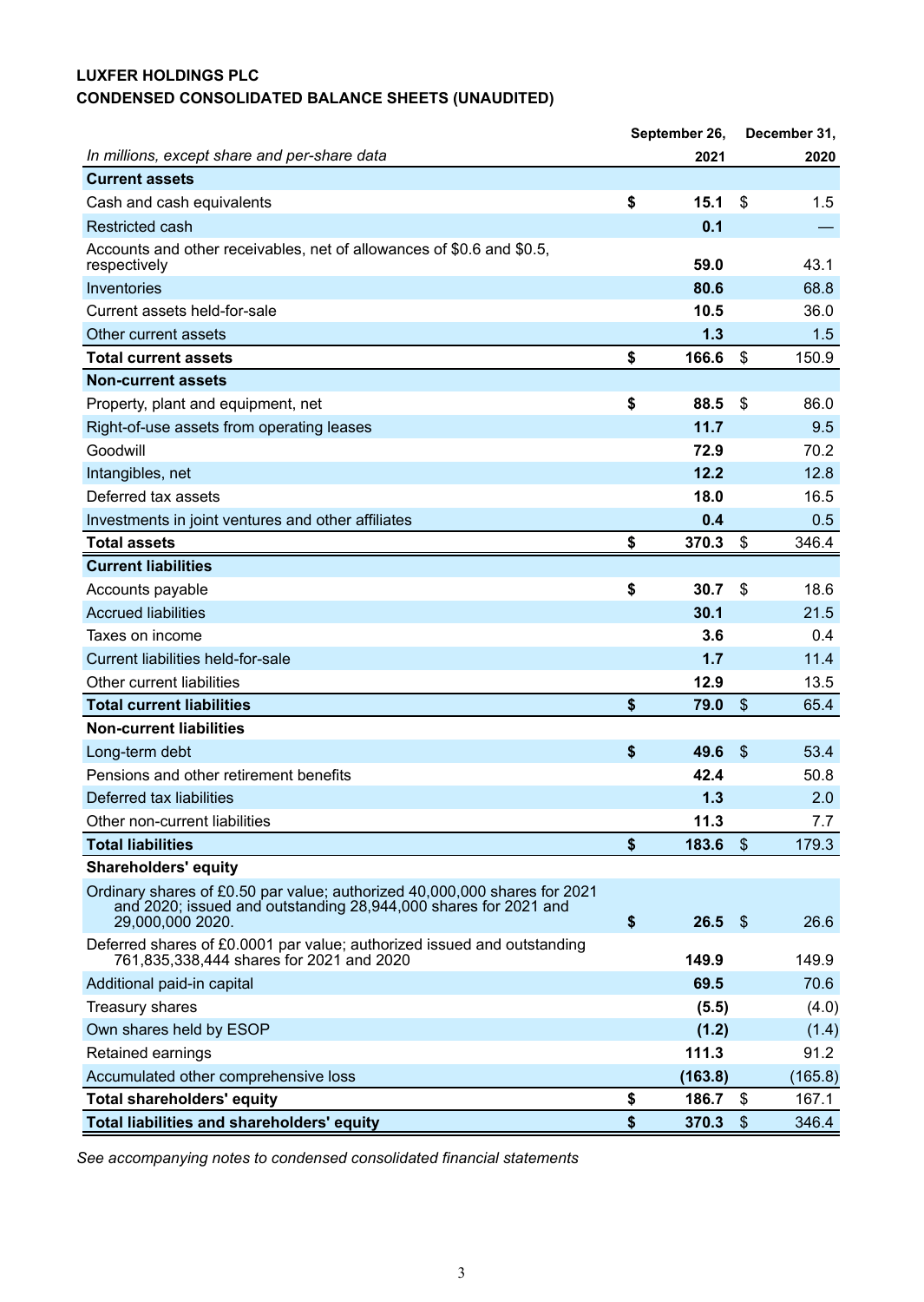## **LUXFER HOLDINGS PLC**

# **CONDENSED CONSOLIDATED STATEMENTS OF CASH FLOWS (UNAUDITED)**

|                                                                                                                    | Year-to-date      |                           |             |
|--------------------------------------------------------------------------------------------------------------------|-------------------|---------------------------|-------------|
| In millions                                                                                                        | 2021              |                           | 2020        |
| <b>Operating activities</b>                                                                                        |                   |                           |             |
| Net income                                                                                                         | \$<br>30.3        | \$                        | 12.9        |
| Net (income) / loss from discontinued operations                                                                   | (3.8)             |                           | 1.3         |
| Net income from continuing operations                                                                              | \$<br>26.5        | \$                        | 14.2        |
| Adjustments to reconcile net income to net cash provided by operating activities                                   |                   |                           |             |
| Equity in net loss from affiliates                                                                                 |                   |                           | 0.1         |
| Depreciation                                                                                                       | 10.5              |                           | 9.4         |
| Amortization of purchased intangible assets                                                                        | 0.7               |                           | 0.6         |
| Amortization of debt issuance costs                                                                                | 0.3               |                           | 0.4         |
| Share-based compensation charges                                                                                   | 2.2               |                           | 2.1         |
| Deferred income taxes                                                                                              | (2.2)             |                           | 0.4         |
| Defined benefit pension credit                                                                                     | (1.8)             |                           | (3.3)       |
|                                                                                                                    | (4.6)             |                           |             |
| Defined benefit pension contributions                                                                              |                   |                           | (2.7)       |
| Changes in assets and liabilities                                                                                  |                   |                           |             |
| Accounts and other receivables                                                                                     | (10.2)            |                           | 4.8         |
| Inventories                                                                                                        | (5.4)             |                           | 3.7         |
| Other current assets                                                                                               | (1.2)             |                           | 10.7        |
| Accounts payable                                                                                                   | 9.6               |                           | (9.5)       |
| <b>Accrued liabilities</b><br>Other current liabilities                                                            | 8.6               |                           | 2.7<br>2.6  |
|                                                                                                                    | (0.3)<br>$1.4$    |                           |             |
| Other non-current assets and liabilities                                                                           | 34.1              |                           | 0.3<br>36.5 |
| Net cash provided by operating activities - continuing<br>Net cash provided by operating activities - discontinued |                   |                           | 0.2         |
| Net cash provided by operating activities                                                                          | \$<br>34.1        | $\boldsymbol{\mathsf{S}}$ | 36.7        |
| <b>Investing activities</b>                                                                                        |                   |                           |             |
| Capital expenditures                                                                                               | \$<br>$(5.6)$ \$  |                           | (5.8)       |
| Proceeds from sale of businesses and other                                                                         | 23.7              |                           | 1.3         |
| Acquisitions                                                                                                       | (19.3)            |                           |             |
| Net cash used for investing activities - continuing                                                                | (1.2)             |                           | (4.5)       |
| Net cash used for investing activities - discontinued                                                              |                   |                           | (0.2)       |
| Net cash used for investing activities                                                                             | \$<br>$(1.2)$ \$  |                           | (4.7)       |
| <b>Financing activities</b>                                                                                        |                   |                           |             |
| Net repayment of long-term borrowings                                                                              | \$<br>$(4.4)$ \$  |                           | (16.5)      |
| Deferred consideration paid                                                                                        |                   |                           | (0.4)       |
| Proceeds from sale of shares                                                                                       |                   |                           | 1.1         |
| Repurchase of own shares                                                                                           | (2.8)             |                           |             |
| Share-based compensation cash paid                                                                                 | (1.9)             |                           | (1.3)       |
| Dividends paid                                                                                                     | (10.2)            |                           | (10.2)      |
| Net cash used for financing activities                                                                             | \$<br>$(19.3)$ \$ |                           | (27.3)      |
| Effect of exchange rate changes on cash and cash equivalents                                                       | 0.1               |                           | (0.1)       |
| <b>Net increase</b>                                                                                                | \$<br>13.7        | $\sqrt[6]{\frac{1}{2}}$   | 4.6         |
| Cash, cash equivalents and restricted cash; beginning of year                                                      | 1.5               |                           | 10.3        |
| Cash, cash equivalents and restricted cash; end of the Third Quarter                                               | 15.2              |                           | 14.9        |
|                                                                                                                    |                   |                           |             |
| <b>Supplemental cash flow information:</b>                                                                         |                   |                           |             |
| Interest payments                                                                                                  | \$<br>2.5         | \$                        | 3.5         |
| Income tax payments                                                                                                | 5.2               |                           | 1.6         |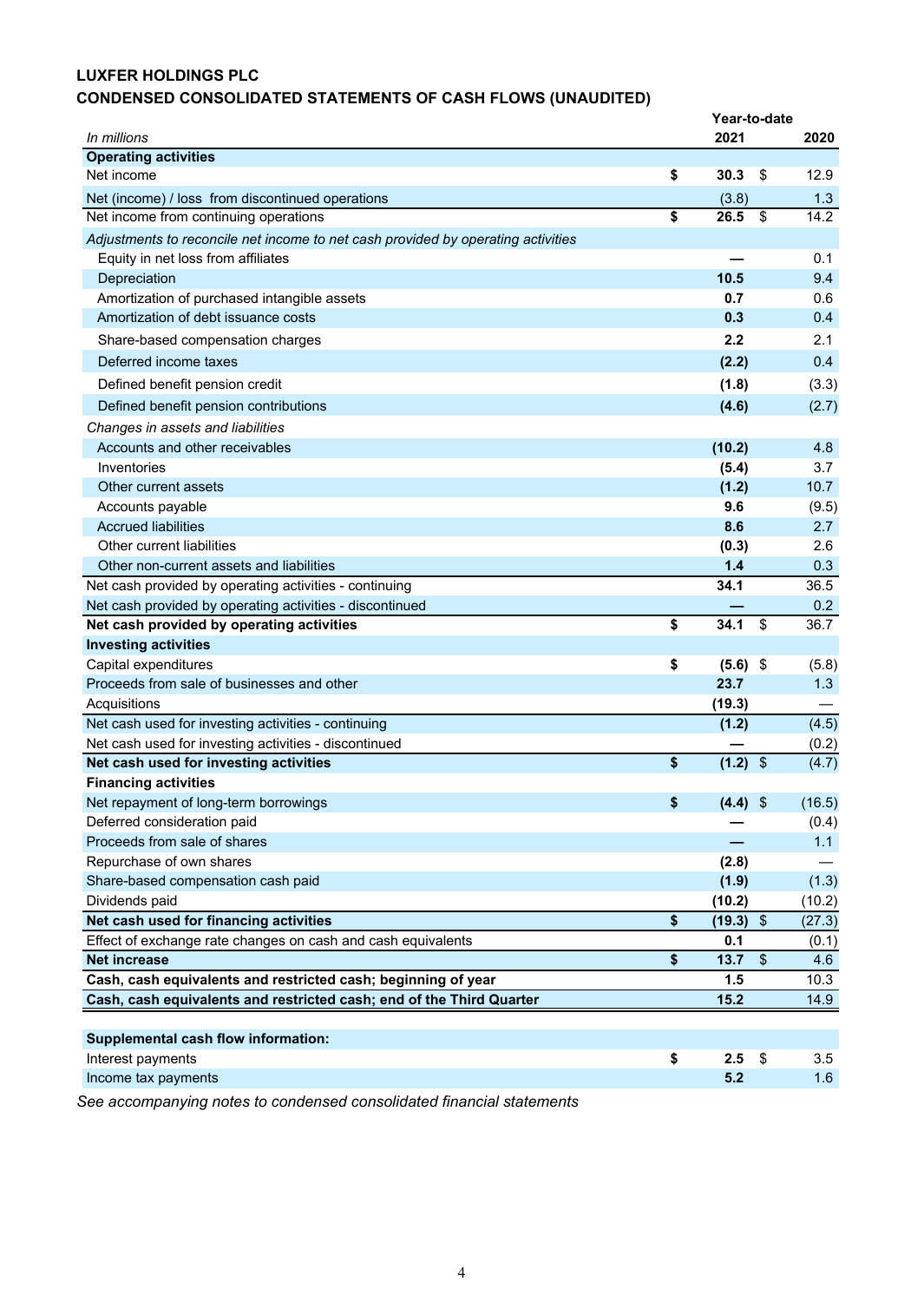## **LUXFER HOLDINGS PLC CONDENSED CONSOLIDATED STATEMENTS OF CHANGES IN EQUITY (UNAUDITED)**

| In millions.                                                           |    | <b>Ordinary</b><br>shares |     | <b>Deferred</b><br>shares | <b>Additional</b><br>paid-in<br>capital | <b>Treasurv</b><br>shares<br><b>Number</b> | <b>Treasurv</b><br><b>shares</b><br>Amount | Own<br>shares<br>held by<br><b>ESOP</b><br><b>Number</b> | Own<br>shares<br>held by<br><b>ESOP</b><br>Amount | <b>Retained</b><br>earnings | Accumulated<br>other<br>comprehensive<br>loss |     | Total<br>shareholders'<br>equity |
|------------------------------------------------------------------------|----|---------------------------|-----|---------------------------|-----------------------------------------|--------------------------------------------|--------------------------------------------|----------------------------------------------------------|---------------------------------------------------|-----------------------------|-----------------------------------------------|-----|----------------------------------|
| <b>At January 1, 2021</b>                                              | S. | 26.6                      | \$  | 149.9                     | \$<br>70.6                              | $(0.4)$ \$                                 | (4.0)                                      | $(1.0)$ \$                                               | (1.4)                                             | 91.2<br>-\$                 | \$<br>$(165.8)$ \$                            |     | 167.1                            |
| Net income                                                             |    |                           |     |                           |                                         |                                            |                                            |                                                          |                                                   | 14.5                        |                                               |     | 14.5                             |
| Other comprehensive income, net of tax                                 |    |                           |     |                           |                                         |                                            |                                            |                                                          |                                                   | –                           | 1.5                                           |     | 1.5                              |
| Dividends declared                                                     |    |                           |     |                           |                                         |                                            |                                            |                                                          | —                                                 | (3.4)                       |                                               |     | (3.4)                            |
| Share-based compensation                                               |    |                           |     |                           | 0.5                                     |                                            |                                            |                                                          |                                                   |                             |                                               |     | 0.5                              |
| Utilization of shares from ESOP to satisfy<br>share based compensation |    |                           |     |                           | (1.4)                                   |                                            |                                            | 0.1                                                      | 0.1                                               |                             |                                               |     | (1.3)                            |
| At March 28, 2021                                                      | Ŝ. | 26.6                      | \$. | 149.9                     | \$<br>69.7                              | $(0.4)$ \$                                 | (4.0)                                      | $(0.9)$ \$                                               | $(1.3)$ \$                                        | 102.3                       | \$<br>$(164.3)$ \$                            |     | 178.9                            |
| Net income                                                             |    |                           |     |                           |                                         |                                            |                                            |                                                          |                                                   | 11.0                        |                                               |     | 11.0                             |
| Other comprehensive income, net of tax                                 |    |                           |     |                           |                                         |                                            |                                            |                                                          |                                                   | –                           | 1.9                                           |     | 1.9                              |
| Dividends declared                                                     |    |                           |     |                           |                                         |                                            |                                            |                                                          |                                                   | (3.4)                       |                                               |     | (3.4)                            |
| Share based compensation                                               |    |                           |     |                           | 0.9                                     |                                            |                                            |                                                          |                                                   |                             |                                               |     | 0.9                              |
| Utilization of shares from ESOP to satisfy<br>share based compensation |    |                           |     |                           | (0.3)                                   |                                            |                                            | 0.1                                                      | 0.1                                               |                             |                                               |     | (0.2)                            |
| Cancellation of ordinary share capital                                 |    | (0.1)                     |     |                           | (0.8)                                   |                                            |                                            | –                                                        |                                                   |                             |                                               |     | (0.9)                            |
| At June 27, 2021                                                       | \$ | 26.5                      | S   | 149.9                     | \$<br>69.5                              | $(0.4)$ \$                                 | (4.0)                                      | $(0.8)$ \$                                               | $(1.2)$ \$                                        | 109.9                       | \$<br>$(162.4)$ \$                            |     | 188.2                            |
| Net income                                                             |    |                           |     |                           |                                         |                                            |                                            |                                                          |                                                   | 4.8                         |                                               |     | 4.8                              |
| Shares sold from ESOP                                                  |    |                           |     |                           | (0.1)                                   |                                            |                                            |                                                          |                                                   |                             |                                               |     | (0.1)                            |
| Other comprehensive loss, net of tax                                   |    |                           |     |                           |                                         |                                            |                                            |                                                          |                                                   | –                           | (1.4)                                         |     | (1.4)                            |
| Dividends declared                                                     |    |                           |     |                           |                                         |                                            |                                            |                                                          |                                                   | (3.4)                       |                                               |     | (3.4)                            |
| Share based compensation                                               |    |                           |     |                           | 0.8                                     |                                            |                                            |                                                          |                                                   |                             |                                               |     | 0.8                              |
| Utilization of shares from ESOP to satisfy<br>share based compensation |    |                           |     |                           | (0.3)                                   |                                            |                                            |                                                          |                                                   |                             |                                               |     | (0.3)                            |
| Purchase of own shares                                                 |    |                           |     |                           | -                                       | (0.1)                                      | (1.5)                                      |                                                          |                                                   |                             |                                               |     | (1.5)                            |
| Cancellation of ordinary share capital                                 |    |                           |     |                           | (0.4)                                   | –                                          |                                            |                                                          |                                                   |                             |                                               |     | (0.4)                            |
| At September 26, 2021                                                  |    | 26.5                      | Ŝ.  | 149.9                     | 69.5                                    | $(0.5)$ \$                                 | (5.5)                                      | $(0.8)$ \$                                               | (1.2)                                             | 111.3<br>-\$                | (163.8)<br>-\$                                | -\$ | 186.7                            |

Ordinary share capital represents 28,944,000 shares in the third quarter, 28,962,000 in the second quarter and 29,000,000 shares in the first quarter of 2021.

Deferred share capital represents 761,835,338,444 shares in the first nine months of 2021.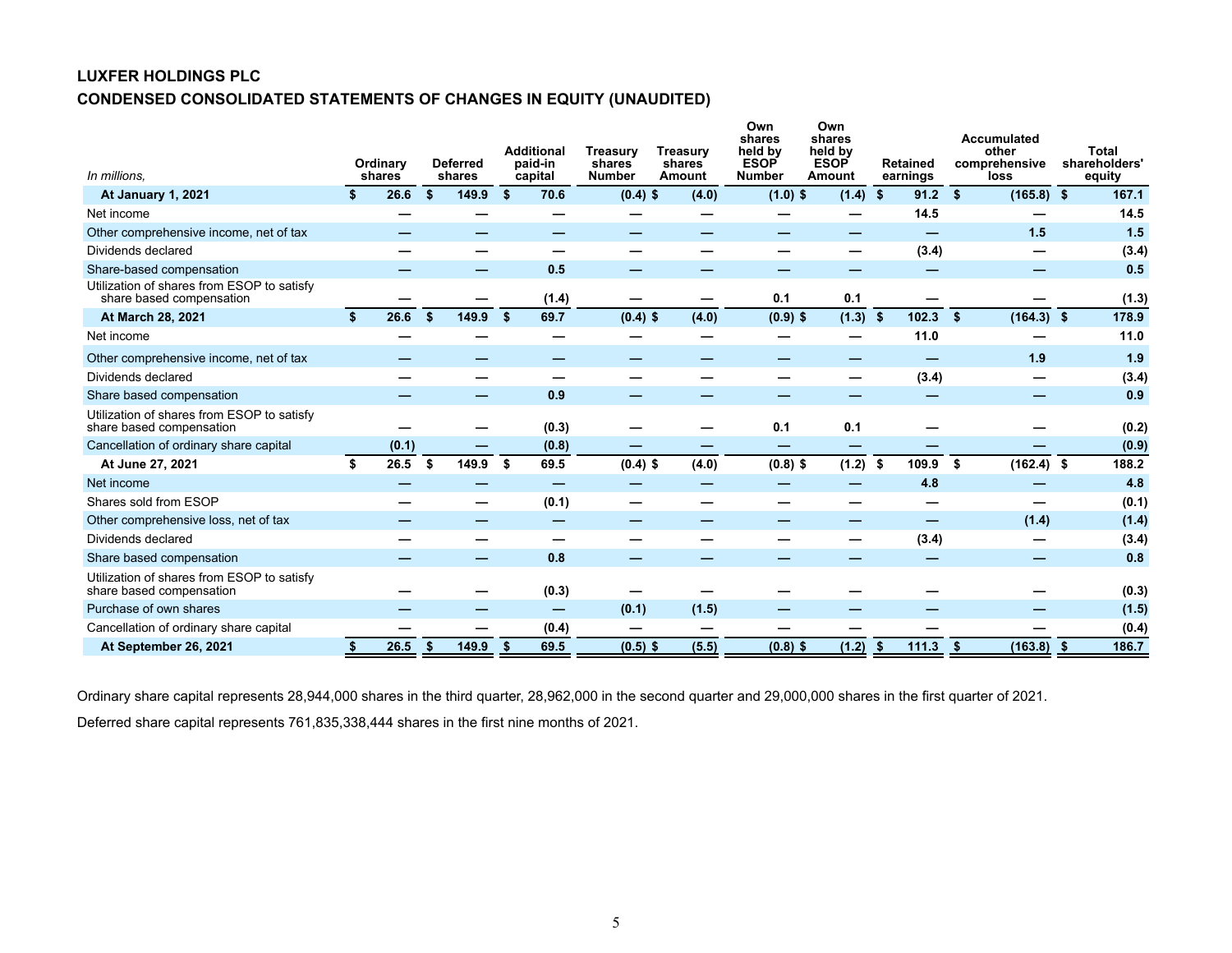| In millions.                                                           | Ordinary<br>shares |     | <b>Deferred</b><br>shares |     | <b>Additional</b><br>paid-in<br>capital | <b>Treasurv</b><br>shares<br><b>Number</b> | <b>Treasury</b><br>shares<br>Amount | Own<br>shares<br>held by<br><b>ESOP</b><br><b>Number</b> | Own<br>shares<br>held by<br><b>ESOP</b><br>Amount | <b>Retained</b><br>earnings | Accumulated<br>other<br>comprehensive<br>loss | Total<br>shareholde<br>rs'<br>equity |
|------------------------------------------------------------------------|--------------------|-----|---------------------------|-----|-----------------------------------------|--------------------------------------------|-------------------------------------|----------------------------------------------------------|---------------------------------------------------|-----------------------------|-----------------------------------------------|--------------------------------------|
| <b>At January 1, 2020</b>                                              | 26.6               | \$  | 149.9                     | \$  | 68.4                                    | $(0.4)$ \$                                 | (4.0)                               | $(1.2)$ \$                                               | $(1.7)$ \$                                        | 84.8                        | \$<br>$(149.6)$ \$                            | 174.4                                |
| Net income                                                             |                    |     |                           |     |                                         |                                            |                                     |                                                          |                                                   | 6.2                         |                                               | 6.2                                  |
| Shares sold from ESOP                                                  |                    |     |                           |     |                                         | —                                          |                                     |                                                          |                                                   | —                           | –                                             |                                      |
| Other comprehensive loss, net of tax                                   |                    |     |                           |     |                                         |                                            |                                     |                                                          |                                                   | $\overline{\phantom{m}}$    | (7.3)                                         | (7.3)                                |
| Dividends declared                                                     |                    |     |                           |     |                                         |                                            |                                     |                                                          |                                                   | (3.4)                       |                                               | (3.4)                                |
| Share-based compensation                                               |                    |     |                           |     | 0.5                                     |                                            |                                     |                                                          |                                                   |                             |                                               | 0.5                                  |
| Utilization of treasury shares to satisfy share<br>based compensation  |                    |     |                           |     | (0.7)                                   |                                            |                                     | 0.1                                                      | 0.1                                               |                             |                                               | (0.6)                                |
| At March 29, 2020                                                      | \$<br>26.6         | -\$ | 149.9                     | -\$ | 68.2                                    | $(0.4)$ \$                                 | (4.0)                               | $(1.1)$ \$                                               | $(1.6)$ \$                                        | 87.6                        | $(156.9)$ \$<br>Ŝ.                            | 169.8                                |
| Net income                                                             |                    |     |                           |     |                                         |                                            |                                     |                                                          |                                                   | 4.1                         |                                               | 4.1                                  |
| Shares sold from ESOP                                                  |                    |     |                           |     | 0.9                                     |                                            |                                     |                                                          |                                                   |                             |                                               | 0.9                                  |
| Other comprehensive income, net of tax                                 |                    |     |                           |     |                                         |                                            |                                     |                                                          |                                                   |                             | 1.5                                           | 1.5                                  |
| Dividends declared                                                     |                    |     |                           |     |                                         |                                            |                                     |                                                          |                                                   | (3.4)                       | —                                             | (3.4)                                |
| Share based compensation                                               |                    |     |                           |     | 0.8                                     |                                            |                                     |                                                          |                                                   |                             |                                               | 0.8                                  |
| Utilization of shares from ESOP to satisfy<br>share based compensation |                    |     |                           |     | (0.5)                                   |                                            |                                     | 0.1                                                      | 0.1                                               |                             |                                               | (0.4)                                |
| At June 28, 2020                                                       | \$<br>26.6         | Ŝ.  | 149.9                     | -\$ | 69.4                                    | $(0.4)$ \$                                 | (4.0)                               | $(1.0)$ \$                                               | $(1.5)$ \$                                        | 88.3                        | $(155.4)$ \$<br>\$                            | 173.3                                |
| Net income                                                             |                    |     |                           |     |                                         |                                            |                                     |                                                          |                                                   | 2.6                         |                                               | 2.6                                  |
| Other comprehensive income, net of tax                                 |                    |     |                           |     |                                         |                                            |                                     |                                                          |                                                   |                             | 3.5                                           | 3.5                                  |
| Dividends declared                                                     |                    |     |                           |     |                                         |                                            |                                     |                                                          |                                                   | (3.4)                       | —                                             | (3.4)                                |
| Share based compensation                                               |                    |     | –                         |     | 0.8                                     |                                            |                                     |                                                          |                                                   |                             |                                               | 0.8                                  |
| Utilization of treasury shares to satisfy share<br>based compensation  |                    |     |                           |     | (0.1)                                   |                                            |                                     |                                                          |                                                   |                             |                                               | (0.1)                                |
| At September 27, 2020                                                  | 26.6               |     | 149.9                     |     | 70.1                                    | (0.4)                                      | (4.0)                               | (1.0)                                                    | (1.5)                                             | 87.5                        | (151.9)                                       | 176.7                                |

Ordinary share capital represents 29,000,000 shares in the first nine months of 2020.

Deferred share capital represents 761,835,338,444 shares in first nine months of 2020.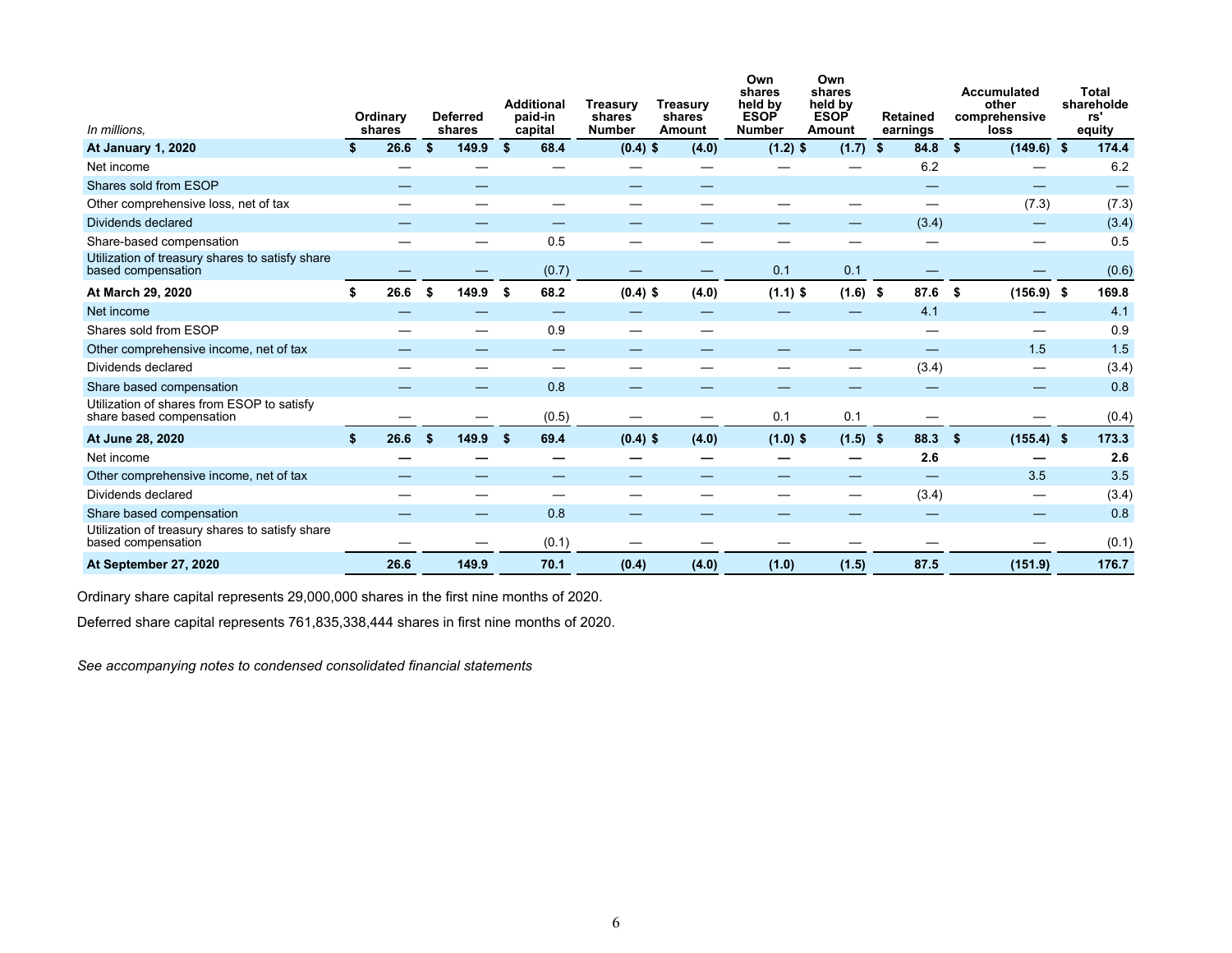## **LUXFER HOLDINGS PLC**

## **NOTES TO CONDENSED CONSOLIDATED FINANCIAL STATEMENTS (UNAUDITED)**

#### **1. Basis of Presentation and Responsibility for Interim Financial Statements**

We prepared the accompanying unaudited consolidated condensed financial statements of Luxfer Holdings PLC and all wholly-owned, majority owned or otherwise controlled subsidiaries on the same basis as our annual audited financial statements. We condensed or omitted certain information and footnote disclosures normally included in our annual audited financial statements, which we prepared in accordance with U.S. Generally Accepted Accounting Principles (GAAP).

Our quarterly financial statements should be read in conjunction with our Annual Report on Form 10-K for the year ended December 31, 2020. As used in this report, the terms "we," "us," "our," "Luxfer" and "the Company" mean Luxfer Holdings PLC and its subsidiaries, unless the context indicates another meaning.

In the opinion of management, our financial statements reflect all adjustments, which are of a normal recurring nature, necessary for presentation of financial statements for interim periods in accordance with U.S. GAAP and with the instructions to Form 10-Q in Article 10 of Securities and Exchange Commission (SEC) Regulation S-X.

The preparation of financial statements in conformity with U.S. GAAP requires management to make estimates and assumptions about future events that affect the reported amounts of assets and liabilities, the disclosure of contingent liabilities at the date of our financial statements and the reported amounts of revenue and expenses during the reporting periods. Actual results could differ from those estimates, and any such differences may be material to our financial statements.

Our fiscal year ends on December 31. We report our interim quarterly periods on a 13-week quarter basis, ending on a Sunday. The Third Quarter 2021, ended on September 26, 2021, and the Third Quarter 2020, ended on September 27, 2020.

#### **Discontinued operations**

Certain amounts in the prior-year financial statements were reclassified to conform to the current-year presentation due to the classification of certain businesses as discontinued operations.

#### *Impact of COVID-19 on the Financial Statements*

In March 2020, the World Health Organization characterized the coronavirus ("COVID-19") a pandemic. The rapid spread of the pandemic and the continuously evolving responses to combat it have had an increasingly negative impact on the global economy. Luxfer's 2020 results were significantly affected by the global macro environment resulting from the COVID-19 pandemic, including broad-based market weakness, which was especially evident in our general industrial and transportation end-markets, contributing to a full year decline of 18.0% and 14.7% respectively, in each of those markets.

In the first nine months of 2021, with net sales up 13.5%, a return to growth across all end-markets and adjusted EBITDA up 21.7% on the prior year, the Company has delivered three quarters of strong performance amid the global economic recovery from the COVID-19 pandemic. Furthermore, it continues to operate all of its facilities at near normal production levels, following temporary closures of a few locations in the second and third quarters of 2020. Due to weaker demand resulting from uncertain economic conditions, supply constraints, and the impact of COVID-19, Luxfer implemented additional cost saving programs in the second half of 2020, including headcount reductions. Company performance is now much improved and the apparent success of vaccine programs in the U.S. and Europe has given rise to fewer restrictions, increased stability and macroeconomic recovery. That said, the coronavirus is still prevalent in many of our markets, there are pressures on availability and therefore cost of, raw materials, transport, energy and labor, continuing restrictions on international travel resulting in considerable uncertainty as to when normal conditions will prevail. If warranted, it is possible that the Company may again suspend or reduce operations at certain facilities, which could have an adverse effect on our financial position, results of operations and cash flows.

The Company recognized that the COVID-19 pandemic constituted a triggering event in accordance with Accounting Standards Codification, ("ASC"), 350 Intangibles - Goodwill and Other, during the first quarter of 2020 and therefore performed an impairment assessment of its goodwill and other intangible assets. Based on the forecast at that time, we did not identify any impairments, nor marginal outcomes. During 2020 and in the first nine months of 2021, quarterly re-forecasts were performed to assess the impact COVID-19 was having on our results and liquidity, and in the fourth quarter of 2020 we carried out our annual goodwill and other intangibles impairment test using cash flows from the annual and strategic plan budgeting exercise.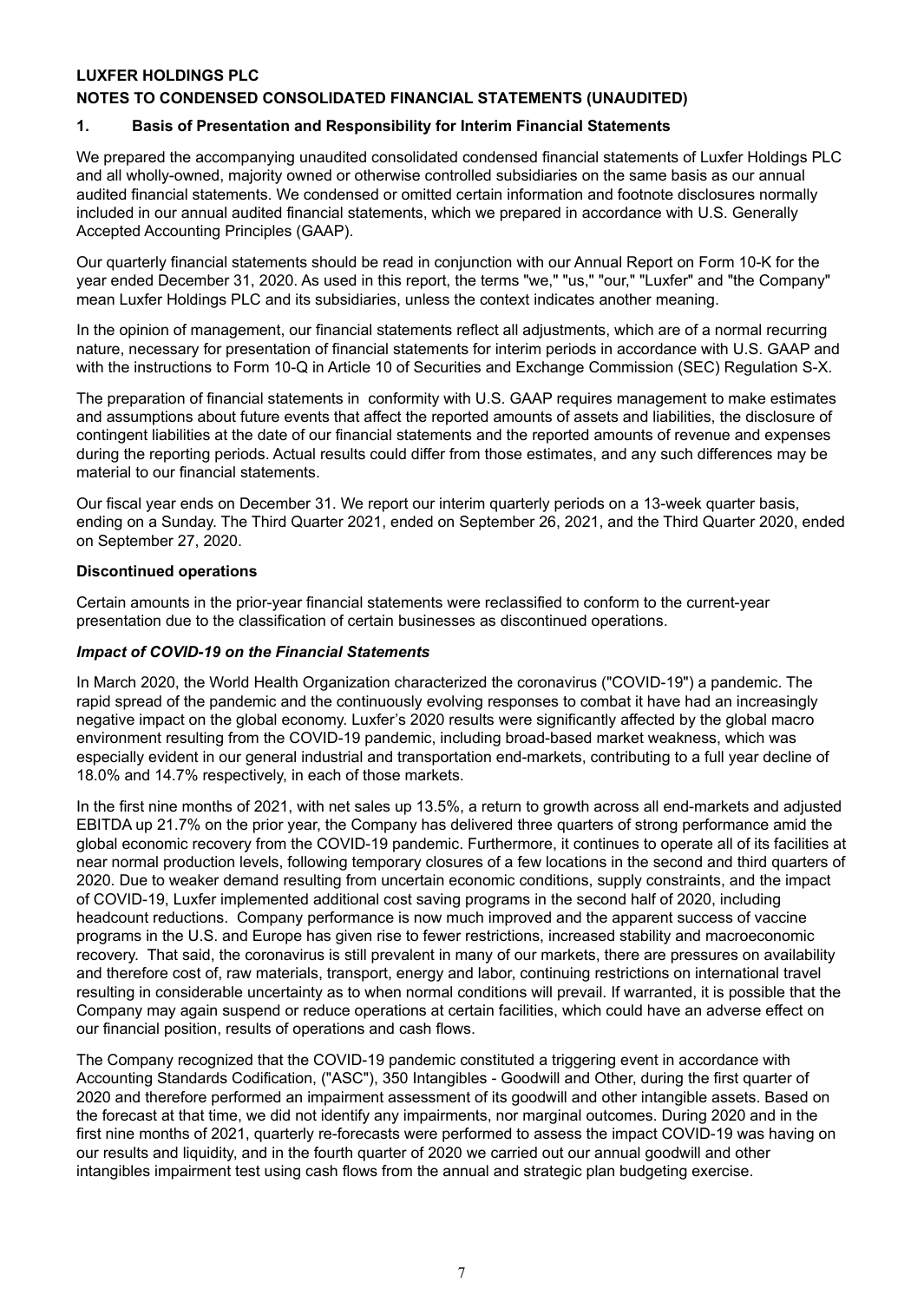## **1. Basis of Presentation and Responsibility for interim Financial Statements (continued)**

There have been no subsequent triggering events that has changed our assessment of fair value, as a result, no impairments nor marginal outcomes have been identified.

Assumptions and judgments are required in calculating the fair value of the reporting units. In developing our discounted cash flow analysis, assumptions about future revenues and expenses, capital expenditures and changes in working capital are based on our annual operating plan and long-term business plan for each of our reporting units. These plans take into consideration numerous factors including historical experience, anticipated future economic conditions, changes in raw material prices and growth expectations for the industries and end markets we participate in. These assumptions and judgments may change as we learn more about the impact of the COVID-19 pandemic.

In relation to liquidity, the Company has access to a revolving credit facility (see Note 9) and has performed stress testing on financial covenants using current forecast information and has not identified any liquidity concerns. Furthermore, the Company has reported historically low levels of net debt and continual strong cash flow generation since the onset of the pandemic.

#### **Accounting standards issued but not yet effective**

None that will be material to the Company.

#### **2. Earnings per share**

.

Basic earnings per share are computed by dividing net income or loss for the period by the weighted-average number of ordinary shares outstanding, net of treasury shares and shares held in ESOP. Diluted earnings per share are computed by dividing net income for the period by the weighted average number of ordinary shares outstanding and the dilutive ordinary shares equivalents.

Basic and diluted earnings per share were calculated as follows:

|                                                                                            | <b>Third Quarter</b> |            |    |            |    |            | Year-to-date |            |  |  |
|--------------------------------------------------------------------------------------------|----------------------|------------|----|------------|----|------------|--------------|------------|--|--|
| In millions except share and per-share data                                                | 2021                 |            |    | 2020       |    | 2021       |              | 2020       |  |  |
| <b>Basic earnings:</b>                                                                     |                      |            |    |            |    |            |              |            |  |  |
| Net income from continuing operations                                                      | \$                   | 6.0        | \$ | 2.4        | \$ | 26.5       | \$           | 14.2       |  |  |
| Net (loss) / income from discontinued operations                                           |                      | (1.2)      |    | 0.2        |    | 3.8        |              | (1.3)      |  |  |
| Net income                                                                                 | \$                   | 4.8        | \$ | 2.6        | \$ | 30.3       | \$           | 12.9       |  |  |
|                                                                                            |                      |            |    |            |    |            |              |            |  |  |
| Weighted average number of £0.50 ordinary shares:                                          |                      |            |    |            |    |            |              |            |  |  |
| For basic earnings per share                                                               |                      | 27,722,472 |    | 27,619,298 |    | 27,718,874 |              | 27,532,823 |  |  |
| Dilutive effect of potential common stock                                                  |                      | 311,260    |    | 394,408    |    | 353,281    |              | 426,119    |  |  |
| For diluted earnings per share                                                             | 28,033,732           |            |    | 28,013,706 |    | 28,072,155 |              | 27,958,942 |  |  |
|                                                                                            |                      |            |    |            |    |            |              |            |  |  |
| Earnings / (loss) per share using weighted average number of ordinary shares outstanding3: |                      |            |    |            |    |            |              |            |  |  |
| Basic earnings per ordinary share for continuing operations                                | \$                   | 0.22       | \$ | 0.09       | \$ | 0.96       | \$           | 0.52       |  |  |
| Basic (loss) / earnings per ordinary share for discontinued                                |                      |            |    |            |    |            |              |            |  |  |
| operations                                                                                 |                      | (0.04)     |    | 0.01       |    | 0.14       |              | (0.05)     |  |  |
| Basic earnings per ordinary share                                                          | \$                   | 0.17       | \$ | 0.09       | \$ | 1.09       | \$           | 0.47       |  |  |
|                                                                                            |                      |            |    |            |    |            |              |            |  |  |
| Diluted earnings per ordinary share for continuing operations                              | \$                   | 0.21       | \$ | 0.09       | \$ | 0.94       | \$           | 0.51       |  |  |
| Diluted (loss) / earnings per ordinary share for discontinued<br>operations                |                      | (0.04)     |    | 0.01       |    | 0.14       |              | (0.05)     |  |  |
| Diluted earnings per ordinary share                                                        | \$                   | 0.17       | \$ | 0.09       | \$ | 1.08       | \$           | 0.46       |  |  |

3 The calculation of earnings per share is performed separately for continuing and discontinued operations. As a result, the sum of the two in any particular period may not equal the earnings-per-share amount in total

In the third quarter of 2021 and year-to-date 2020, basic average shares outstanding and diluted average shares outstanding were the same for discontinued operations because the effect of potential shares of common stock was anti-dilutive since the Company generated a net loss from discontinued operations.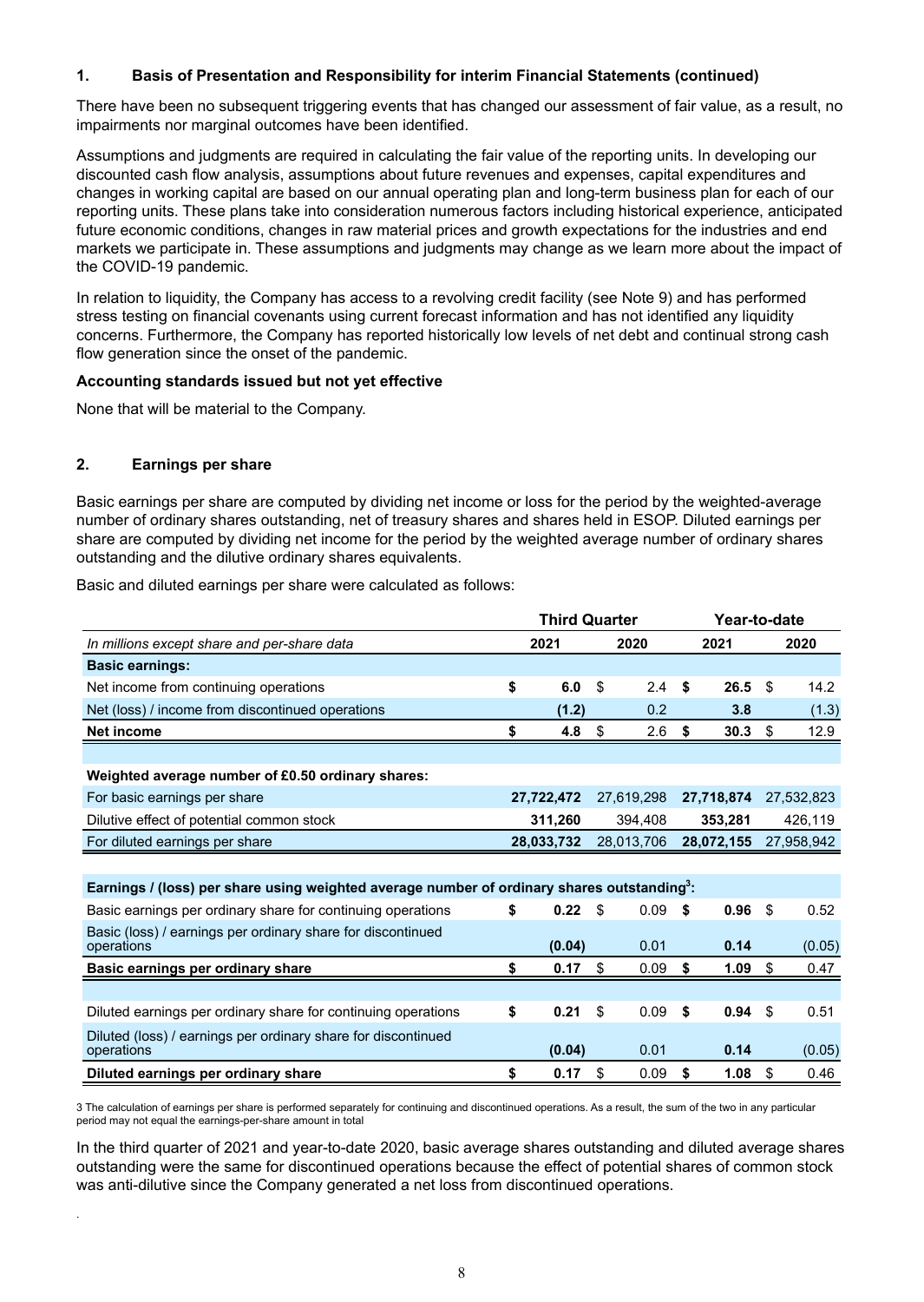## **3. Net Sales**

Disaggregated sales disclosures for the quarter and first nine months ended September 26, 2021, and September 27, 2020, are included below and in Note 14, Segmental Information.

|                                      | <b>Third Quarter</b> |                          |  |                        |  |                   |      |                          |  |              |  |       |
|--------------------------------------|----------------------|--------------------------|--|------------------------|--|-------------------|------|--------------------------|--|--------------|--|-------|
|                                      | 2021                 |                          |  |                        |  |                   | 2020 |                          |  |              |  |       |
| In millions                          | Gas                  | Cylinders Elektron Total |  |                        |  |                   | Gas  | Cylinders Elektron Total |  |              |  |       |
| General industrial                   | S.                   |                          |  | 7.6 \$ 21.6 \$ 29.2 \$ |  |                   |      | 6.8~\$                   |  | 20.0 \$ 26.8 |  |       |
| Transportation                       |                      | 19.7                     |  | 11.4                   |  | 31.1              |      | 11.9                     |  | 9.9          |  | 21.8  |
| Defense, First Response & Healthcare |                      | 18.3                     |  | 12.6                   |  | 30.9              |      | 13.6                     |  | 15.5         |  | 29.1  |
| <b>Net sales</b>                     |                      | 45.6                     |  | 45.6 <sup>5</sup>      |  | 91.2 <sup>5</sup> |      | 32.3 <sup>5</sup>        |  | 45.4 \$      |  | -77.7 |

|                                      | Year-to-date                    |        |  |         |  |                            |     |           |                          |      |                         |  |  |  |
|--------------------------------------|---------------------------------|--------|--|---------|--|----------------------------|-----|-----------|--------------------------|------|-------------------------|--|--|--|
|                                      | 2021                            |        |  |         |  |                            |     | 2020      |                          |      |                         |  |  |  |
| In millions                          | Gas<br>Cylinders Elektron Total |        |  |         |  |                            | Gas |           | Cylinders Elektron Total |      |                         |  |  |  |
| General industrial                   | \$.                             | 23.3 S |  | 69.0 \$ |  | $92.3$ \$                  |     | $19.6$ \$ |                          |      | 65.6 \$ 85.2            |  |  |  |
| Transportation                       |                                 | 50.7   |  | 35.1    |  | 85.8                       |     | 37.3      |                          | 29.7 | 67.0                    |  |  |  |
| Defense, First Response & Healthcare |                                 | 54.3   |  | 43.0    |  | 97.3                       |     | 50.1      |                          | 40.4 | 90.5                    |  |  |  |
| <b>Net sales</b>                     | S.                              |        |  |         |  | 128.3 \$ 147.1 \$ 275.4 \$ |     |           |                          |      | 107.0 \$ 135.7 \$ 242.7 |  |  |  |

The Company's performance obligations are satisfied at a point in time. With the reclassification of our Superform business as discontinued operations, none of the Company's revenue from continuing operations is satisfied over time. As a result, the Company's contract receivables, contract assets and contract liabilities are included within current assets and liabilities held-for-sale.

## **4. Restructuring**

The \$0.5 million and \$2.1 million restructuring charge in the third quarter and first nine months of 2021, respectively, included \$0.3 million and \$1.0 million, respectively, of further costs associated with the announced closure of Luxfer Gas Cylinders France, and was largely legal and professional fees. The nine months of 2021 also includes \$0.9 million of one-time employee termination costs in the Elektron division, largely in relation to the divestiture of our small Luxfer Magtech production facility in Ontario, Canada in the second quarter of 2021.

The \$4.2 million and \$7.8 million restructuring charge in the third quarter and first nine months of 2020, respectively, was predominantly (\$3.3 million and \$6.5 million, respectively) the result of further costs associated with the announced closure of Luxfer Gas Cylinders France, including one-time employee costs and associated legal and professional fees. In addition we incurred one-time employee costs in relation to COVID-led cost saving programs largely affecting our Elektron Division, of \$0.9 million and \$1.3 million in the third quarter and first nine months of 2020, respectively.

Restructuring-related costs included within *Restructuring charges* in the Condensed Consolidated Financial Statements by reportable segment were as follows:

|                                    | <b>Third Quarter</b> |      |      |       |      |      |      | Year-to-date |
|------------------------------------|----------------------|------|------|-------|------|------|------|--------------|
| In millions                        |                      | 2021 |      | 2020  |      | 2021 |      | 2020         |
| Severance and related costs        |                      |      |      |       |      |      |      |              |
| <b>Gas Cylinders</b>               | \$                   | 0.5  | - \$ | 3.3   | - \$ | 1.1  | - \$ | 6.7          |
| Elektron                           |                      |      |      | 0.9   |      | 1.0  |      | 1.0          |
| Other                              |                      |      |      |       |      |      |      | 0.1          |
| <b>Total restructuring charges</b> |                      | 0.5  | - \$ | 4.2 S |      | 2.1  | - \$ | 7.8          |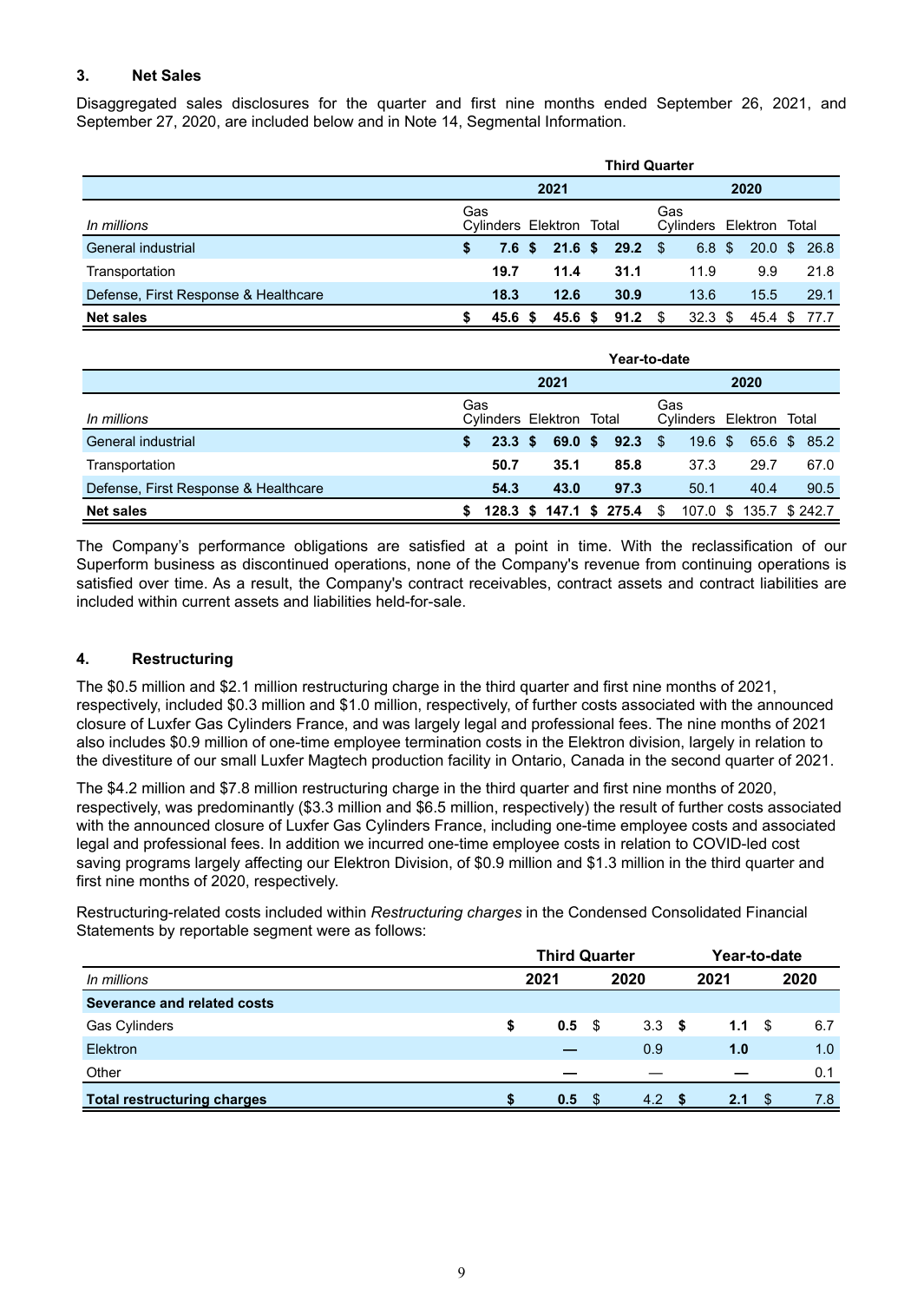## **4. Restructuring**

Activity related to restructuring, recorded in *Other current liabilities* in the consolidated balance sheets is summarized as follows:

| In millions              | 2021  |
|--------------------------|-------|
| Balance at January 1,    | 9.0   |
| Costs incurred           | 2.1   |
| Cash payments and other  | (2.5) |
| Balance at September 26, | 86    |

## **5. Acquisition and disposal related costs**

On March 15, 2021 the Company completed the acquisition of the Structural Composites Industries LLC (SCI) business of Worthington Industries, Inc., based in Pomona, California, for \$19.3 million cash consideration. The acquisition of SCI strengthens Luxfer's composite cylinder offerings and aligns with recent investment to enhance our alternative fuel capabilities to capitalize on the growing compressed natural gas (CNG) and hydrogen opportunities.

At the Third Quarter of 2021 the purchase price allocation was ongoing and therefore a provisional allocation was presented. During the ongoing review of the purchase price allocation in the Third Quarter there has been a reallocation of \$0.2 million from inventories to goodwill. No other changes in the purchase price allocation presented at the Second Quarter of 2021 have been identified, although the review remains ongoing.

Acquisition-related costs of \$0.6 million and \$1.5 million incurred in the third quarter and first nine months of 2021 respectively, primarily represent transitional costs and professional fees incurred in relation to the SCI acquisition.

Acquisition-related costs of \$0.2 million in the first nine months of 2020 related to M&A exploration activities net of a \$0.1 million release of deferred contingent consideration.

In the Third Quarter of 2020 we sold our 51% investment in Luxfer Uttam India Private Limited to our joint venture partner resulting in a gain on sale of less than \$0.1 million.

#### **6. Other charges**

Other charges of \$1.1 million in the first nine months of 2021 relates to the settlement of a class action lawsuit in the Gas Cylinders segment in relation to an alleged historic violation of the Californian Labor Code, concerning a Human Resources administration matter. The Company expects the cash related to the settlement to be paid during the year, with no additional charge to the income statement.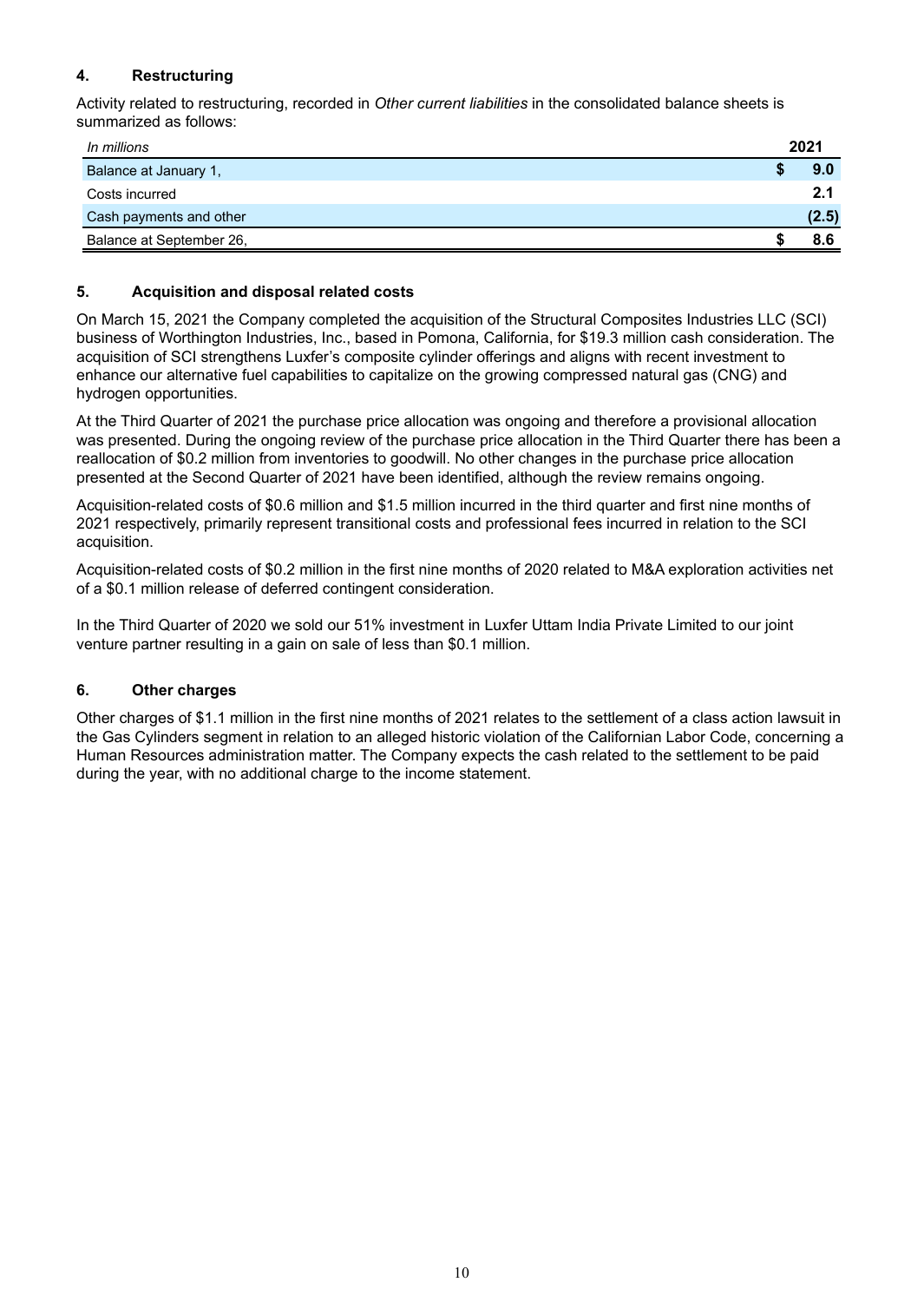## **7. Supplementary balance sheet information**

|                                            | September 26, |         |    | December 31, |
|--------------------------------------------|---------------|---------|----|--------------|
| In millions                                | 2021          |         |    | 2020         |
| <b>Accounts and other receivables</b>      |               |         |    |              |
| Trade receivables                          | \$            | 50.0    | \$ | 33.6         |
| <b>Related parties</b>                     |               | 0.2     |    | 0.2          |
| Prepayments and accrued income             |               | 6.5     |    | 5.5          |
| Derivative financial instruments           |               | 0.1     |    | 0.2          |
| Deferred consideration                     |               | 0.9     |    | 0.2          |
| Other receivables                          |               | 1.3     |    | 3.4          |
| Total accounts and other receivables       | \$            | 59.0    | \$ | 43.1         |
| <b>Inventories</b>                         |               |         |    |              |
| Raw materials and supplies                 | \$            | 36.2    | \$ | 26.2         |
| Work-in-process                            |               | 23.7    |    | 19.7         |
| Finished goods                             |               | 20.7    |    | 22.9         |
| <b>Total inventories</b>                   | \$            | 80.6    | \$ | 68.8         |
| Other current assets                       |               |         |    |              |
| Income tax receivable                      |               | 1.3     |    | 1.5          |
| Total other current assets                 | \$            | 1.3     | \$ | 1.5          |
| Property, plant and equipment, net         |               |         |    |              |
| Land, buildings and leasehold improvements | \$            | 67.0    | \$ | 65.2         |
| Machinery and equipment                    |               | 265.6   |    | 255.3        |
| Construction in progress                   |               | 6.5     |    | 7.8          |
| Total property, plant and equipment        |               | 339.1   |    | 328.3        |
| Accumulated depreciation and impairment    |               | (250.6) |    | (242.3)      |
| Total property, plant and equipment, net   | \$            | 88.5    | \$ | 86.0         |
| <b>Other current liabilities</b>           |               |         |    |              |
| Restructuring related liabilities          | \$            | 8.6     | \$ | 9.0          |
| <b>Contingent liabilities</b>              |               | 1.5     |    | 1.1          |
| Derivative financial instruments           |               | 0.1     |    | 0.4          |
| Operating lease liability                  |               | 1.1     |    | 2.9          |
| Other current liabilities                  |               | 1.6     |    | 0.1          |
| Total other current liabilities            | \$            | 12.9    | \$ | 13.5         |
| <b>Other non-current liabilities</b>       |               |         |    |              |
| <b>Contingent liabilities</b>              | \$            | 0.6     | \$ | 1.0          |
| Operating lease liability                  |               | 10.7    |    | 6.7          |
| Total other non-current liabilities        | \$            | 11.3    | \$ | 7.7          |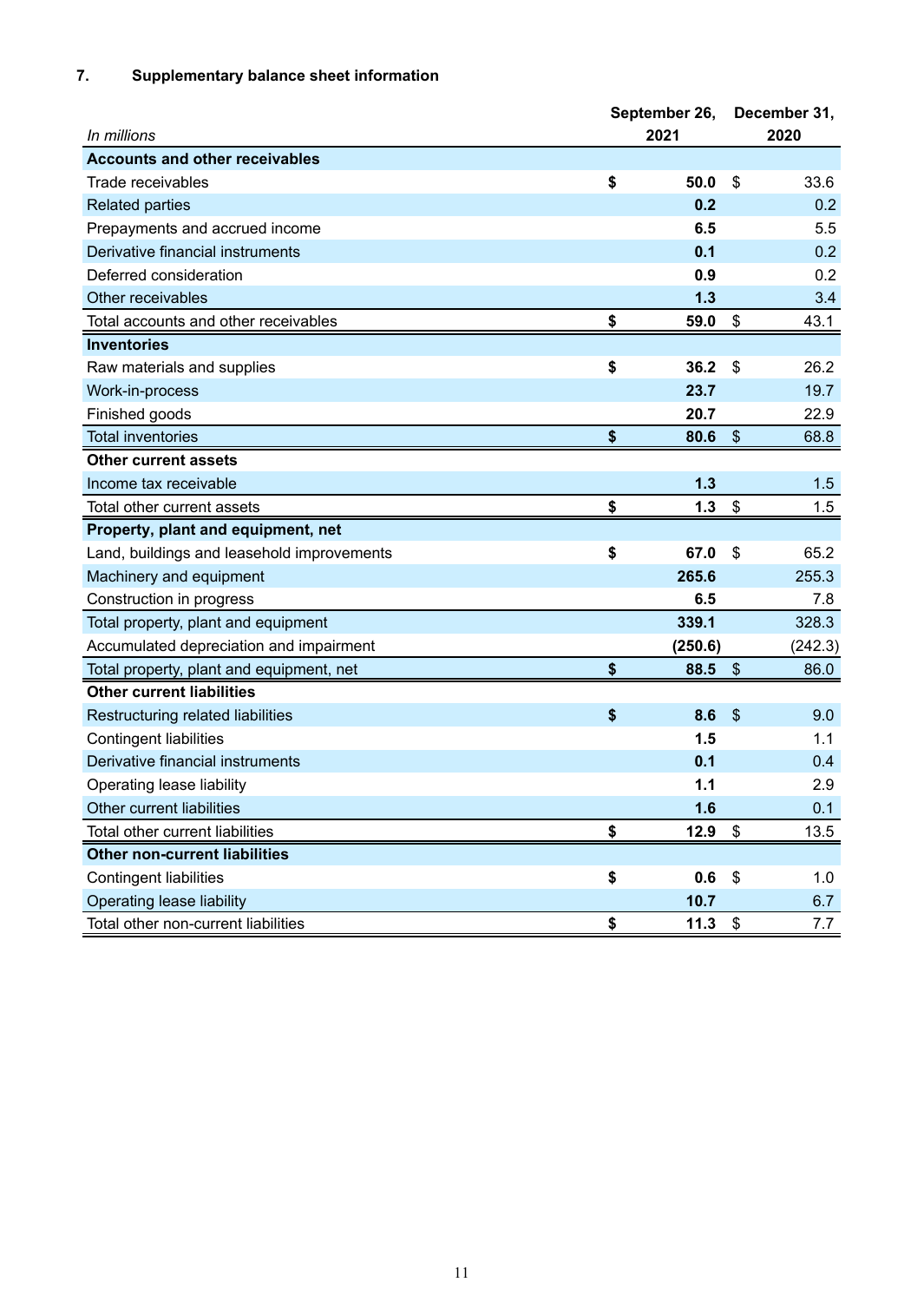## **7. Supplementary balance sheet information (continued)**

In 2020, the Company classified its Superform aluminum superplastic forming business operating from sites in the U.S. and the U.K, and our U.S. aluminum gas cylinder business, as assets and liabilities held-for-sale in accordance with ASC 205-20 Discontinued Operations. See Note 10 for a breakdown of this disposal group.

Our U.S. aluminum gas cylinder business was sold during the First Quarter of 2021 and our U.K. Superform business was sold during the Third Quarter of 2021.

The respective assets and liabilities of the above disposal group have been reclassified as held-for-sale also included within assets held-for-sale, but not disclosed as discontinued operations, in 2021 and 2020 is one building valued at \$3.7 million, within our Elektron Segment.

Both of these respective items have been included in the table below.

| <b>Held-for-sale assets</b><br>September 26, |      |              |    | December 31, |  |
|----------------------------------------------|------|--------------|----|--------------|--|
| In millions                                  | 2021 | 2020         |    |              |  |
| Property, plant and equipment                | \$   | 4.8          | \$ | 11.6         |  |
| Right-of-use-assets from operating leases    |      | 0.4          |    | 3.1          |  |
| Inventory                                    |      | 2.7          |    | 12.6         |  |
| Accounts and other receivables               |      | 2.6          |    | 8.7          |  |
| <b>Held-for-sale assets</b>                  | \$   | 10.5         | \$ | 36.0         |  |
|                                              |      |              |    |              |  |
| <b>Held-for-sale liabilities</b>             |      |              |    |              |  |
| Accounts payable                             |      | 0.6          |    | 4.3          |  |
| Acorupad liabilitica                         |      | $\mathbf{A}$ |    | 1E           |  |

| <b>Held-for-sale liabilities</b> |  |     |
|----------------------------------|--|-----|
| Other current liabilities        |  | 5.6 |
| <b>Accrued liabilities</b>       |  |     |

There has been no reclassification of items from other comprehensive income to the income statement as a result of items reclassified to held-for-sale.

## **8. Goodwill and other identifiable intangible assets**

Changes in goodwill during the first nine months ended September 26, 2021, were as follows:

| In millions                       | Gas<br><b>Cylinders</b> |      |  | <b>Elektron</b> | Total |
|-----------------------------------|-------------------------|------|--|-----------------|-------|
| At January 1, 2021                |                         | 27.9 |  | 42.3            | 70.2  |
| Additions                         |                         | 2.6  |  |                 | 2.6   |
| <b>Exchange difference</b>        |                         | 0.1  |  |                 | 0.1   |
| Net balance at September 26, 2021 |                         | 30.6 |  | 42.3            | 72.9  |

Identifiable intangible assets consisted of the following:

|                                | <b>September 26, 2021</b> |  |                                                  |  |      |           |                | <b>December 31, 2020</b> |                                    |  |      |  |  |  |  |
|--------------------------------|---------------------------|--|--------------------------------------------------|--|------|-----------|----------------|--------------------------|------------------------------------|--|------|--|--|--|--|
| In millions                    | Gross                     |  | <b>Accumulated</b><br><b>Net</b><br>amortization |  |      |           | Gross          |                          | <b>Accumulated</b><br>amortization |  | Net  |  |  |  |  |
| Customer relationships         | 13.4 <sup>5</sup>         |  | $(5.5)$ \$                                       |  | 7.9  | $\sim$ \$ | $13.4 \quad $$ |                          | $(5.2)$ \$                         |  | 8.2  |  |  |  |  |
| Technology and trading related | 8.3                       |  | (4.0)                                            |  | 4.3  |           | 8.3            |                          | (3.7)                              |  | 4.6  |  |  |  |  |
|                                | 21.7                      |  | (9.5)                                            |  | 12.2 |           | 21.7           |                          | (8.9)                              |  | 12.8 |  |  |  |  |

Identifiable intangible asset amortization expense was \$0.7 million and \$0.6 million for the first nine months of 2021 and 2020, respectively.

Intangible asset amortization expense during the remainder of 2021 and over the next five years is expected to be approximately \$0.2 million in 2021, \$0.9 million in 2022, \$0.9 million in 2023, \$0.9 million in 2024, \$0.9 million in 2025 and \$0.9 million in 2026.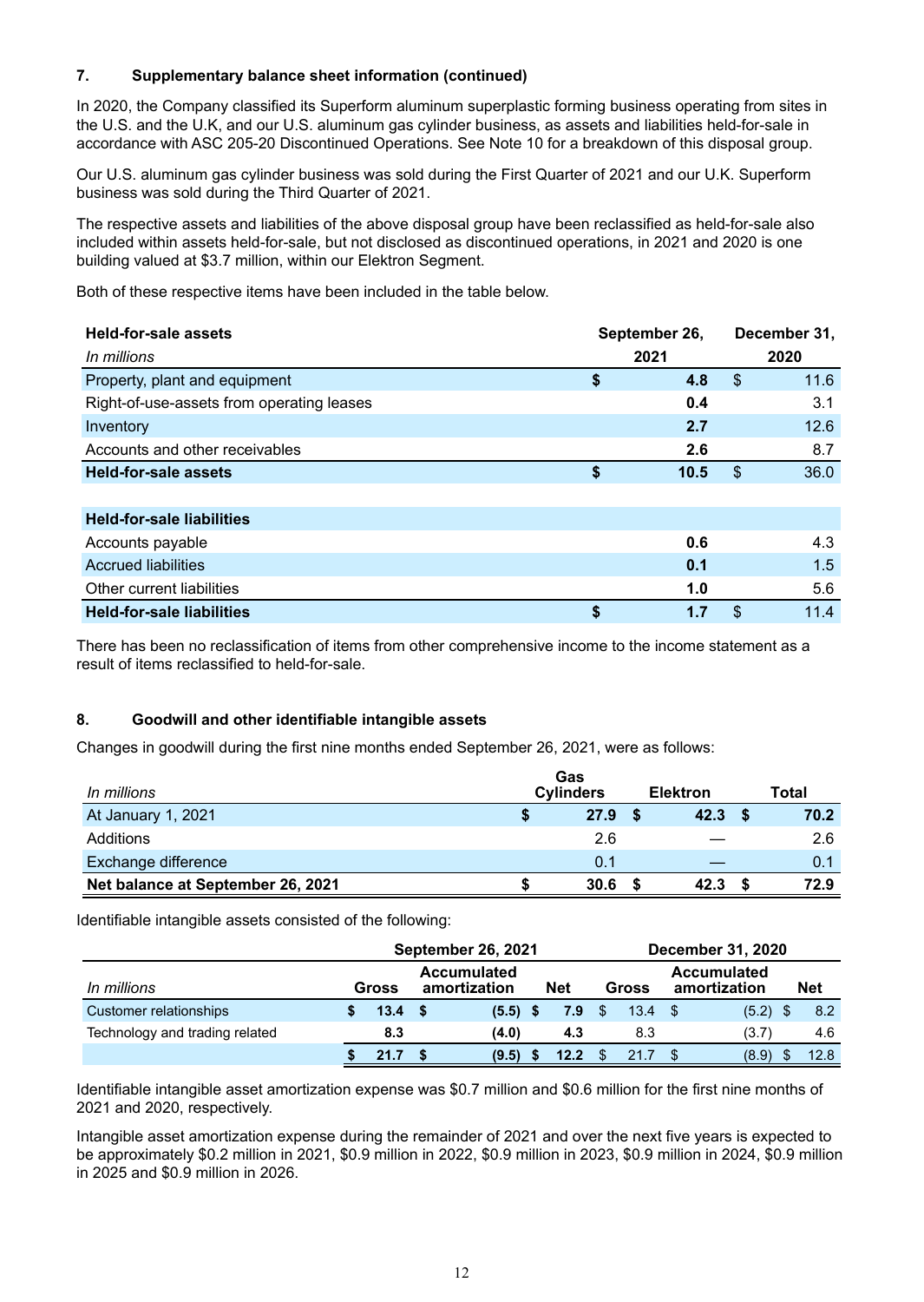## **9. Debt**

Debt outstanding was as follows:

| In millions                     | September 26,<br>2021 |    | December 31,<br>2020 |  |  |
|---------------------------------|-----------------------|----|----------------------|--|--|
| 4.88% Loan Notes due 2023       | 25.0%                 |    | 25.0                 |  |  |
| 4.94% Loan Notes due 2026       | 25.0                  |    | 25.0                 |  |  |
| Revolving credit facility       |                       |    | 4.1                  |  |  |
| Unamortized debt issuance costs | (0.4)                 |    | (0.7)                |  |  |
| Total debt                      | 49.6                  | -S | 53.4                 |  |  |
| Less current portion            |                       |    |                      |  |  |
| Non-current debt                | 49.6                  |    | 53.4                 |  |  |

The weighted-average interest rate on the revolving credit facility was 1.63% for the first nine months of 2021 and 2.19% for the full-year 2020.

The maturity profile of the Company's debt, excluding unamortized issuance costs and discounts, is as follows:

| In millions         | 2021 |    | 2022 |               | 2023           |               | 2024 | 2025   | <b>Thereafter</b> | ⊤otal |
|---------------------|------|----|------|---------------|----------------|---------------|------|--------|-------------------|-------|
| Loan Notes due 2023 |      |    |      |               | $-$ \$ 25.0 \$ |               | $-5$ | $-$ \$ |                   | 25.0  |
| Loan Notes due 2026 |      | __ |      |               |                |               |      |        | 25.0              | 25.0  |
| Total debt          |      |    |      | $\mathcal{P}$ | 25.0           | $\mathcal{S}$ |      |        | 25.0              | 50.0  |

## *Loan notes due and shelf facility*

We have been in compliance with the covenants under the Note Purchase and Private Shelf Agreement throughout all of the quarterly measurement dates from and including September 30, 2014, to September 26, 2021.

The Loan Notes due 2023 and 2026, the Shelf Facility and the Note Purchase and Private Shelf Agreement are governed by the law of the State of New York.

#### *Senior Facilities Agreement*

The balance outstanding on the revolving credit facility at September 26, 2021, was nil, and at December 31, 2020, was \$4.1 million, with \$100.0 million undrawn at September 26, 2021 and \$145.9 million undrawn at December 31, 2020. During the second quarter of 2021 we reduced our Revolving credit facility to \$100.0 million, from \$150.0 million.

The current banking facilities are due to expire July 31, 2022, however, a new facility is expected to be signed on October 26, 2021. See Note 16 for additional information.

We have been in compliance with the covenants under the Senior Facilities Agreement throughout all of the quarterly measurement dates from and including September 30, 2011, to September 26, 2021.

## **10. Discontinued Operations**

Our Superform aluminum superplastic forming business which operated from sites in the U.S. and the U.K, and our U.S. aluminum gas cylinder business were historically included in the Gas Cylinders segment. As a result of our decision to exit non-strategic aluminum product lines, we have reflected the results of operations of these businesses as discontinued operations in the Condensed Consolidated Statements of Income for all periods presented.

Our U.S. aluminum gas cylinder business was sold in March 2021 for \$21.0 million. Subsequent to the First Quarter, \$0.8 million of working capital adjustments were made, resulting in final proceeds of \$20.2 million.

In September 2021, our Superform U.K. business was sold for \$4.1 million, made up of \$3.5 million cash received and \$0.6 million of non-contingent, deferred consideration,receivable by September 30, 2022.

We expect our Superform U.S business to be sold within the next twelve months.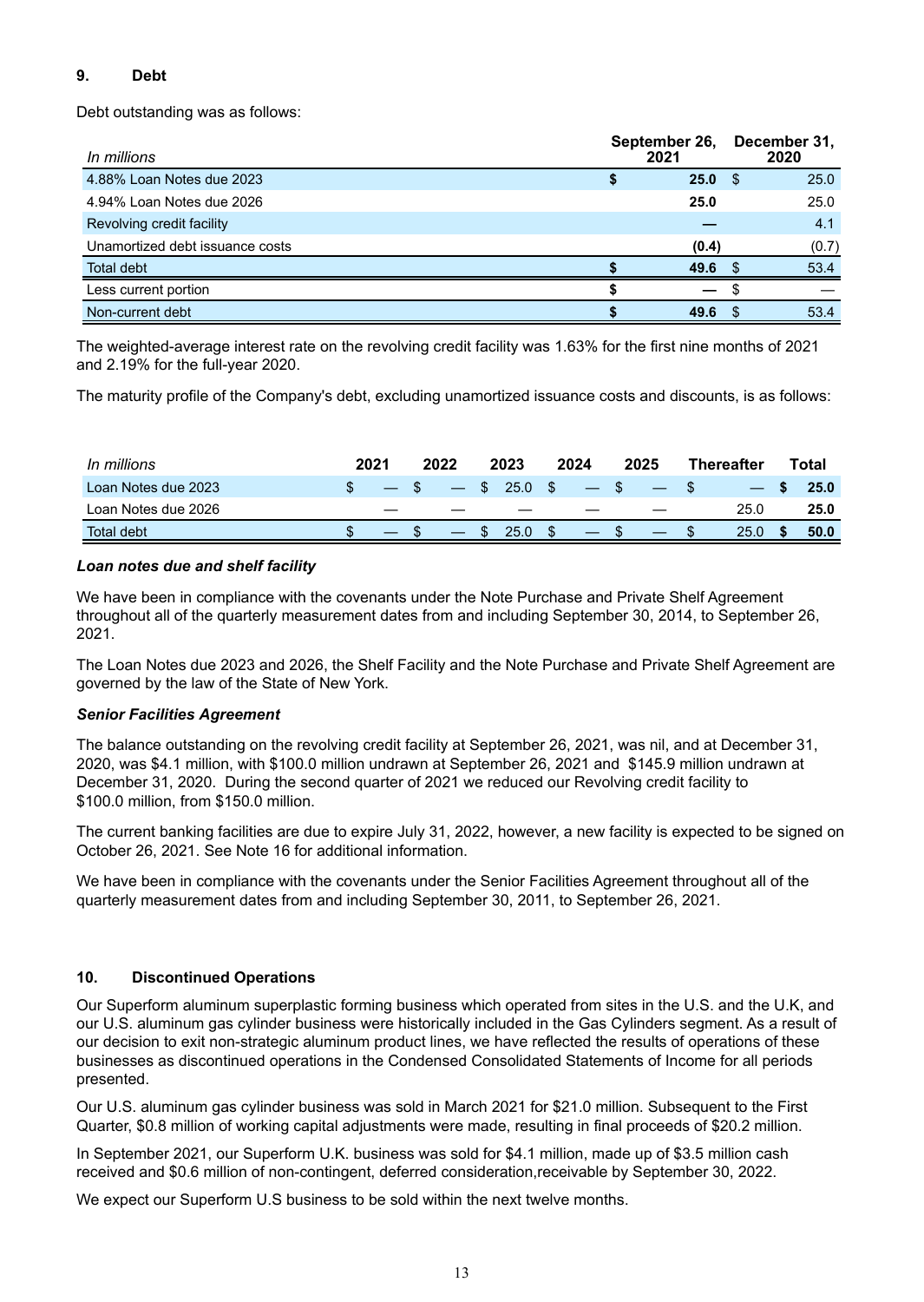## **10. Discontinued Operations (continued)**

The assets and liabilities of the Superform U.S. business has been presented within Current assets held-for-sale and Current liabilities held-for-sale in the consolidated balance sheets for 2021 and 2020. Our Superform U.K. and U.S. aluminum gas cylinders business, along with our Superform U.S business has been presented within Current assets held-for-sale and Current liabilities held-for-sale in 2020. The Company has determined that the carrying value of the held-for-sale assets is recoverable and as a result no loss allowances have been recognized.

Results of discontinued operations were as follows:

|                                              | <b>Third Quarter</b> |     |            |            | Year-to-date |      |        |  |
|----------------------------------------------|----------------------|-----|------------|------------|--------------|------|--------|--|
| In millions                                  | 2021                 |     | 2020       |            | 2021         |      | 2020   |  |
| Net sales                                    | \$<br>4.9            | -\$ | 12.7       | - \$       | 19.5         | - \$ | 41.0   |  |
| Cost of goods sold                           | (4.7)                |     | (13.3)     |            | (20.4)       |      | (40.4) |  |
| Gross profit / (loss)                        | \$<br>$0.2 \quad$    |     | $(0.6)$ \$ |            | $(0.9)$ \$   |      | 0.6    |  |
| Selling, general and administrative expenses | (1.4)                |     | (1.4)      |            | (3.1)        |      | (4.1)  |  |
| Restructuring charges                        |                      |     | (0.1)      |            |              |      | (0.1)  |  |
| Other income                                 |                      |     | 2.3        |            |              |      | 2.3    |  |
| Operating (loss) / profit                    | \$<br>$(1.2)$ \$     |     | $0.2$ \$   |            | $(4.0)$ \$   |      | (1.3)  |  |
| Tax credit                                   | 0.5                  |     |            |            | 1.2          |      |        |  |
| Net (loss) / income                          | $(0.7)$ \$           |     | 0.2        | $\sqrt{S}$ | $(2.8)$ \$   |      | (1.3)  |  |

The earnings per share for discontinued operations for the first nine months of 2021 and 2020 was \$0.14 and a loss of \$0.05, respectively. The positive result in 2021 was the result of the \$6.6 million gain on disposition of discontinued operations, partially offset by the \$2.8 million loss from operations.

In the First Quarter of 2021, the Company sold its U.S. aluminum gas cylinders business for \$20.2 million, after working capital adjustments, which resulted in a gain on sale of \$6.7 million, net of a \$2.0 million tax charge which was recognized in the First Quarter of 2021.

In the Third Quarter of 2021, the Company recorded a \$0.1 million loss on the sale of the Superform U.K business, see below table. There was an additional \$0.4 million true up to working capital in relation to the Graham disposal, resulting in a total \$0.5 million loss on disposition in the quarter.

|                                | <b>Third</b><br>Quarter |
|--------------------------------|-------------------------|
| In millions                    | 2021                    |
| Cash consideration received    | \$<br>3.5               |
| Deferred consideration payable | 0.6                     |
| Less                           |                         |
| Net assets sold                | (4.2)                   |
| Gross loss on disposition      | (0.1)                   |
| Provision for income taxes     |                         |
| Net loss on disposition        | (0.1)                   |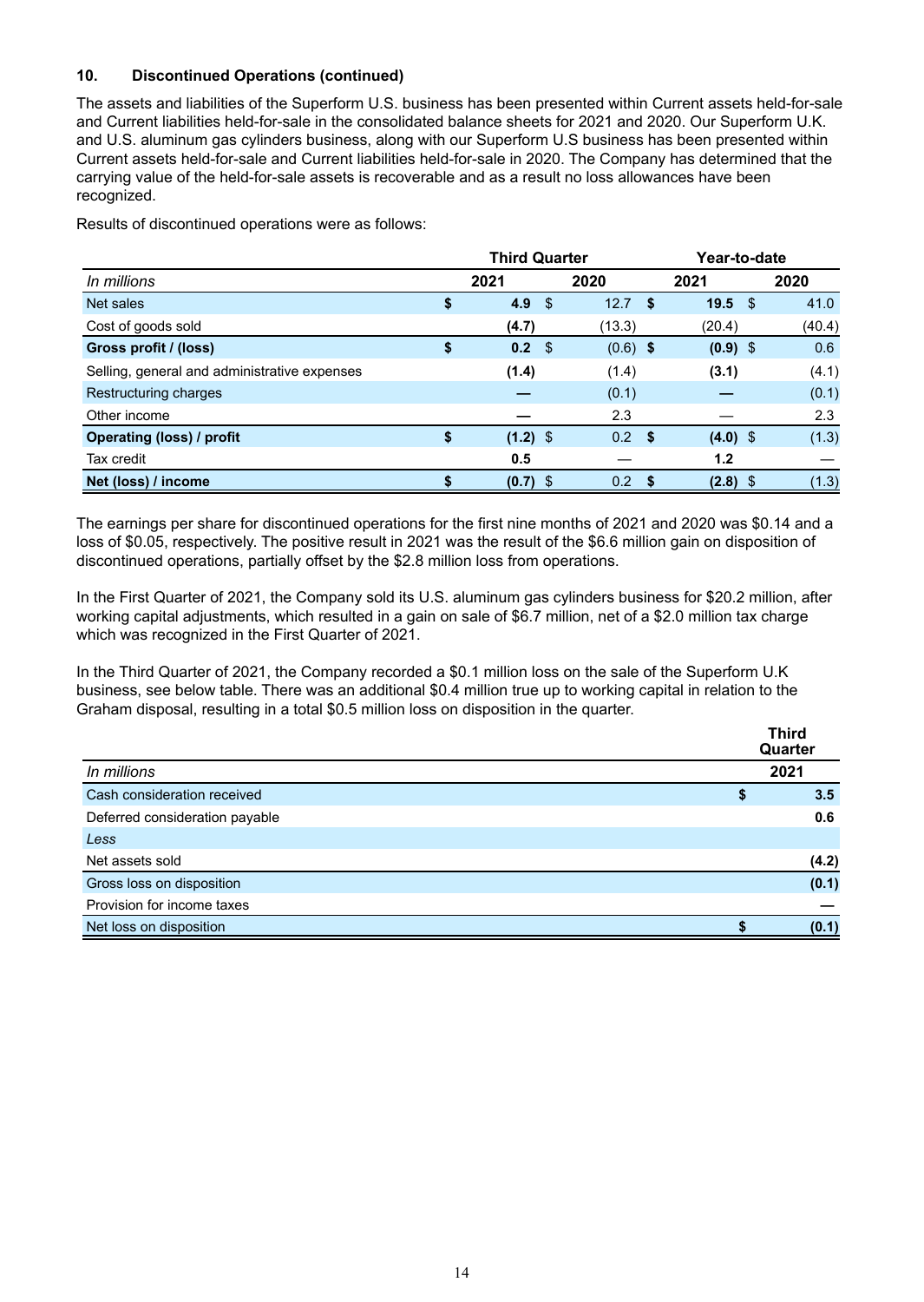## **10. Discontinued Operations (continued)**

The assets and liabilities classified as held-for-sale related to discontinued operations were as follows:

| <b>Held-for-sale assets</b>               | September 26, |      |      | December 31, |  |  |
|-------------------------------------------|---------------|------|------|--------------|--|--|
| In millions                               |               | 2021 |      | 2020         |  |  |
| Property, plant and equipment             | \$            | 1.1  | -\$  | 7.9          |  |  |
| Right-of-use-assets from operating leases |               | 0.4  |      | 3.1          |  |  |
| Inventory                                 |               | 2.7  |      | 12.6         |  |  |
| Accounts and other receivables            |               | 2.6  |      | 8.7          |  |  |
| <b>Held-for-sale assets</b>               | \$            | 6.8  | - \$ | 32.3         |  |  |
|                                           |               |      |      |              |  |  |
| <b>Held-for-sale liabilities</b>          |               |      |      |              |  |  |
| Accounts payable                          |               | 0.6  |      | 4.3          |  |  |
| <b>Accrued liabilities</b>                |               | 0.1  |      | 1.5          |  |  |
| Other current liabilities                 |               | 1.0  |      | 5.6          |  |  |
| <b>Held-for-sale liabilities</b>          | \$            | 1.7  | \$   | 11.4         |  |  |

Also included within assets held-for-sale, but not disclosed as discontinued operations, in 2021 and 2020 is one building valued at \$3.7 million, within our Elektron Segment.

The depreciation and amortization, capital expenditures and significant non-cash items were as follows:

|                                          |      | <b>Third Quarter</b> |      | Year-to-date |      |     |  |      |
|------------------------------------------|------|----------------------|------|--------------|------|-----|--|------|
| In millions                              | 2021 |                      | 2020 |              | 2021 |     |  | 2020 |
| Cash flows from discontinued operations: |      |                      |      |              |      |     |  |      |
| Depreciation                             |      | 0.1 S                |      | 0.2          |      | 0.4 |  | 0.8  |

Cash balances are swept into the treasury entities at the end of each day, these sweeps are recorded within operating cash flows in the statements of cash flows.

#### **11. Income Taxes**

We manage our affairs so that we are centrally managed and controlled in the United Kingdom ("U.K.") and therefore have our tax residency in the U.K. The provision for income taxes consists of provisions for the U.K. and international income taxes. We operate in an international environment with operations in various locations outside the U.K. Accordingly, the consolidated income tax rate is a composite rate reflecting the earnings in the various locations and the applicable rates.

The effective income tax rate on continuing operations for the first none-months ended September 26, 2021, was 12.0%, compared to 28.1% for the first ine-months ended September 27, 2020. The 2021 rate has been impacted by a \$2.8 million deferred tax credit as a result of the enacted increase in the U.K. tax rate from 19% to 25% from April 2023.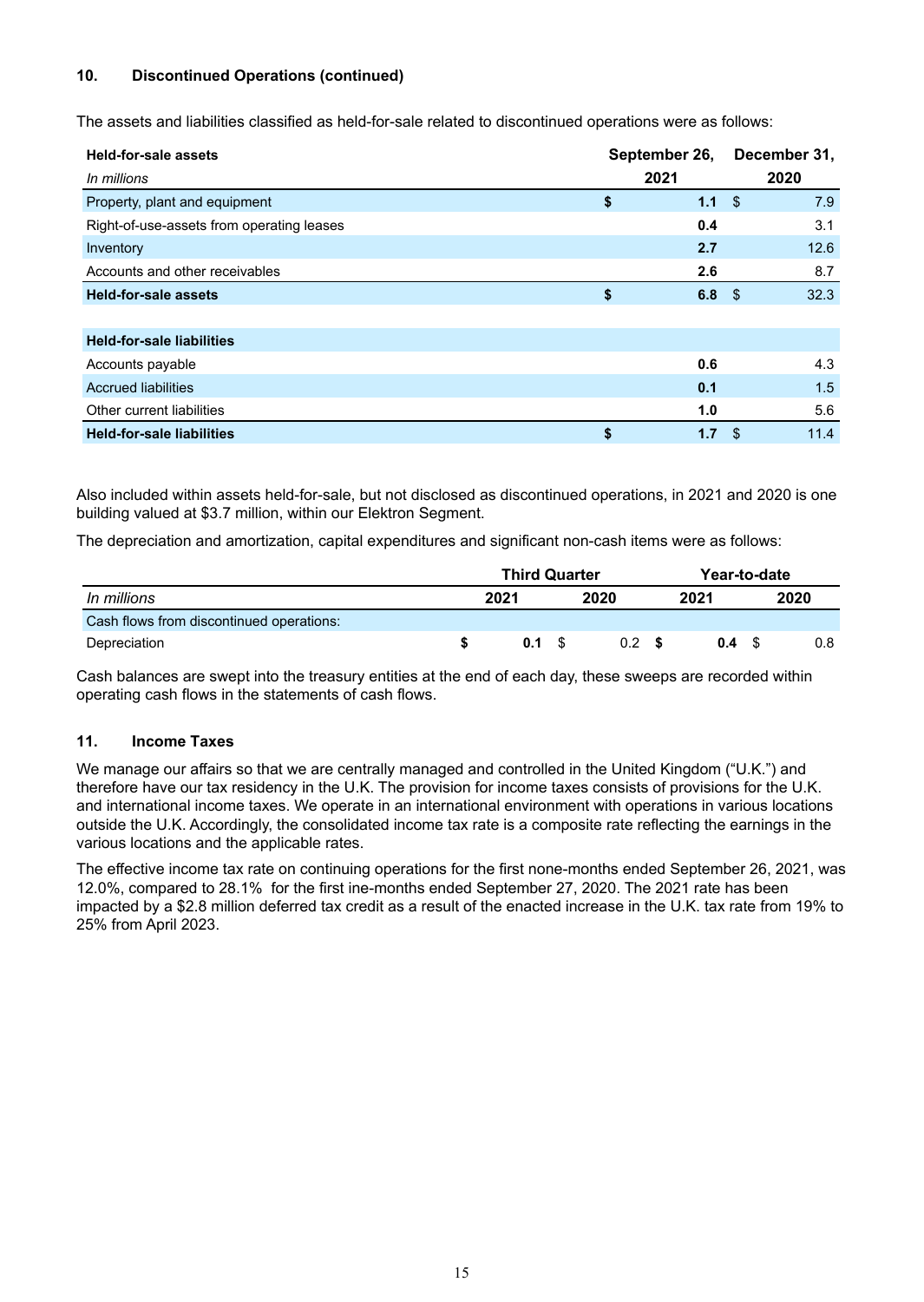#### **12. Share Plans**

Total share-based compensation expense for the quarters ended September 26, 2021, and September 27, 2020, was as follows:

|                                        | <b>Third Quarter</b> |  |      | Year-to-date |     |      |  |  |  |
|----------------------------------------|----------------------|--|------|--------------|-----|------|--|--|--|
| In millions                            | 2021                 |  | 2020 | 202′         |     | 2020 |  |  |  |
| Total share-based compensation charges | 0.8                  |  | U.Ö  |              | L.L |      |  |  |  |

In March 2021, we issued our annual share-based compensation grants under the Luxfer Holdings PLC Long-Term Umbrella Incentive Plan. The total number of awards issued was approximately 110,000 and the weighted average fair value of options granted in 2021 was estimated to be \$21.14 per share.

Also in March 2021, approximately 45,000 awards were granted based on the achievement of total shareholder return targets from the period January 1, 2018 to December 31, 2020. The awards vested immediately upon grant.

In June 2021, we issued our annual share-based compensation grants under the Luxfer Holdings PLC Non-Executive Directors' Equity Incentive Plan. The total number of awards issued was 19,184 and the weightedaverage fair value of options granted was estimated to be \$21.69 per share.

The following table illustrates the assumptions used in deriving the fair value of share options granted during 2021 and the year-ended December 31, 2020:

|                                              | 2021                                  | 2020                                  |
|----------------------------------------------|---------------------------------------|---------------------------------------|
| Dividend yield (%)                           | $3.39 - 4.09$                         | $3.39 - 4.09$                         |
| Expected volatility range (%)                | $36.48 - 56.28$                       | $36.48 - 56.28$                       |
| Risk-free interest rate (%)                  | $0.18 - 0.49$                         | $0.18 - 0.49$                         |
| Expected life of share options range (years) | $0.50 - 4.00$                         | $0.50 - 4.00$                         |
| Forfeiture rate                              | 5.00                                  | 5.00                                  |
| Weighted average exercise price (\$)         | \$1.00                                | \$1.00                                |
| Model used                                   | <b>Black-Scholes</b><br>& Monte-Carlo | <b>Black-Scholes</b><br>& Monte-Carlo |

The expected life of the share options is based on historical data and current expectations, and is not necessarily indicative of exercise patterns that may occur. The expected volatility reflects the assumption that the historical volatility over a period similar to the life of the options is indicative of future trends, which may not necessarily be the actual outcome.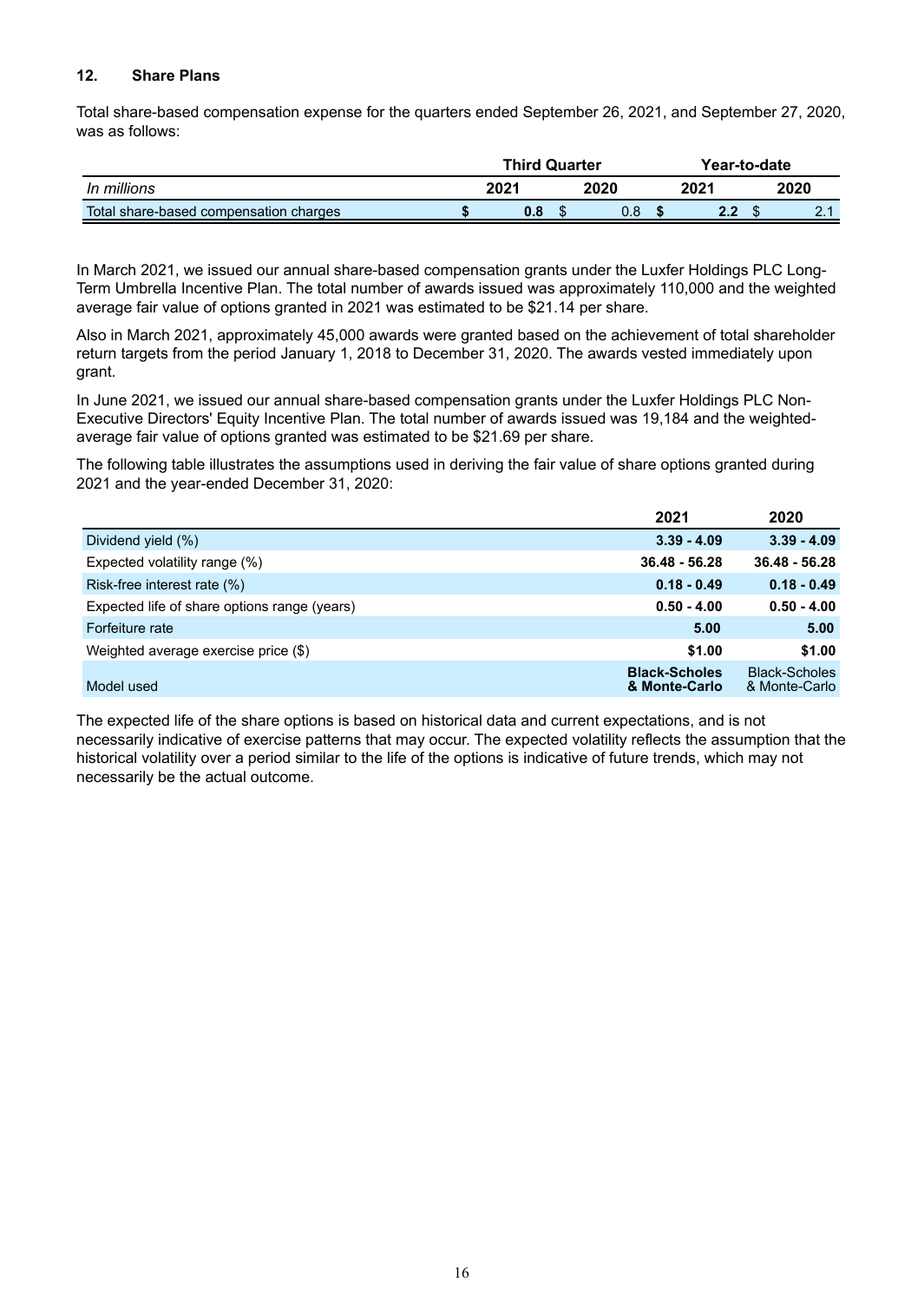## **13. Shareholders' Equity**

#### *Dividends paid and proposed*

|                                                                     | <b>Third Quarter</b> |      |   | Year-to-date |      |      |
|---------------------------------------------------------------------|----------------------|------|---|--------------|------|------|
| In millions                                                         | 2021                 | 2020 |   | 2021         |      | 2020 |
| Dividends declared and paid during the year:                        |                      |      |   |              |      |      |
| Interim dividend paid February 5, 2020 (\$0.125 per ordinary share) | \$                   |      |   |              | - \$ | 3.4  |
| Interim dividend paid May 6, 2020 (\$0.125 per ordinary share)      |                      |      |   |              |      | 3.4  |
| Interim dividend paid August 5, 2020 (\$0.125 per ordinary share)   |                      | 3.4  |   |              |      | 3.4  |
| Interim dividend paid February 4, 2021 (\$0.125 per ordinary share) |                      |      |   | 3.4          |      |      |
| Interim dividend paid May 5, 2021 (\$0.125 per ordinary share)      |                      |      |   | 3.4          |      |      |
| Interim dividend paid August 4, 2021 (\$0.125 per ordinary share)   | 3.4                  |      |   | 3.4          |      |      |
|                                                                     | 3.4                  | 3.4  | S | 10.2         |      | 10.2 |

| In millions                                                                                              | 2021 |               | 2020 |
|----------------------------------------------------------------------------------------------------------|------|---------------|------|
| Dividends declared and paid after the quarter end (not recognized as a liability at the<br>quarter end): |      |               |      |
| Interim dividend declared October 5, and to be paid November 4, 2020 (\$0.125 per ordinary<br>share)     |      |               | 34   |
| Interim dividend declared October 5, and to be paid November 3, 2021 (\$0.125 per ordinary<br>share)     |      | 3.4           |      |
|                                                                                                          |      | $3.4^{\circ}$ | 3.4  |

Based on a share buyback program approved by shareholders at the 2021 Annual General Meeting, in the Third Quarter the company purchased 88,734 total shares for \$1.9 million; year to date purchases were 126,734 total shares for \$2.8 million. Of the 126,734 repurchased in the year, 56,000 have been canceled with the remaining 70,374 retained within Treasury shares.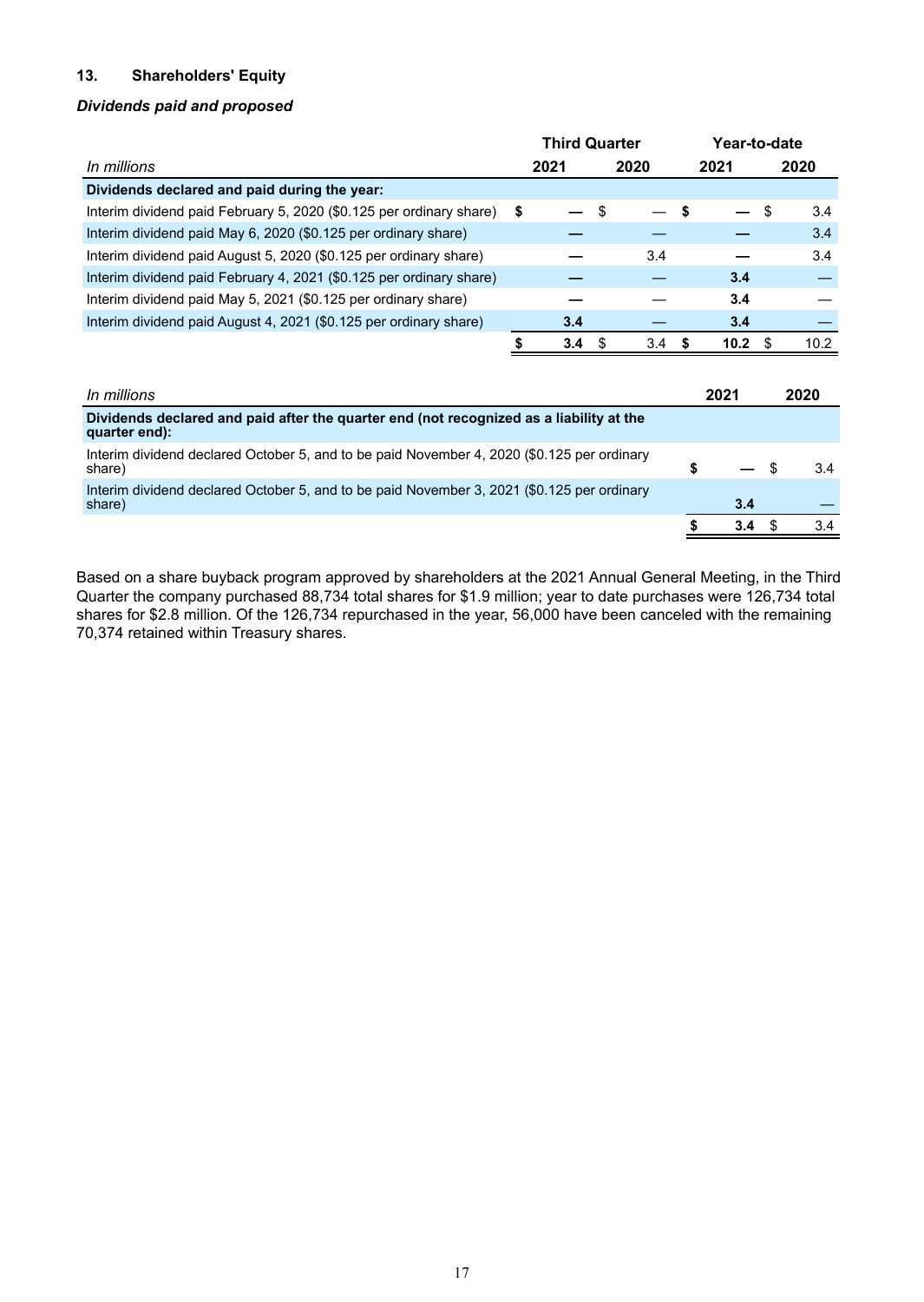## **14. Segmental Information**

We classify our operations into two core business segments, Gas Cylinders and Elektron, based primarily on shared economic characteristics for the nature of the products and services; the nature of the production processes; the type or class of customer for their products and services; the methods used to distribute their products or provide their services; and the nature of the regulatory environment. The Company has four identified business units, which aggregate into the two reportable segments. Luxfer Gas Cylinders forms the Gas Cylinders segment, and Luxfer MEL Technologies, Luxfer Magtech and Luxfer Graphic Arts aggregate into the Elektron segment. The Superform business unit used to aggregate into the Gas Cylinders segment, but is now recognized as discontinued operations. A summary of the operations of the segments is provided below:

#### *Gas Cylinders segment*

Our Gas Cylinders segment manufactures and markets specialized products using composites and aluminum, including pressurized cylinders for use in various applications including self-contained breathing apparatus (SCBA) for firefighters, containment of oxygen and other medical gases for healthcare, alternative fuel vehicles, and general industrial.

#### *Elektron segment*

Our Elektron segment focuses on specialty materials based primarily on magnesium and zirconium, with key product lines including advanced lightweight magnesium alloys with a variety of uses across a variety of industries; magnesium powders for use in countermeasure flares, as well as heater meals; photoengraving plates for graphic arts; and high-performance zirconium-based materials and oxides used as catalysts and in the manufacture of advanced ceramics, and many other performance products.

#### *Other*

Other primarily represents unallocated corporate expense and includes non-service related defined benefit pension cost / credit.

Management monitors the operating results of its reportable segments separately for the purpose of making decisions about resource allocation and performance assessment. Segment performance is evaluated by the chief operating decision maker, who is responsible for allocating resources and assessing performance of the operating segments as the CEO, using adjusted  $EBITA^{(1)}$  and adjusted EBITDA, which we defined as segment income and are based on operating income adjusted for share based compensation charges; loss on disposal of property, plant and equipment; restructuring charges; impairment charges; acquisition and disposal related gains and costs; other charges; depreciation and amortization; and unwind of the discount on deferred consideration.

#### <sup>1</sup> Adjusted EBITA is adjusted EBITDA less depreciation

Unallocated assets and liabilities include those which are held on behalf of the Company and cannot be allocated to a segment, such as taxation, investments, cash, retirement benefits obligations, bank and other loans and holding company assets and liabilities.

Financial information by reportable segment for the Third Quarter and year-to-date ended September 26, 2021, and September 27, 2020, is included in the following summary:

|                       |                                                                                      | <b>Net sales</b>     |    |      |     |              |    | <b>Adjusted EBITDA</b>                                               |     |                      |    |      |              |      |      |      |  |  |
|-----------------------|--------------------------------------------------------------------------------------|----------------------|----|------|-----|--------------|----|----------------------------------------------------------------------|-----|----------------------|----|------|--------------|------|------|------|--|--|
|                       |                                                                                      | <b>Third Quarter</b> |    |      |     | Year-to-date |    |                                                                      |     | <b>Third Quarter</b> |    |      | Year-to-date |      |      |      |  |  |
| In millions           |                                                                                      | 2021                 |    | 2020 |     | 2021         |    | 2020                                                                 |     | 2021                 |    | 2020 |              | 2021 |      | 2020 |  |  |
| Gas Cylinders segment | \$                                                                                   | 45.6                 | \$ | 32.3 | S.  | 128.3        | \$ | 107.0                                                                | \$. | 5.4                  | \$ | 7.1  | \$           | 16.7 | \$   | 16.6 |  |  |
| Elektron segment      |                                                                                      | 45.6                 |    | 45.4 |     | 147.1        |    | 135.7                                                                |     | 8.4                  |    | 6.6  |              | 32.1 |      | 23.5 |  |  |
| Consolidated          | \$                                                                                   | 91.2                 | \$ | 77.7 | \$. | 275.4        | \$ | 242.7                                                                | S   | 13.8                 | \$ | 13.7 | S            | 48.8 | \$.  | 40.1 |  |  |
|                       | Depreciation and amortization <sup>(1)</sup><br><b>Third Quarter</b><br>Year-to-date |                      |    |      |     |              |    | <b>Restructuring charges</b><br><b>Third Quarter</b><br>Year-to-date |     |                      |    |      |              |      |      |      |  |  |
| In millions           |                                                                                      | 2021                 |    | 2020 |     | 2021         |    | 2020                                                                 |     | 2021                 |    | 2020 |              | 2021 |      | 2020 |  |  |
| Gas Cylinders segment | \$                                                                                   | 1.4                  | \$ | 1.0  | \$  | 3.9          | \$ | 2.8                                                                  | S   | 0.5                  | \$ | 3.3  | \$           | 1.1  | -\$  | 6.7  |  |  |
| Elektron segment      |                                                                                      | 2.4                  |    | 2.4  |     | 7.3          |    | 7.2                                                                  |     |                      |    | 0.9  |              | 1.0  |      | 1.0  |  |  |
| Other                 |                                                                                      |                      |    |      |     |              |    |                                                                      |     |                      |    |      |              |      |      | 0.1  |  |  |
| Consolidated          | \$                                                                                   | 3.8                  | \$ | 3.4  | \$  | 11.2         | \$ | 10.0                                                                 | \$  | 0.5                  | \$ | 4.2  | S            | 2.1  | - \$ | 7.8  |  |  |

 $<sup>(1)</sup>$  Depreciation and amortization includes the expense recognized in relation to assets, and excludes amortization of debt issue costs.</sup>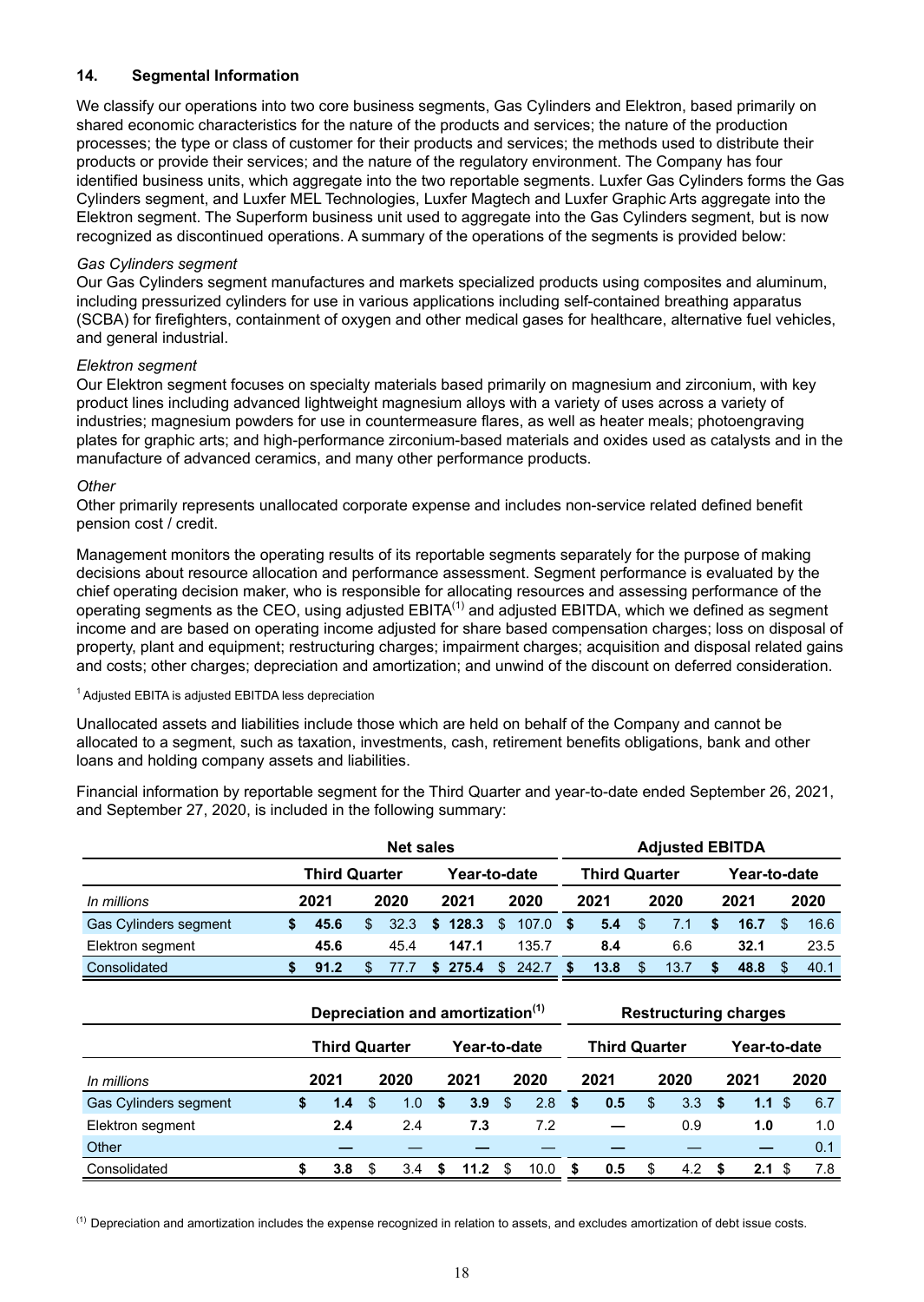## **14. Segmental Information (continued)**

|                         | <b>Total assets</b> |     |              |    |                      | <b>Capital expenditures</b> |                  |     |                  |  |      |  |  |  |  |
|-------------------------|---------------------|-----|--------------|----|----------------------|-----------------------------|------------------|-----|------------------|--|------|--|--|--|--|
|                         | September 26,       |     | December 31, |    | <b>Third Quarter</b> |                             |                  |     | Year-to-date     |  |      |  |  |  |  |
| In millions             | 2021                |     | 2020         |    | 2021                 |                             | 2020             |     | 2021             |  | 2020 |  |  |  |  |
| Gas Cylinders segment   | \$<br>128.3         | \$  | 99.7         | \$ | 0.2                  | \$.                         | 0.7 <sup>5</sup> |     | 0.7 <sup>5</sup> |  | 1.7  |  |  |  |  |
| Elektron segment        | 194.8               |     | 189.7        |    | 1.8                  |                             | 0.9              |     | 4.9              |  | 3.4  |  |  |  |  |
| Other                   | 40.3                |     | 24.7         |    |                      |                             |                  |     |                  |  |      |  |  |  |  |
| Discontinued operations | 6.9                 |     | 32.3         |    |                      |                             |                  |     |                  |  |      |  |  |  |  |
| Consolidated            | 370.3               | \$. | 346.4        | S  | 2.0                  | £.                          | 1.6              | -\$ | 5.6 <sup>°</sup> |  | 5.1  |  |  |  |  |
|                         |                     |     |              |    |                      |                             |                  |     |                  |  |      |  |  |  |  |

#### **Property, plant and equipment, net**

|                | September 26, |      | December 31, |      |
|----------------|---------------|------|--------------|------|
| In millions    |               | 2021 |              | 2020 |
| U.S.           | \$            | 47.4 | - \$         | 44.3 |
| United Kingdom |               | 36.3 |              | 36.6 |
| Canada         |               | 3.4  |              | 3.7  |
| Rest of Europe |               | 1.1  |              | 1.1  |
| Asia Pacific   |               | 0.3  |              | 0.3  |
|                |               | 88.5 |              | 86.0 |

The following table presents a reconciliation of Adjusted EBITDA to net income from continuing operations:

|                                        |              | <b>Third Quarter</b> |    |               | Year-to-date |        |   |                  |
|----------------------------------------|--------------|----------------------|----|---------------|--------------|--------|---|------------------|
| In millions                            | 2021<br>2020 |                      |    |               |              | 2021   |   | 2020             |
| <b>Adjusted EBITDA</b>                 | \$           | 13.8                 | \$ | 13.7          | S            | 48.8   | S | 40.1             |
| Other share-based compensation charges |              | (0.8)                |    | (0.8)         |              | (2.2)  |   | (2.1)            |
| Depreciation and amortization          |              | (3.8)                |    | (3.4)         |              | (11.2) |   | (10.0)           |
| Restructuring charges                  |              | (0.5)                |    | (4.2)         |              | (2.1)  |   | (7.8)            |
| Acquisition and disposal related costs |              | (0.6)                |    |               |              | (1.5)  |   | (0.2)            |
| Other charges                          |              |                      |    |               |              | (1.1)  |   |                  |
| Defined benefits pension credit        |              | 0.6                  |    | 1.1           |              | 1.8    |   | 3.3 <sub>2</sub> |
| Interest expense, net                  |              | (0.8)                |    | (1.2)         |              | (2.4)  |   | (3.5)            |
| Provision for income taxes             |              | (1.9)                |    | (2.8)         |              | (3.6)  |   | (5.6)            |
| Net income from continuing operations  | \$           | 6.0                  | S  | $2.4^{\circ}$ | S            | 26.5   | S | 14.2             |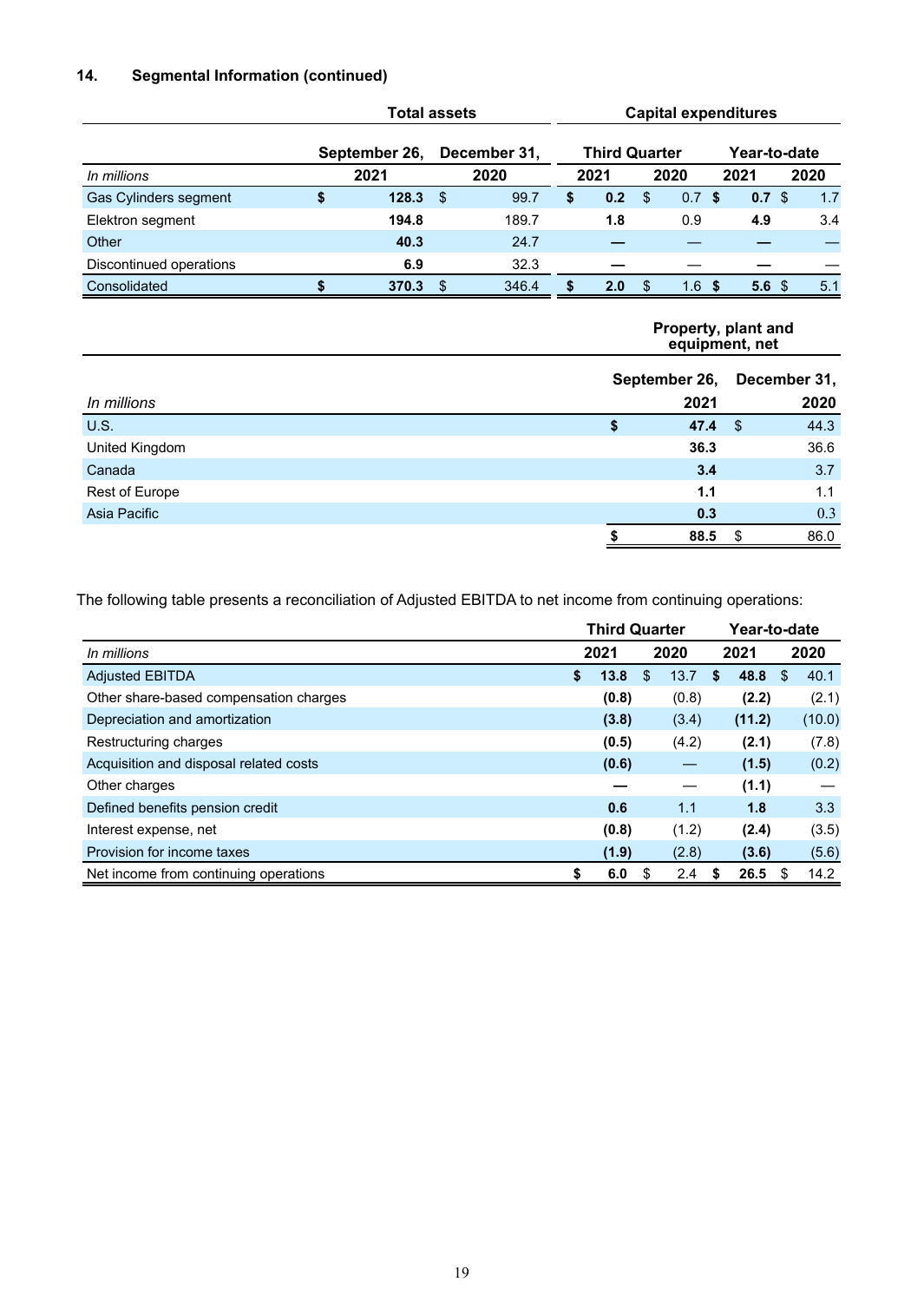## **14. Segmental Information (continued)**

The following tables present certain geographic information by geographic region for the Third Quarter and yearto-date ended September 26, 2021, and September 27, 2020:

|                       |            |                      |               |      | Net Sales <sup>(1)</sup> |              |                |             |                |  |  |  |  |
|-----------------------|------------|----------------------|---------------|------|--------------------------|--------------|----------------|-------------|----------------|--|--|--|--|
|                       |            | <b>Third Quarter</b> |               |      |                          | Year-to-date |                |             |                |  |  |  |  |
|                       | 2021       |                      |               |      | 2020                     | 2021         |                |             | 2020           |  |  |  |  |
|                       | \$Μ        | <b>Percent</b>       |               | \$Μ  | <b>Percent</b>           | \$М          | <b>Percent</b> | \$Μ         | <b>Percent</b> |  |  |  |  |
| <b>United States</b>  | \$<br>49.4 | 54.2 %               | $\frac{1}{2}$ | 41.1 | 52.9 %                   | \$<br>151.8  | 55.1 $%$       | 132.8       | 54.8 %         |  |  |  |  |
| U.K.                  | 6.5        | 7.1%                 |               | 4.1  | 5.3 %                    | 17.5         | 6.4%           | 13.8        | 5.7 %          |  |  |  |  |
| Germany               | 5.1        | 5.6 %                |               | 3.1  | 4.0 %                    | 13.2         | 4.8%           | 11.0        | 4.5 %          |  |  |  |  |
| France                | 2.6        | 2.9%                 |               | 4.9  | 6.3 %                    | 9.3          | 3.4%           | 14.0        | 5.8 %          |  |  |  |  |
| Italy                 | 3.5        | 3.8%                 |               | 1.9  | 2.4%                     | 9.5          | 3.4%           | 8.1         | 3.3%           |  |  |  |  |
| Top five countries    | \$<br>67.1 | 73.6 %               | \$            | 55.1 | 70.9%                    | \$<br>201.3  | 73.1 % $$$     | 179.7       | 74.1 %         |  |  |  |  |
| <b>Rest of Europe</b> | 4.9        | 5.4%                 |               | 5.8  | 7.5%                     | 19.0         | 6.9%           | 18.1        | 7.5%           |  |  |  |  |
| Asia Pacific          | 13.7       | 15.0%                |               | 12.1 | 15.6 %                   | 38.1         | 13.8 %         | 32.9        | 13.5 %         |  |  |  |  |
| Other <sup>(2)</sup>  | 5.5        | 6.0%                 |               | 4.7  | 6.0%                     | 17.0         | 6.2%           | 12.0        | 4.9 %          |  |  |  |  |
|                       | \$<br>91.2 |                      | \$            | 77.7 |                          | \$<br>275.4  |                | \$<br>242.7 |                |  |  |  |  |

(1) Net sales are based on the geographic destination of sale.

(2) Other includes Canada, South America, Central America and Africa.

#### **15. Commitments and Contingencies**

#### *Committed and uncommitted banking facilities*

The Company had committed banking facilities of \$100.0 million at September 26, 2021 and \$150.0 million at December 31, 2020. Of these committed facilities, nil was drawn at September 26, 2021 and \$4.1 million was drawn at December 31, 2020. The current banking facilities are due to expire July 31, 2022, however, a new facility is expected to be signed on October 26, 2021. See Note 16 for additional information.

The Company had a separate (uncommitted) facility for letters of credit which at September 26, 2021 was £1.0 million (\$1.4 million) and December 31, 2020 was £1.0 million (\$1.3 million). None of these were utilized at September 26, 2021 and December 31, 2020, respectively.

The Company also has two separate (uncommitted) bonding facilities for bank guarantees, one denominated in GBP sterling of £4.5 million (2021: \$6.2 million, 2020: \$6.1 million), and one denominated in USD of \$1.5 million (2020: \$1.5 million). Of that dominated in GBP, £0.6 million (\$0.8 million) and £1.0 million (\$1.4 million) was utilized at September 26, 2021, and December 31, 2020, respectively. Of that denominated in USD, \$0.9 million was utilized at September 26, 2021 and \$0.8 million was utilized at December 31, 2020.

The Company also has a \$4.0 million separate overdraft facility of which none was drawn at September 26, 2021 and at December 31, 2020. The Company has various uncommitted transitional banking and foreign exchange lines available for day-to-day operational purposes.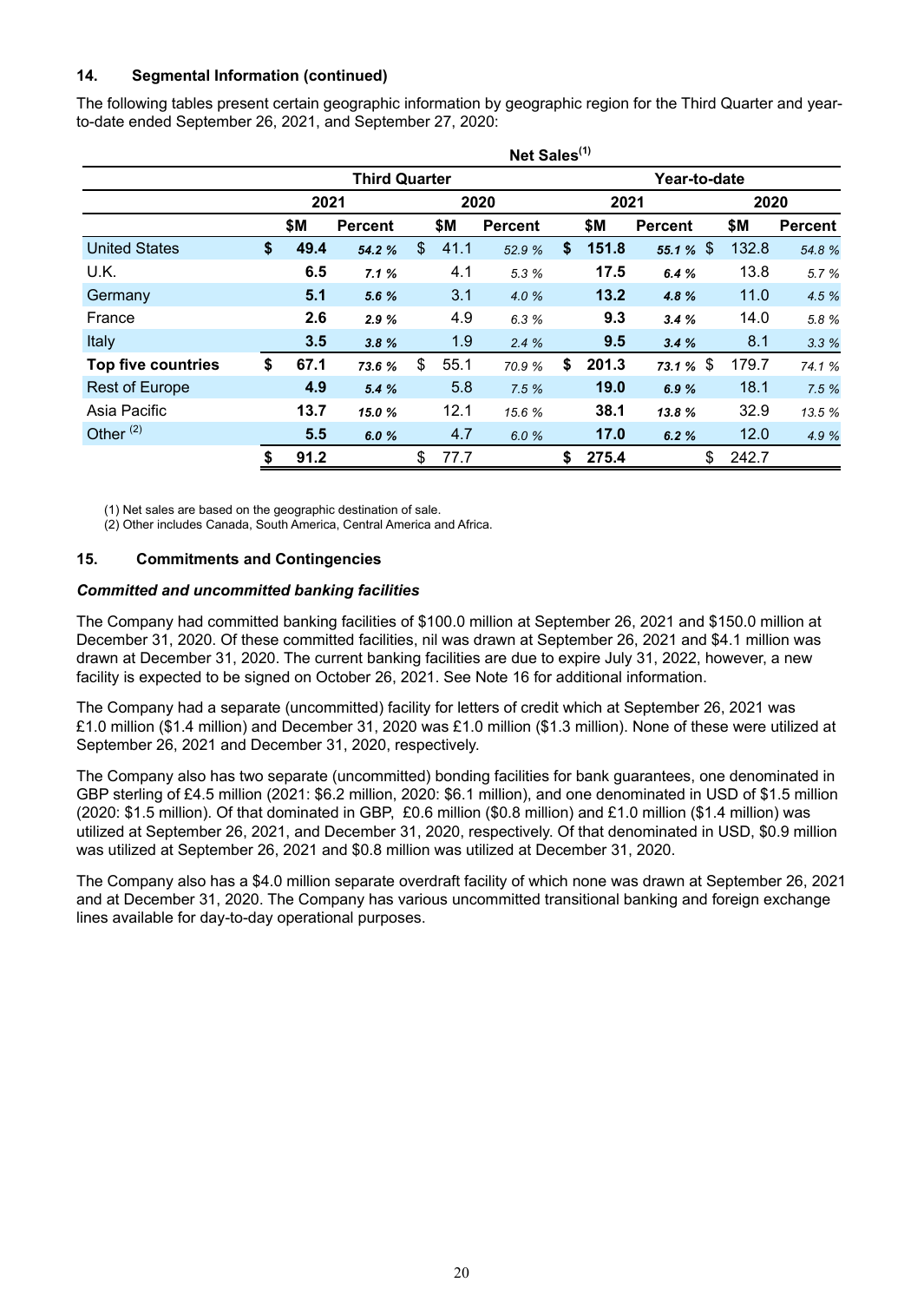## **15. Commitments and Contingencies (continued)**

#### *Contingencies*

During February 2014, a cylinder was sold to a long-term customer and ruptured at one of their gas facilities. As a result of this rupture, three people were noted to have injuries such as loss of hearing. There was no major damage to assets of the customer. A claim has been launched by the three people who were injured in the incident. We have reviewed our quality control checks from around the time which the cylinder was produced and no instances of failures have been noted. As a result we do not believe that we are liable for the incident, and therefore, do not currently expect this case to have a material impact on the Company's financial position or results of operations.

In November 2018, an explosion occurred at a third-party waste disposal and treatment site in Boise, Idaho, allegedly causing property damage, personal injury, and one fatality. We had contracted with a service company for removal and disposal of certain waste resulting from the magnesium powder manufacturing operations at the Reade facility in Manchester, New Jersey. We believe this service company, in turn, apparently contracted with the third-party disposal company, at whose facility the explosion occurred, for treatment and disposal of the waste. In November 2020, we were named as a defendant in three lawsuits in relation to the incident – one by the third-party disposal company, one by the estate of the decedent, and one by an injured employee of the third-party disposal company. At present, we have received insufficient information on the cause of the explosion. We do not believe that we are liable for the incident, have asserted such, and, therefore, do not currently expect this matter to have a material impact on the Company's financial position or results of operations.

#### **16. Subsequent Events**

In October 2021, Luxfer has agreed a new five year, \$100.0 million revolving credit facility, ("RCF") which is expected to become effective on October 26, 2021, with no material changes to the financial covenants but with improvements to other restrictive terms. The revised terms include an uncommitted, \$50.0 million accordion facility.

The existing \$50.0 million US private placement notes will also be amended in line with the new RCF terms. Additionally, the amendment includes a \$50.0 million, uncommitted shelf facility available to issue long-term notes for up to three years from the effective date.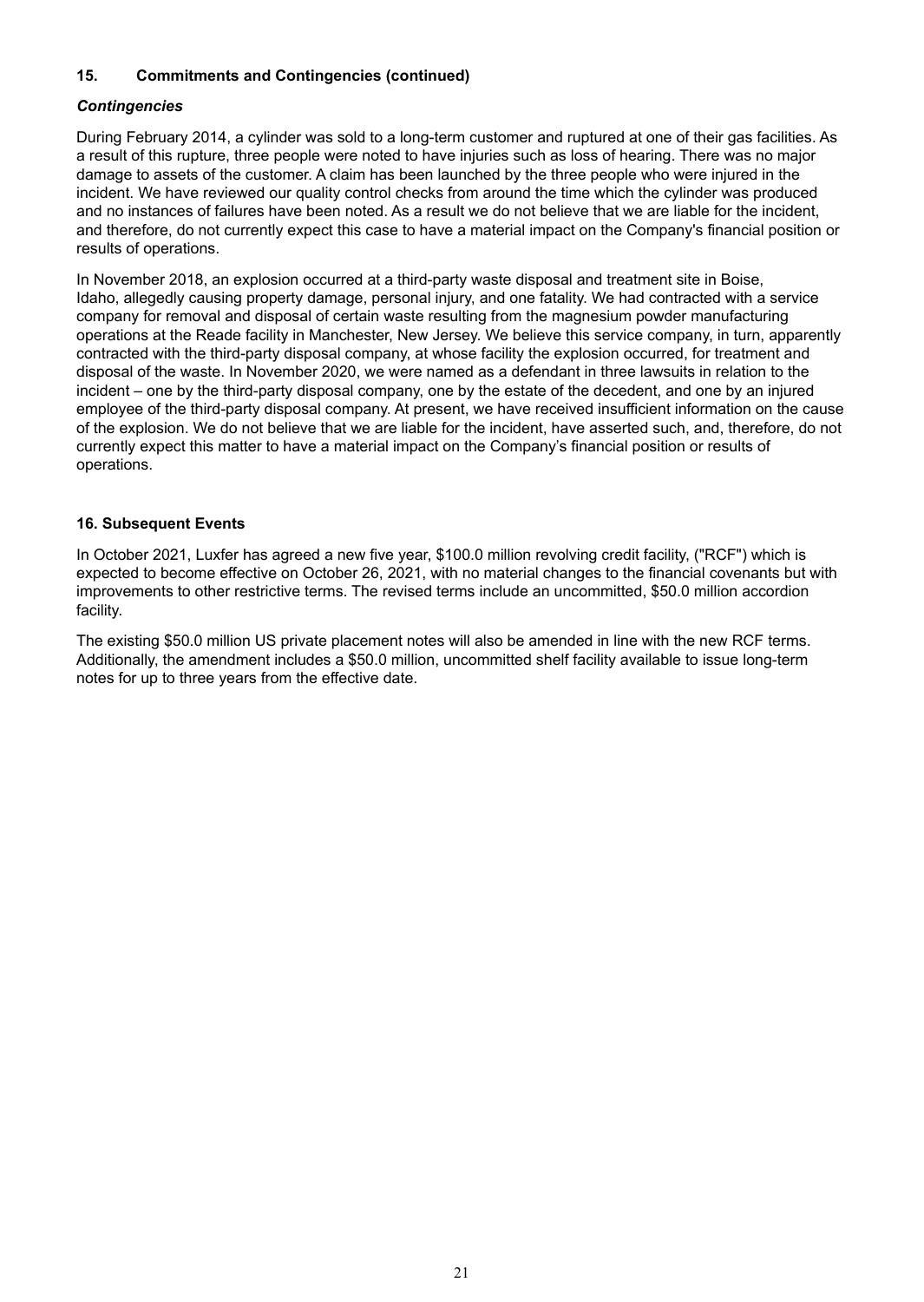#### **Item 2. Management's Discussion and Analysis of Financial Condition and Results of Operations**

#### **Information regarding forward-looking statements**

This Interim Report on Form 10-Q contains certain statements, statistics and projections that are, or may be, forward-looking. These forward-looking statements are subject to known and unknown risks, uncertainties, assumptions and other factors that could cause our actual results of operations, financial condition, liquidity, performance, prospects, opportunities, achievements or industry results, as well as those of the markets we serve or intend to serve, to differ materially from those expressed in, or suggested by, these forward-looking statements. The accuracy and completeness of all such statements, including, without limitation, statements regarding our future financial position, strategy, plans and objectives for the management of future operations, is not warranted or guaranteed. These statements typically contain words such as "believes," "intends," "expects," "anticipates," "estimates," "may," "will," "should" and words of similar import. By their nature, forward-looking statements involve risk and uncertainty because they relate to events and depend on circumstances that will occur in the future. We undertake no obligation to update any forward-looking statements, whether as a result of new information, future events or otherwise. Although we believe that the expectations reflected in such statements are reasonable, no assurance can be given that such expectations will prove to be correct. There are a number of factors that could cause actual results and developments to differ materially from those expressed or implied by such forward-looking statements. These factors include, but are not limited to, factors identified in "Business," "Risk factors," and "Management's Discussion and Analysis of Financial Condition and Results of Operations," or elsewhere in this Interim Report, as well as:

- general economic conditions, or conditions affecting demand for the services offered by us in the markets in which we operate, both domestically and internationally, being less favorable than expected;
- worldwide economic and business conditions and conditions in the industries in which we operate;
- ongoing impact of COVID-19 and future pandemics;
- fluctuations in the cost of raw materials and utilities;
- availability of essential inputs, including but not limited to, raw materials, transport, energy and labor;
- currency fluctuations and other financial risks;
- our ability to protect our intellectual property;
- the amount of indebtedness we have incurred and may incur, and the obligations to service such indebtedness and to comply with the covenants contained therein;
- relationships with our customers and suppliers;
- increased competition from other companies in the industries in which we operate;
- changing technology;
- our ability to execute and integrate new acquisitions;
- claims for personal injury, death or property damage arising from the use of products produced by us;
- the occurrence of accidents or other interruptions to our production processes;
- changes in our business strategy or development plans, and our expected level of capital expenditure;
- our ability to attract and retain qualified personnel;
- restrictions on the ability of Luxfer Holdings PLC to receive dividends or loans from certain of its subsidiaries;
- regulatory, environmental, legislative and judicial developments; and
- our intention to pay dividends.

Please read the sections "Business" and "Risk factors" included within the 2020 Annual Report on Form 10-K and "Management's Discussion and Analysis of Financial Condition and Results of Operations," and "Risk factors" of this Interim Report on Form 10-Q for a more complete discussion of the factors that could affect our performance and the industries in which we operate, as well as those discussed in other documents we file or furnish with the SEC.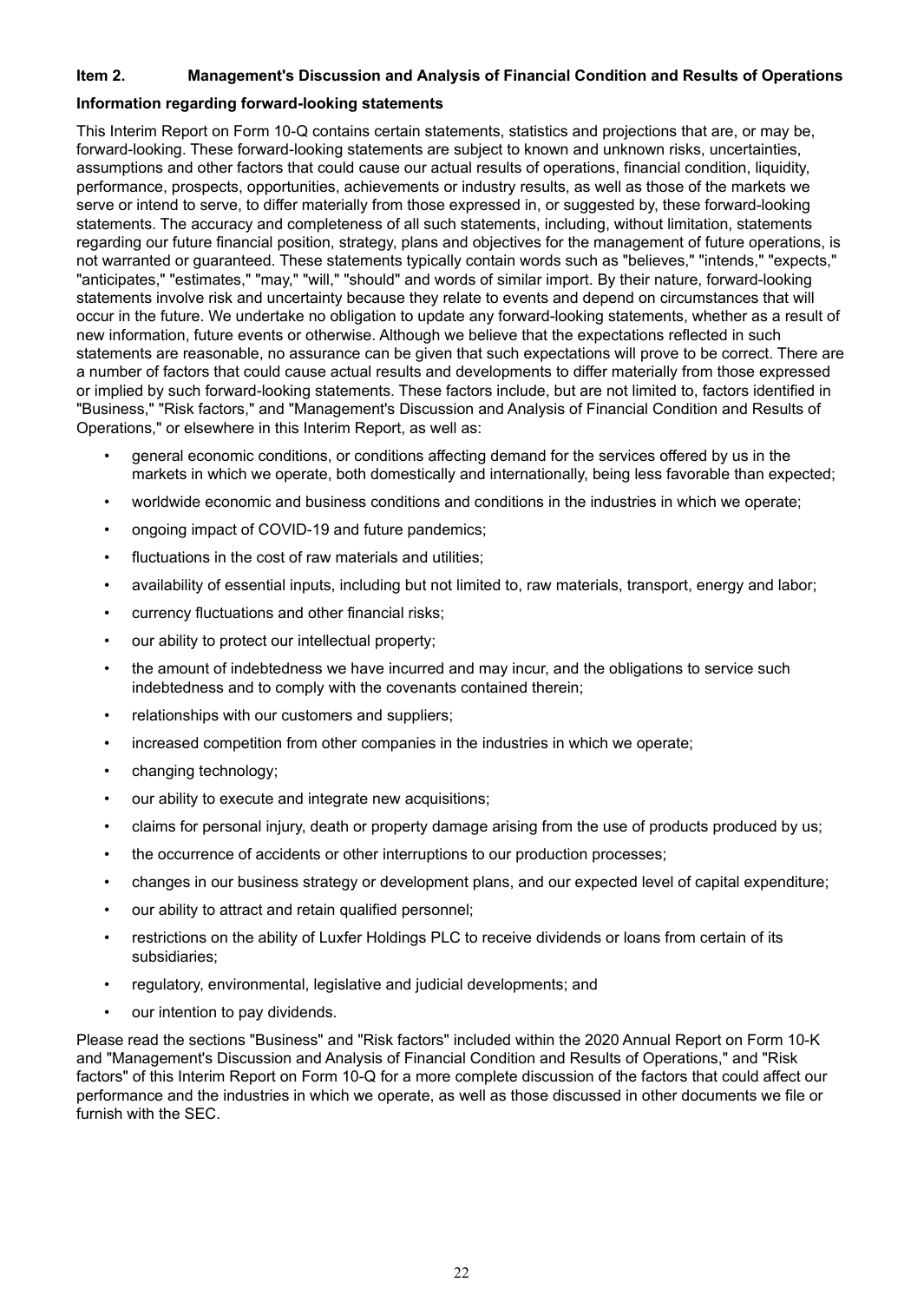## *About Luxfer*

Luxfer is a global manufacturer of highly-engineered industrial materials, which focuses on value creation by using its broad array of technical know-how and proprietary technologies. Luxfer's high-performance products are used in defense and emergency response, healthcare, transportation, and general industrial settings. For more information, visit www.luxfer.com.

#### *Key trends and uncertainties regarding our existing business*

#### *Impact of COVID-19 on operations*

The global COVID-19 outbreak characterized by increased business uncertainty and broad based market weakness, had an adverse impact on our financial results during 2020 impacting demand across most of our end markets. We took a variety of actions during 2020 to help mitigate the financial impact, including executing additional cost savings measures, reducing our capital spending, initiating restructuring actions and proactively managing our working capital. Activity in most of the end markets we serve has improved throughout 2021 yearto-date, although like-for-like sales are still tracking at around 10% below the pre-pandemic 2019 level. The recovery in demand has had business impacts, including increased material cost inflation on key inputs (including magnesium, aluminum and carbon fiber), labor availability issues and energy and transport cost increases. Currently our expectation is that the impact of material and energy cost inflation and labor and transport constraints will continue at least into the fourth quarter of 2021, with continuing uncertainty around the outlook for 2022.

Luxfer's top priority during this global pandemic has been the health and well-being of our employees, customers, shareholders, and the communities in which we operate. The Company continues to monitor the COVID-19 situation closely, including subsequent constraints on supply, while simultaneously executing business continuity plans. These business continuity plans include, but are not limited to, (i) retooling operations to maintain social distance and maximize employee safety; (ii) increasing resources and efforts to manage supply constraints in order to satisfy demand from the most impactful parts of our business; (iii) expanding flexible work arrangements and policies, where practical, to maximize employee safety; and (iv) providing regular updates to our shareholders, employees, customers, and suppliers in a transparent and timely manner.

#### *Operating objectives and trends*

In 2021, we expect the following operating objectives and trends to impact our business:

- Continuing proactive response to the COVID-19 pandemic, including the health and well-being actions highlighted above, in addition to initiatives to stimulate demand for products, ensure continuity of supply and focus on cost saving programs;
- Divestiture of non-strategic aluminum businesses (identified as discontinued operations) in the Gas Cylinders segment;
- Refocus on productivity acceleration and growth recovery post COVID-19 as we capitalize on lean manufacturing initiatives and pursue faster product innovation;
- Continued focus on developing global talent and implementing a high-performance culture; and
- Continued focus on improved operating cash generation with lower restructuring activity and maintaining strong working capital performance.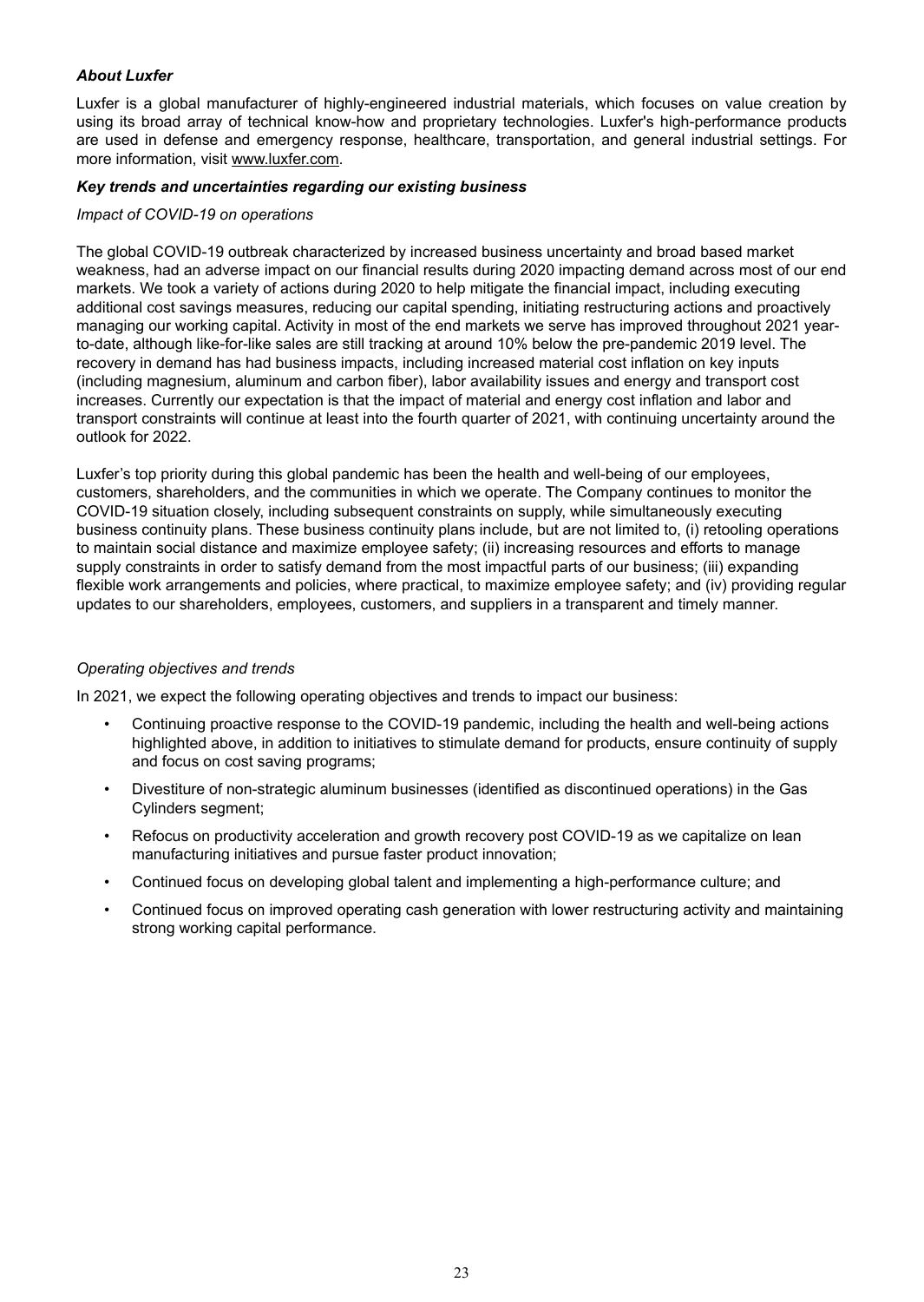## **CONSOLIDATED RESULTS OF OPERATIONS**

The consolidated results of operations for the Third Quarter of 2021 and 2020 of Luxfer were as follows:

|                                              | <b>Third Quarter</b> |                |        | $%$ / point<br>change |
|----------------------------------------------|----------------------|----------------|--------|-----------------------|
| In millions                                  | 2021                 |                | 2020   | 2021 v 2020           |
| Net sales                                    | \$<br>91.2           | $\mathfrak{S}$ | 77.7   | 17.4 %                |
| Cost of goods sold                           | (70.1)               |                | (58.8) | 19.2 %                |
| Gross profit                                 | 21.1                 |                | 18.9   | 11.6 %                |
| % of net sales                               | 23.1%                |                | 24.3 % | (1.2)                 |
| Selling, general and administrative expenses | (10.6)               |                | (8.4)  | 26.2 %                |
| % of net sales                               | 11.6 %               |                | 10.8%  | 0.8                   |
| Research and development                     | (1.3)                |                | (1.0)  | 30.0 %                |
| % of net sales                               | 1.4%                 |                | 1.3%   | 0.1                   |
| Restructuring charges                        | (0.5)                |                | (4.2)  | $(88.1)\%$            |
| % of net sales                               | 0.5%                 |                | 5.4 %  | (4.9)                 |
| Acquisition and disposal related costs       | (0.6)                |                |        | n/a                   |
| % of net sales                               | 0.7%                 |                | $-$ %  | 0.7                   |
| Operating income                             | \$<br>8.1            | $\mathfrak{L}$ | 5.3    | 52.8 %                |
| % of net sales                               | 8.9%                 |                | 6.8%   | 2.1                   |
| Net interest expense                         | (0.8)                |                | (1.2)  | $(33.3)\%$            |
| % of net sales                               | 0.9%                 |                | 1.5%   | (0.6)                 |
| Defined benefit pension credit               | 0.6                  |                | 1.1    | $(45.5)\%$            |
| % of net sales                               | 0.7%                 |                | 1.4%   | (0.7)                 |
| Income before income taxes                   | \$<br>7.9            | $\mathsf{\$}$  | 5.2    | 51.9 %                |
| % of net sales                               | 8.7%                 |                | 6.7%   | 2.0                   |
| Provision for income taxes                   | (1.9)                |                | (2.8)  | $(32.1)\%$            |
| Effective tax rate                           | 24.1 %               |                | 53.8%  | (29.7)                |
| Net income                                   | \$<br>6.0            | \$             | 2.4    | 150.0 %               |
| % of net sales                               | 6.6%                 |                | 3.1%   | 3.5                   |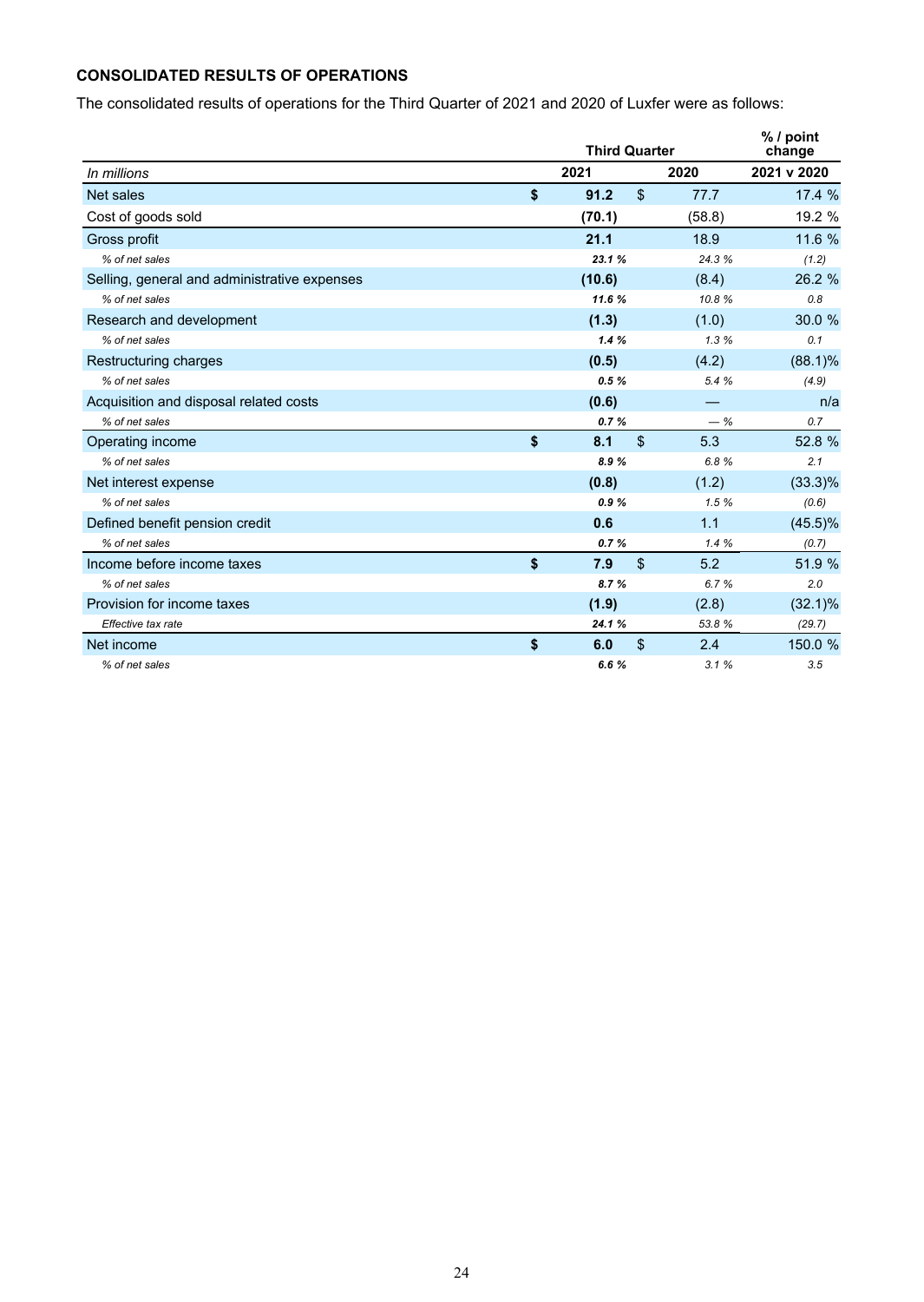The consolidated results of operations for the first nine months ended September 26, 2021 and September 27 2020 of Luxfer were as follows:

|                                                                   |             | Year-to-date            | % / point<br>change |             |
|-------------------------------------------------------------------|-------------|-------------------------|---------------------|-------------|
| In millions                                                       | 2021        |                         | 2020                | 2021 v 2020 |
| Net sales                                                         | \$<br>275.4 |                         | 242.7               | 13.5 %      |
| Cost of goods sold                                                | (203.2)     |                         | (181.7)             | 11.8 %      |
| Gross profit                                                      | 72.2        |                         | 61.0                | 18.4 %      |
| % of net sales                                                    | 26.2%       |                         | 25.1%               | 1.1         |
| Selling, general and administrative expenses                      | (33.9)      |                         | (30.3)              | 11.9 %      |
| % of net sales                                                    | 12.3%       |                         | 12.5%               | (0.2)       |
| Research and development                                          | (2.9)       |                         | (2.6)               | 11.5 %      |
| % of net sales                                                    | 1.1%        |                         | 1.1%                | 0.0         |
| Restructuring charges                                             | (2.1)       |                         | (7.8)               | $(73.1)\%$  |
| % of net sales                                                    | 0.8%        |                         | 3.2%                | (2.4)       |
| Acquisition and disposal related costs                            | (1.5)       |                         | (0.2)               | 650.0 %     |
| % of net sales                                                    | 0.5%        |                         | $(0.1)\%$           | 0.6         |
| Other charges                                                     | (1.1)       |                         |                     | n/a         |
| % of net sales                                                    | 0.4%        |                         | $-$ %               | 0.4         |
| Operating income                                                  | \$<br>30.7  | $\sqrt[6]{\frac{1}{2}}$ | 20.1                | 52.7 %      |
| % of net sales                                                    | 11.1%       |                         | 8.3%                | 2.8         |
| Net interest expense                                              | (2.4)       |                         | (3.5)               | $(31.4)\%$  |
| % of net sales                                                    | 0.9%        |                         | 1.4%                | (0.5)       |
| Defined benefit pension credit                                    | 1.8         |                         | 3.3                 | $(45.5)\%$  |
| % of net sales                                                    | 0.7%        |                         | 1.4%                | (0.7)       |
| Income before income taxes and equity in net loss from affiliates | \$<br>30.1  | $\sqrt[6]{\frac{1}{2}}$ | 19.9                | 51.3 %      |
| % of net sales                                                    | 10.9%       |                         | 8.2%                | 2.7         |
| Provision for income taxes                                        | (3.6)       |                         | (5.6)               | $(35.7)\%$  |
| Effective tax rate                                                | 12.0%       |                         | 28.1%               | (16.1)      |
| Income before equity in net loss from affiliates                  | \$<br>26.5  | $\sqrt[6]{\frac{1}{2}}$ | 14.3                | 85.3 %      |
| % of net sales                                                    | 9.6%        |                         | 5.9%                | 3.7         |
| Equity in loss of unconsolidated affiliates (net of tax)          |             |                         | (0.1)               | n/a         |
| % of net sales                                                    | - %         |                         | $-$ %               | n/a         |
| Net income / (loss)                                               | \$<br>26.5  | \$                      | 14.2                | 86.6 %      |
| % of net sales                                                    | 9.6%        |                         | 5.9 %               | 3.7         |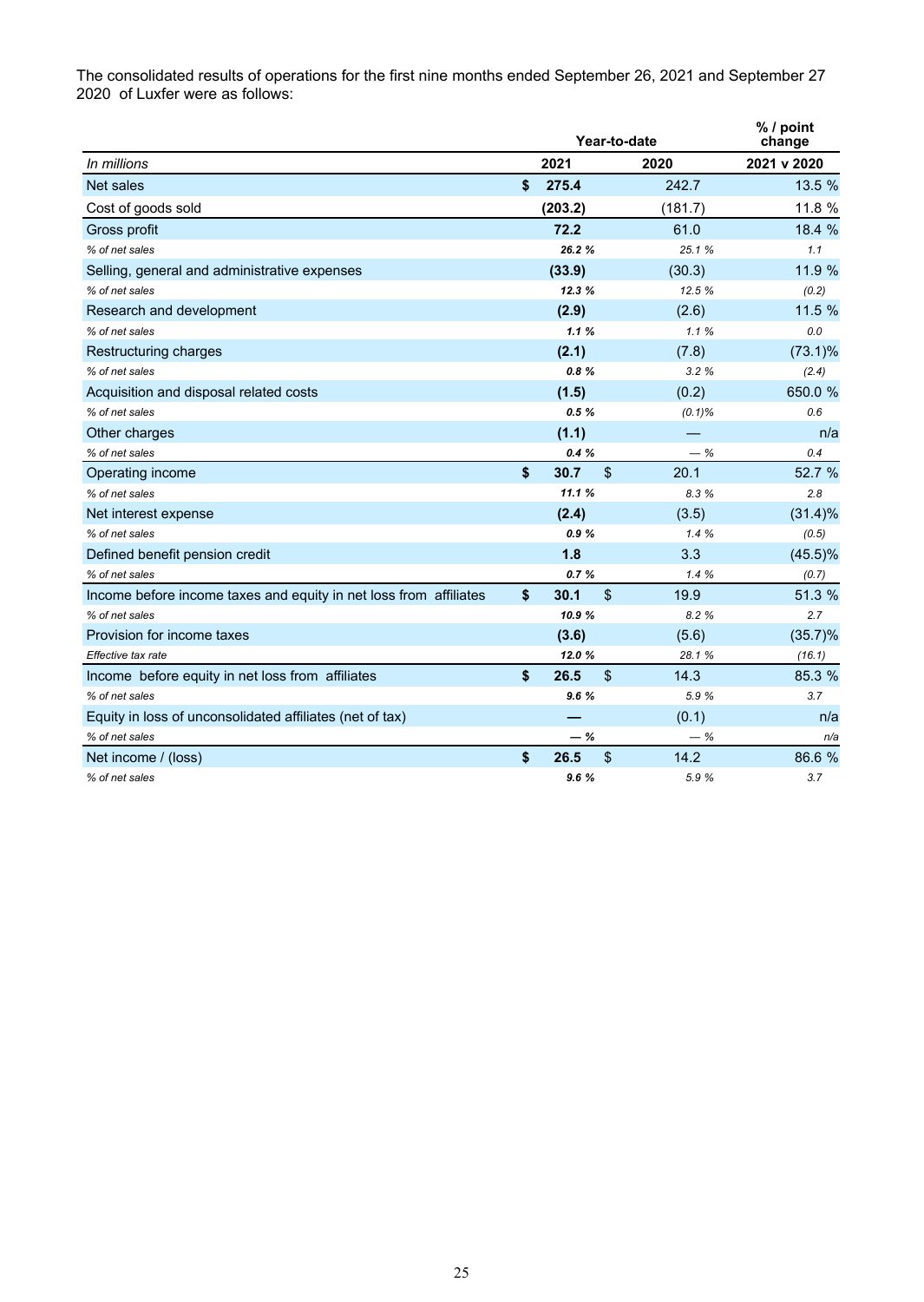#### **Net sales**

The 17.4% and 13.5% increase in consolidated net sales in the third quarter and first nine months, respectively, of 2021 from 2020 was primarily the result of the continuing recovery in volumes adversely impacted by COVID-19 in the prior year, with the most significant factors being:

- Increased sales in Luxfer Gas Cylinders of \$7.9 million and \$17.1 million in the third quarter and first nine months respectively, due to the acquisition of Structural Composite Industries at the end of the first quarter, which primarily impacted sales of cylinders used in aerospace and alternative fuels applications;
- Increased sales of SCBA cylinders used by first responders;
- Increased sales in Luxfer MEL Technologies of zirconium catalysis automotive products;
- Increased sales in Luxfer Magtech of magnesium powders for military applications; and
- Favorable foreign exchange variances of \$2.1 million in the quarter and \$9.6 million in the year to date.

#### **Gross profit**

The 1.1 percentage point increase in gross profit as a percentage of sales in the first nine months of 2021 from 2020 was primarily the result of the impact of our ongoing cost reduction program. This has been partially offset in the third quarter, which saw a 1.2 percentage point decrease in gross profit as a percentage of sales, largely due to the impact of inflationary cost pressures not fully offset by cost reduction program initiatives.

#### **Selling, general and administrative expenses ("SG&A")**

SG&A costs as a percentage of sales in the third quarter and first nine months of 2021 from 2020 increased by 0.8 and reduced by 0.2 percentage points respectively.

#### **Research and development costs**

Research and development cost as a percentage of sales increased by 0.1 percentage points in the third quarter of 2021 relative to 2020, and was flat, again as a percentage of sales, in the first nine months.

#### **Restructuring charges**

The \$0.5 million and \$2.1 million restructuring charge in the third quarter and first nine months of 2021 included \$0.3 million and \$1.1 million respectively of further costs associated with the announced closure of Luxfer Gas Cylinders France, and was largely legal and professional fees. The nine months of 2021 also includes \$0.9 million of one-time employee termination costs in the Elektron division, largely in relation to the divestiture of our small Luxfer Magtech production facility in Ontario, Canada.

The \$4.2 million and \$7.8 million restructuring charge in the third quarter and first nine months of 2020 was predominantly (\$3.3 million and \$6.5 million respectively) the result of further costs associated with the announced closure of Luxfer Gas Cylinders France, including one-time employee costs and associated legal and professional fees. In addition we incurred one-time employee costs in relation to COVID-led cost saving programs largely affecting our Elektron Division, of \$0.9 million and \$1.3 million in the third quarter and first nine months of 2020 respectively.

#### **Acquisition and disposal related costs**

Net costs of \$0.6 million and \$1.5 million incurred in the third quarter and first nine months of 2021 respectively primarily relate to the acquisition of Structural Composites Industries.

Acquisition related costs of \$0.2 million in 2020 represents amounts incurred in relation to merger and acquisition ("M&A"), exploration activities net of a \$0.1 million release of deferred contingent consideration.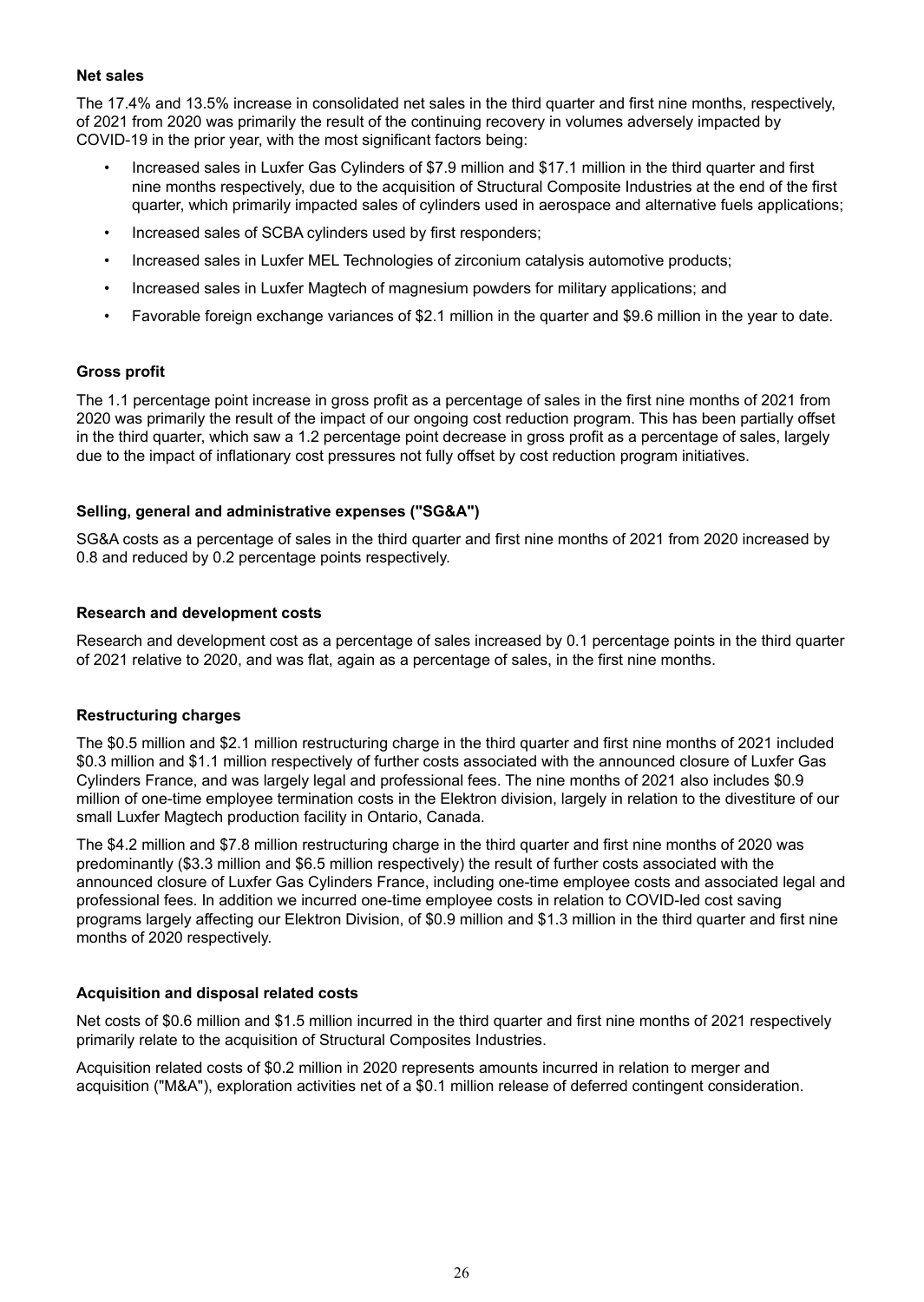#### **Other charges**

Other charges in the first nine months of 2021 relates to the settlement of a class action lawsuit in the Gas Cylinders segment in relation to an alleged historic violation of the Californian Labor Code, concerning a Human Resources administration matter.

#### **Net interest expense**

Net interest expense of \$0.8 million in the third quarter of 2021 reduced from \$1.2 million in the third quarter 2020, largely due to the \$25 million early repayment in December 2020 of the Loan Notes 2021. This also resulted in lower net interest expense of \$2.4 million in the first nine months of 2021 relative to \$3.5 million in the first nine months of 2020.

#### **Defined benefit pension credit**

The \$0.5 million and \$1.5 million decrease in defined benefit pension credit to \$0.6 million and \$1.8 million in the third quarter and first nine months of 2021 from \$1.1 million and \$3.3 million in 2020 is primarily due to the combined effect on the U.K. plan of lower projected asset returns and a higher post-2030 inflation projection in the U.K., partially offset by a fall in the discount rate.

#### **Provision for income taxes**

The movement in the statutory effective tax rate from 28.1% in 2020, to 12.0% in 2021, was primarily due to the impact of the enacted tax rate change in the U.K., which is due to rise from 19% to 25% in April 2023. The subsequent increase in the value of deferred tax assets related to our defined benefit pension plan resulted in a credit of \$2.2 million recorded in our tax charge in the second quarter. When stripping out the impact of this, as well as other less significant adjusting items, the adjusted effective tax rate has decreased to 21.2% in 2021 from 22.1% in 2020, largely as a result of tax rate changes in the prior year affecting the valuation of net operating loss deferred tax assets, partially offset by changes in the profit mix by tax jurisdiction.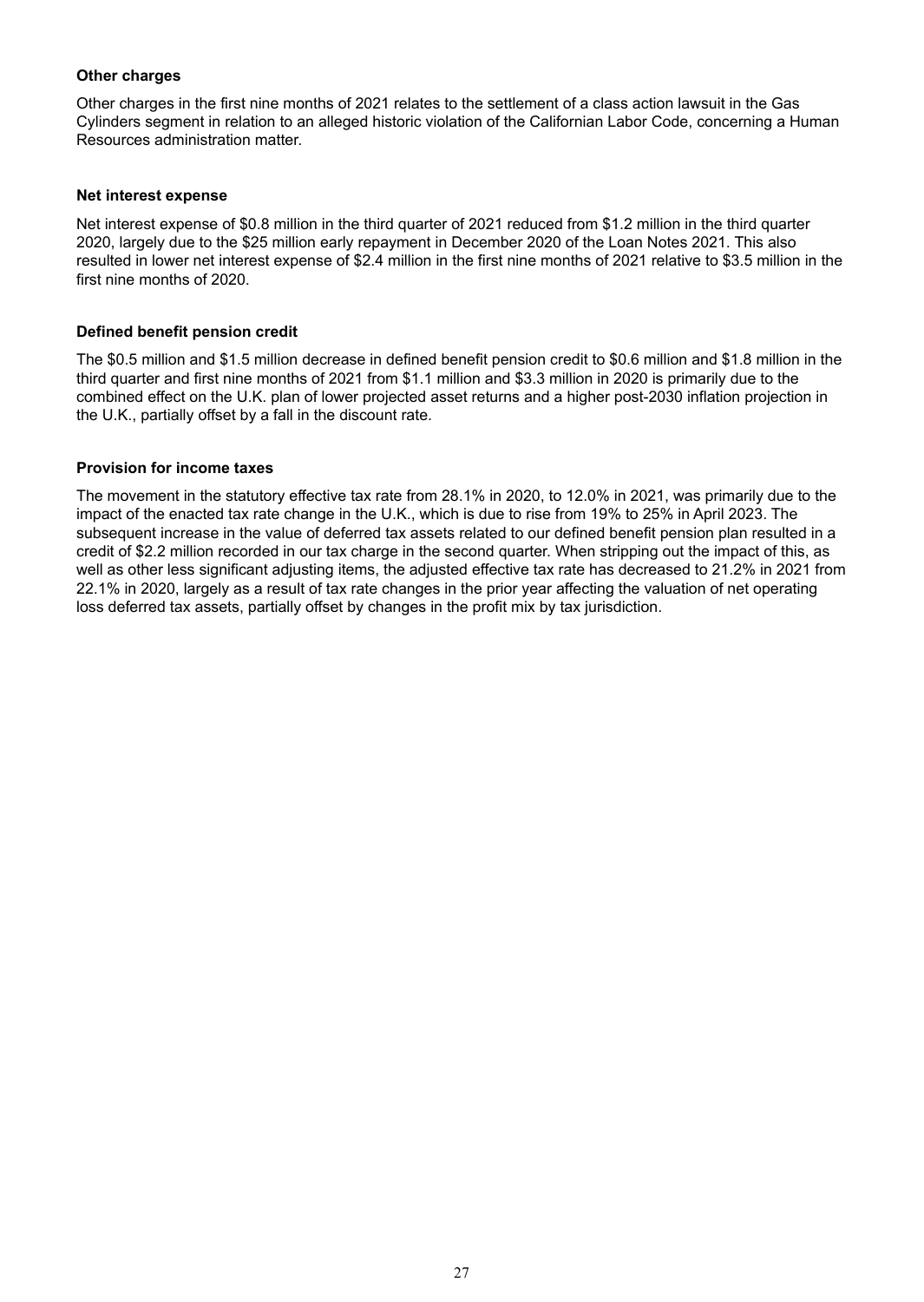## **RECONCILIATION OF NON-GAAP FINANCIAL MEASURES TO GAAP MEASURES**

The following table of non-GAAP summary financial data presents a reconciliation of net income to adjusted net income for the periods presented, being the most comparable GAAP measure. Management believes that adjusted net income, adjusted earnings per share, adjusted EBITA and adjusted EBITDA are key performance indicators (KPIs) used by the investment community and that such presentation will enhance an investor's understanding of the Company's operational results. In addition, Luxfer's CEO and other senior management use these KPIs, among others, to evaluate business performance. However, investors should not consider adjusted net income and adjusted earnings per share in isolation as an alternative to net income and earnings per share when evaluating Luxfer's operating performance or measuring Luxfer's profitability.

|                                                                             |      | <b>Third Quarter</b> |                |               |    | Year-to-date |      |       |
|-----------------------------------------------------------------------------|------|----------------------|----------------|---------------|----|--------------|------|-------|
| In millions except per share data                                           | 2021 |                      |                | 2020          |    | 2021         |      | 2020  |
| Net income from continuing operations                                       | \$   | 6.0                  | $\mathfrak{L}$ | $2.4^{\circ}$ | Ŝ. | 26.5         | \$   | 14.2  |
| Accounting charges relating to acquisitions and disposals of<br>businesses: |      |                      |                |               |    |              |      |       |
| Amortization on acquired intangibles                                        |      | 0.3                  |                | 0.2           |    | 0.7          |      | 0.6   |
| Acquisition and disposal related costs                                      |      | 0.6                  |                |               |    | 1.5          |      | 0.2   |
| Defined benefit pension credit                                              |      | (0.6)                |                | (1.1)         |    | (1.8)        |      | (3.3) |
| Restructuring charges                                                       |      | 0.5                  |                | 4.2           |    | 2.1          |      | 7.8   |
| Other charges                                                               |      |                      |                |               |    | 1.1          |      |       |
| Share-based compensation charges                                            |      | 0.8                  |                | 0.8           |    | 2.2          |      | 2.1   |
| Other non-recurring tax items $^{(1)}$                                      |      |                      |                |               |    | (2.2)        |      |       |
| Income tax on adjusted items                                                |      | (0.4)                |                | 0.1           |    | (1.8)        |      | (0.4) |
| Adjusted net income                                                         | \$   | 7.2                  | $\mathfrak{L}$ | 6.6           | \$ | 28.3         | - \$ | 21.2  |
|                                                                             |      |                      |                |               |    |              |      |       |
| Adjusted earnings per ordinary share                                        |      |                      |                |               |    |              |      |       |
| Diluted earnings per ordinary share                                         | \$   | 0.21                 | \$             | 0.09          | \$ | 0.94         | \$   | 0.51  |
| Impact of adjusted items                                                    |      | 0.04                 |                | 0.15          |    | 0.06         |      | 0.25  |
| Adjusted diluted earnings per ordinary share <sup>(2)</sup>                 | \$   | 0.26                 | \$             | 0.24          | \$ | 1.01         | \$   | 0.76  |

<sup>(1)</sup> Other non-recurring tax items represents the impact of the recently enacted U.K. tax rate change (from 19% to 25% with effect from April 2023) on deferred tax assets related to our U.K. defined benefit pension plan.

 $^{(2)}$  For the purpose of calculating diluted earnings per share, the weighted average number of ordinary shares outstanding during the financial year has been adjusted for the dilutive effects of all potential ordinary shares and share options granted to employees, except where there is a loss in the period, then no adjustment is made.

|                               |    | <b>Third Quarter</b> |     | Year-to-date |    |      |    |      |
|-------------------------------|----|----------------------|-----|--------------|----|------|----|------|
| In millions                   |    | 2021                 |     | 2020         |    | 2021 |    | 2020 |
| Adjusted net income           | \$ | 7.2                  | \$  | 6.6          | \$ | 28.3 | \$ | 21.2 |
| Add back:                     |    |                      |     |              |    |      |    |      |
| Other non-recurring tax items |    |                      |     |              |    | 2.2  |    |      |
| Income tax on adjusted items  |    | 0.4                  |     | (0.1)        |    | 1.8  |    | 0.4  |
| Provision for income taxes    |    | 1.9                  |     | 2.8          |    | 3.6  |    | 5.6  |
| Net finance costs             |    | 0.8                  |     | 1.2          |    | 2.4  |    | 3.5  |
| <b>Adjusted EBITA</b>         | \$ | 10.3                 | \$  | $10.5$ \$    |    | 38.3 | \$ | 30.7 |
| Depreciation                  |    | 3.5                  |     | 3.2          |    | 10.5 |    | 9.4  |
| <b>Adjusted EBITDA</b>        | S  | 13.8                 | \$. | 13.7         | S  | 48.8 | \$ | 40.1 |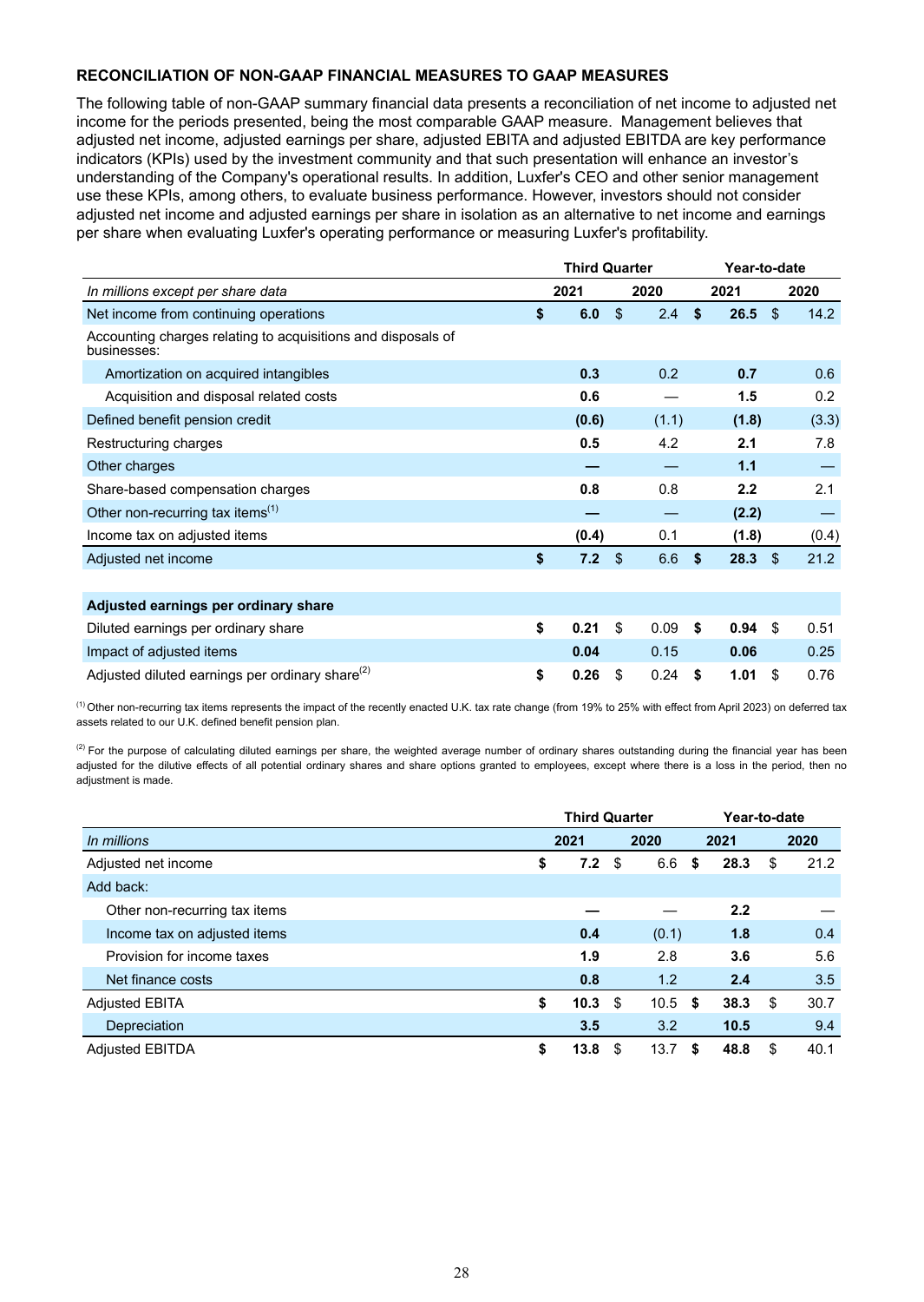The following table presents a reconciliation for the adjusted effective tax rate, which management believes is a KPI used by the investment community and that such presentation will enhance an investor's understanding of the Company's operational results.

|                                     | <b>Third Quarter</b> |     |       |       |       | Year-to-date |       |      |  |
|-------------------------------------|----------------------|-----|-------|-------|-------|--------------|-------|------|--|
| In millions                         | 2021                 |     | 2020  |       |       | 2021         |       | 2020 |  |
| Adjusted net income                 | \$                   | 7.2 | \$    | 6.6   | S     | 28.3         | S     | 21.2 |  |
| Add back:                           |                      |     |       |       |       |              |       |      |  |
| Other non-recurring tax items       |                      |     |       |       |       | 2.2          |       |      |  |
| Income tax on adjusted items        |                      | 0.4 |       | (0.1) |       | 1.8          |       | 0.4  |  |
| Provision for income taxes          |                      | 1.9 |       | 2.8   |       | 3.6          |       | 5.6  |  |
| Adjusted income before income taxes | S                    | 9.5 | \$    | 9.3   | \$    | 35.9         | S     | 27.2 |  |
| Adjusted provision for income taxes |                      | 2.3 |       | 2.7   |       | 7.6          |       | 6.0  |  |
| Adjusted effective tax rate         | 24.2%                |     | 29.0% |       | 21.2% |              | 22.1% |      |  |

## **SEGMENT RESULTS OF OPERATIONS**

The summary that follows provides a discussion of the results of operations of each of our two reportable segments (Gas Cylinders and Elektron). Both segments comprise various product offerings that serve multiple end markets.

Adjusted EBITDA represents operating income adjusted for share based compensation charges; restructuring charges; acquisition and disposal related gains and costs; other charges; and depreciation and amortization. A reconciliation to net income and taxes can be found in Note 14 to the condensed consolidated financial statements.

## **GAS CYLINDERS**

The net sales and adjusted EBITDA for Gas Cylinders were as follows:

|                        |        | <b>Third Quarter</b> | % / point change |                | Year-to-date | % / point change |
|------------------------|--------|----------------------|------------------|----------------|--------------|------------------|
| In millions            | 2021   | 2020                 | 2021 v 2020      | 2021           | 2020         | 2021 v 2020      |
| Net sales              | \$45.6 | \$32.3               |                  | 41.2 % \$128.3 | \$107.0      | 19.9 %           |
| <b>Adjusted EBITDA</b> | 5.4    | 7.1                  | $(23.9)\%$       | 16.7           | 16.6         | 0.6%             |
| % of net sales         | 11.8%  | 22.0%                | (10.2)           | 13.0%          | 15.5%        | (2.5)            |

#### *Net sales*

The 41.2% and 19.9% increase in Gas Cylinders sales in the third quarter and first nine months, respectively, of 2021 from 2020 was primarily the result of:

- Increased sales of \$7.9 million and \$17.1 million in the third quarter and first nine months respectively, due to the acquisition of Structural Composite Industries at the end of the first quarter, which positively impacted cylinders used in aerospace and alternative fuels applications;
- Increased sales of SCBA cylinders used by first responders; and
- Increased sales of cylinders for gas calibration and other industrial applications.

#### *Adjusted EBITDA*

The 10.2 percentage point decrease in adjusted EBITDA for Gas Cylinders as a percentage of net sales in the third quarter of 2021 relative to 2020 is primarily due to losses incurred by the recently acquired SCI business. There was a 2.5 percentage point decrease in profitability in the first nine months of 2021 from 2020.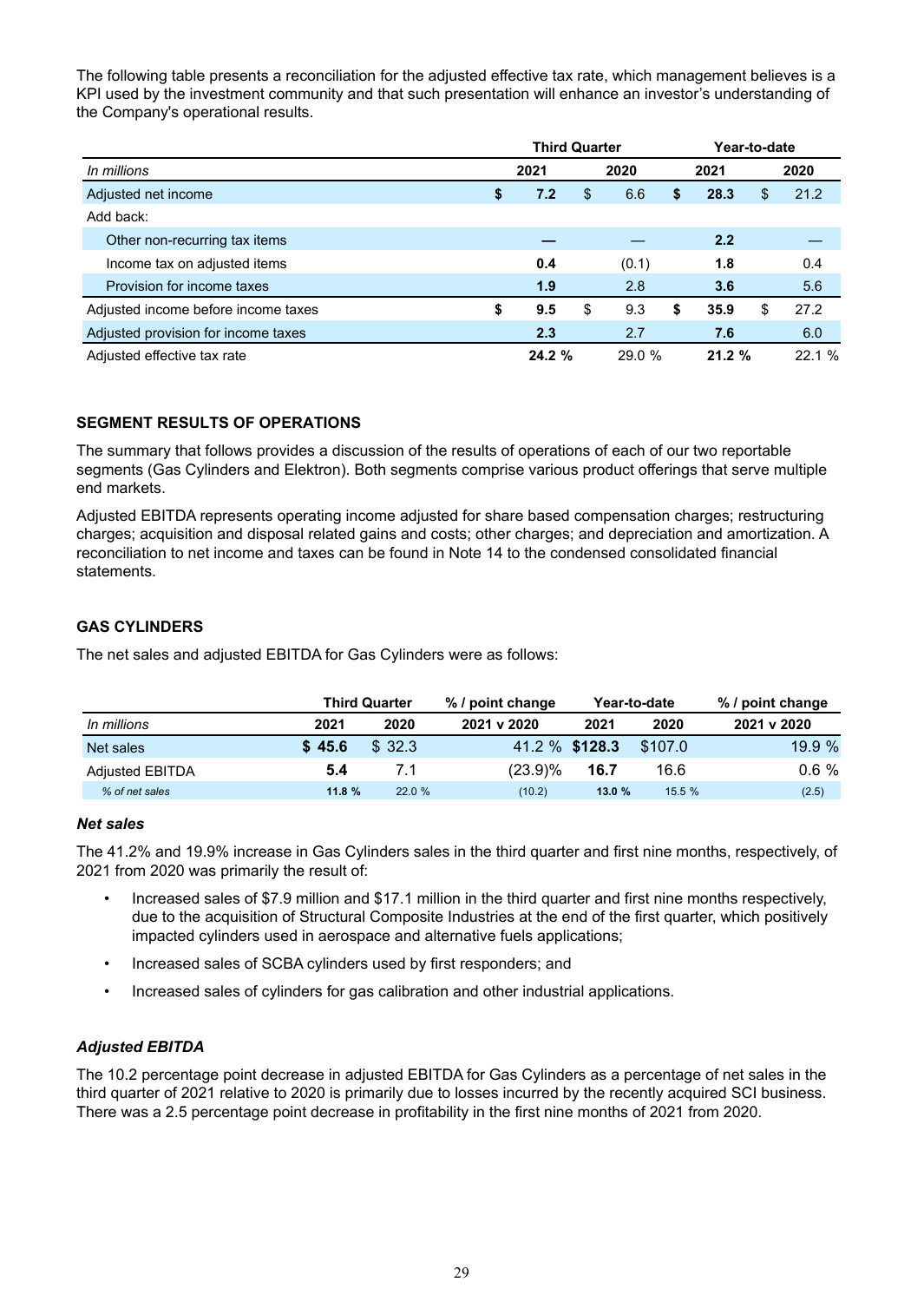## **ELEKTRON**

The net sales and adjusted EBITDA for Elektron were as follows:

|                        |        | <b>Third Quarter</b> | % / point change |                 | Year-to-date | % / point change |  |  |  |
|------------------------|--------|----------------------|------------------|-----------------|--------------|------------------|--|--|--|
| In millions            | 2021   | 2020                 | 2021 v 2020      | 2021            | 2020         | 2021 v 2020      |  |  |  |
| Net sales              | \$45.6 | \$45.4               |                  | $0.4\%$ \$147.1 | \$135.7      | 8.4%             |  |  |  |
| <b>Adjusted EBITDA</b> | 8.4    | 6.6                  | $27.3\%$         | 32.1            | 23.5         | 36.6 %           |  |  |  |
| % of net sales         | 18.4%  | 14.5%                | 3.9              | 21.8%           | 17.3%        | 4.5              |  |  |  |

#### *Net sales*

The 0.4% and 8.4% increase in Elektron sales in the third quarter and first nine months, respectively, of 2021 from 2020 was primarily the result of a partial recovery from the COVID-19 related disruption in the prior year, including:

- Increased sales of zirconium-based automotive catalysts;
- Increased sales of Luxfer Magtech magnesium powders for military applications; and
- Increased sales of Luxfer Graphic Arts photo-engraving plates.

#### *Adjusted EBITDA*

The 3.9 and 4.5 percentage point increase in adjusted EBITDA for Elektron as a percentage of net sales in the third quarter and first nine months respectively of 2021 from 2020 was primarily the result of the partial recovery in volumes impacted by the pandemic in the prior year, characterized by improved product sales mix and continuing benefit from cost saving measures.

#### **LIQUIDITY AND CAPITAL RESOURCES**

Our liquidity requirements arise primarily from obligations under our indebtedness, capital expenditures, acquisitions, the funding of working capital and the funding of hedging facilities to manage foreign exchange and commodity purchase price risks. We meet these requirements primarily through cash flows from operating activities, cash deposits and borrowings under the Revolving Credit Facility and accompanying ancillary hedging facilities and the Loan Notes due 2023 and 2026. Our principal liquidity needs are:

- funding acquisitions, including deferred contingent consideration payments;
- capital expenditure requirements;
- payment of shareholder dividends;
- servicing interest on the Loan Notes, which is payable at each quarter end, in addition to interest and / or commitment fees on the Senior Facilities Agreement;
- working capital requirements, particularly in the short term as we aim to achieve organic sales growth; and
- hedging facilities used to manage our foreign exchange and aluminum purchase price risks.

From time to time, we consider acquisitions or investments in other businesses that we believe would be appropriate additions to our business.

The current banking facilities are due to expire July 31, 2022, however, a new facility is expected to be signed on October 26, 2021. See Note 16 of Item 1. *Financial Statements and Supplementary Data* for additional information.

We believe that, in the long term, cash generated from our operations will be adequate to meet our anticipated requirements for working capital, capital expenditures and interest payments on our indebtedness. In the short term, we believe we have sufficient credit facilities to cover any variation in our cash flow generation. However, any major repayments of indebtedness will be dependent on our ability to raise alternative financing or to realize substantial returns from operational sales. Also, our ability to expand operations through sales development and capital expenditures could be constrained by the availability of liquidity, which, in turn, could impact the profitability of our operations.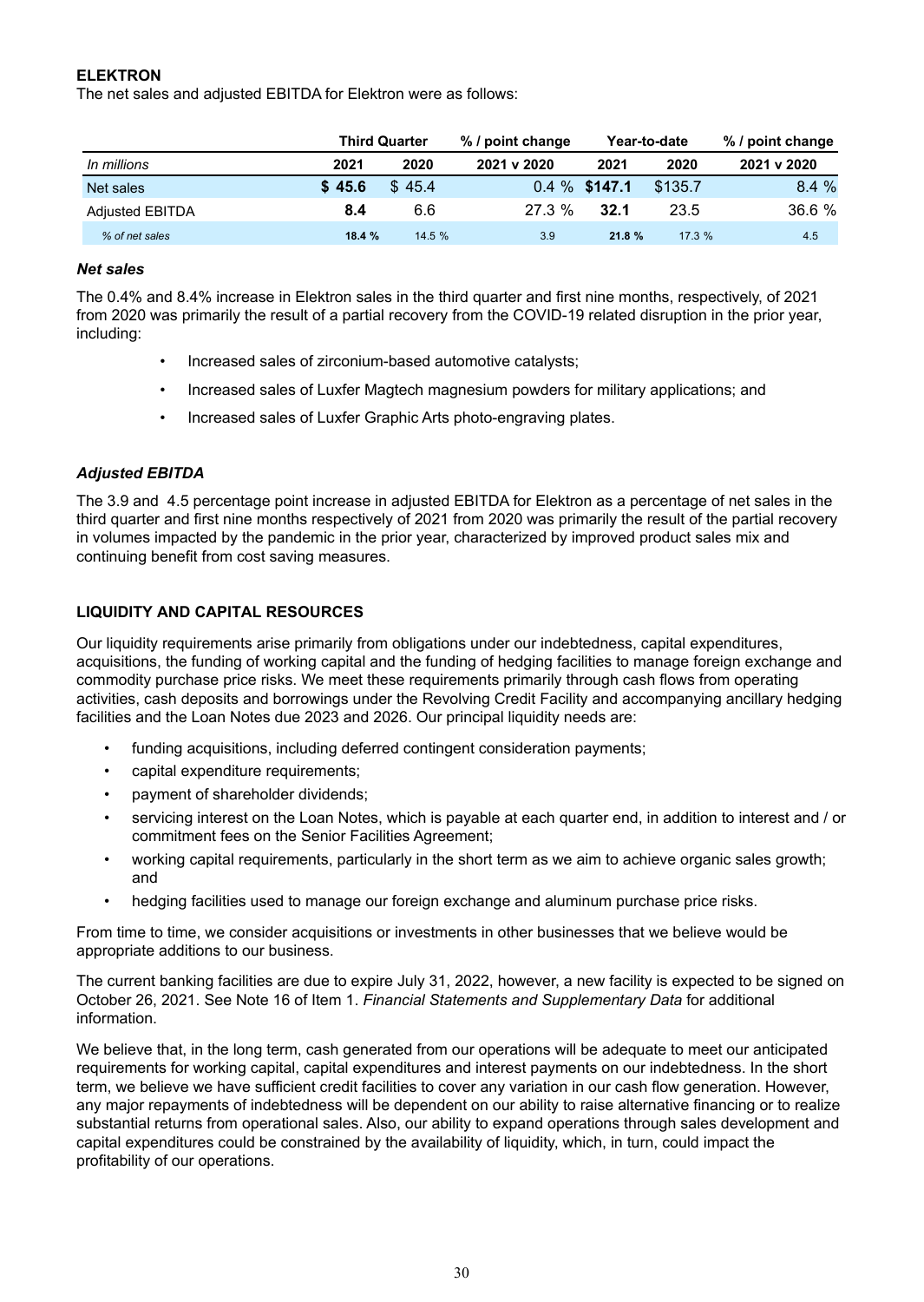We have been in compliance with the covenants under the Note Purchase and Private Shelf Agreement and the Senior Facilities Agreement throughout all of the quarterly measurement dates from inception to September 26, 2021.

Luxfer conducts all of its operations through its subsidiaries, joint ventures and affiliates. Accordingly, Luxfer's main cash source is dividends from its subsidiaries. The ability of each subsidiary to make distributions depends on the funds that a subsidiary receives from its operations in excess of the funds necessary for its operations, obligations or other business plans. We have not historically experienced any material impediment to these distributions, and we do not expect any local legal or regulatory regimes to have any impact on our ability to meet our liquidity requirements in the future. In addition, since our subsidiaries are wholly-owned, our claims will generally rank junior to all other obligations of the subsidiaries. If our operating subsidiaries are unable to make distributions, our growth may slow, unless we are able to obtain additional debt or equity financing. In the event of a subsidiary's liquidation, there may not be assets sufficient for us to recoup our investment in the subsidiary.

Our ability to maintain or increase the generation of cash from our operations in the future will depend significantly on the competitiveness of and demand for our products, including our success in launching new products. Achieving such success is a key objective of our business strategy. Due to commercial, competitive and external economic factors, however, we cannot guarantee that we will generate sufficient cash flows from operations or that future working capital will be available in an amount sufficient to enable us to service our indebtedness or make necessary capital expenditures.

#### *Cash Flows*

## *Operating activities*

Cash provided by operating activities was \$34.1 million for the first nine months in 2021. It was primarily related to net income from operating activities, net of the following non-cash items: depreciation and amortization, pension contributions and net changes to assets and liabilities.

Cash provided by operating activities was \$36.7 million in the first nine months of 2020. It was primarily related to net income from operating activities, net of the following non-cash items: depreciation and amortization; asset impairment charges, pension contributions and net changes to assets and liabilities.

#### *Investing activities*

Net cash used for investing activities was \$1.2 million for the first nine months of 2021, compared to net cash used for investing activities of \$4.5 million in 2020.The movement was primarily due to acquisition and disposal activity. There was \$20.2 million and \$3.5 million of proceeds received from the divestiture of our U.S. aluminum gas cylinder facility and our Superform UK business respectively, partially offset by the \$19.3 million acquisition of Structural Composite Industries. In addition, capital expenditures decreased from \$5.8 million in the first nine months of 2020, to \$5.6 million in 2021.

#### *Financing activities*

In the first nine months of 2021, net cash used for financing activities was \$19.3 million (2020: \$27.3 million). We made net repayments on our banking facilities of \$nil (2020: \$16.5 million repayment) and dividend payments of \$10.2 million (2020: \$10.2 million), equating to \$0.375 per ordinary share. In 2020 we received \$1.1 million in relation to proceeds from sales of shares, no shares have been sold in 2021. In addition, we paid out \$1.9 million (2020: \$1.3 million) in settling share based compensation.

Based on a share buyback program approved by shareholders at the 2020 Annual General Meeting, in the Third Quarter the company purchased 88,734 total shares for \$1.9 million; year to date purchases were 126,734 total shares for \$2.8 million. Of the 126,734 repurchased in the year, 56,000 have been canceled with the remaining 70,734 retained within Treasury shares.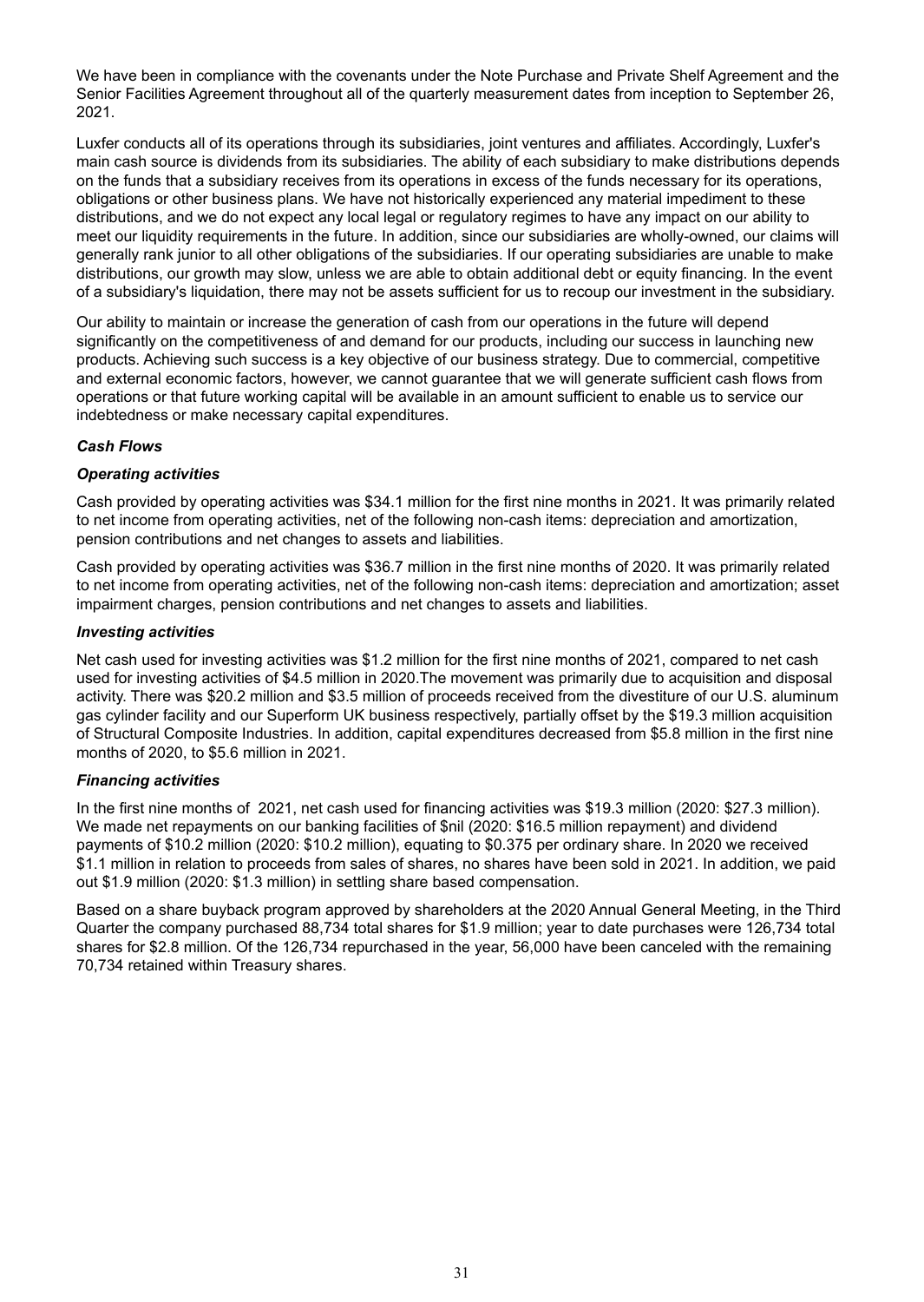#### *Capital Resources*

#### *Dividends*

We paid year-to-date dividends in 2021 of \$10.2 million (2020: \$10.2 million year-to-date), or \$0.375 per ordinary share.

Any payment of dividends is also subject to the provisions of the U.K. Companies Act, according to which dividends may only be paid out of profits available for distribution determined by reference to financial statements prepared in accordance with international accounting standards in conformity with the requirements of the Companies Act 2006, which differ in some respects from GAAP. In the event that dividends are paid in the future, holders of the ordinary shares will be entitled to receive payments in U.S. dollars in respect of dividends on the underlying ordinary shares in accordance with the deposit agreement. Furthermore, because we are a holding company, any dividend payments would depend on cash flows from our subsidiaries.

#### *Authorized shares*

Our authorized share capital consists of 40.0 million ordinary shares with a par value of £0.50 per share.

#### *Contractual obligations*

The following summarizes our significant contractual obligations that impact our liquidity:

|                                     |              | <b>Payments Due by Period</b> |                     |                  |                         |      |                         |                   |                         |     |  |  |
|-------------------------------------|--------------|-------------------------------|---------------------|------------------|-------------------------|------|-------------------------|-------------------|-------------------------|-----|--|--|
| In millions                         | <b>Total</b> |                               | Less than<br>1 year |                  | $1 - 3$<br><b>vears</b> |      | $3 - 5$<br><b>vears</b> |                   | <b>After</b><br>5 years |     |  |  |
| <b>Contractual cash obligations</b> |              |                               |                     |                  |                         |      |                         |                   |                         |     |  |  |
| Loan Notes due 2023                 | \$           | 25.0                          | -\$                 |                  | \$                      | 25.0 | - \$                    | $\qquad \qquad -$ | -\$                     |     |  |  |
| Loan Notes due 2026                 |              | 25.0                          |                     |                  |                         |      |                         | 25.0              |                         |     |  |  |
| Obligations under operating leases  |              | 21.3                          |                     | 1.3              |                         | 6.0  |                         | 4.1               |                         | 9.9 |  |  |
| Capital commitments                 |              | 0.7                           |                     | 0.7              |                         |      |                         |                   |                         |     |  |  |
| Interest payments                   |              | 8.0                           |                     | 2.5              |                         | 3.4  |                         | 2.1               |                         |     |  |  |
| Total contractual cash obligations  |              | 80.0                          | S                   | 4.5 <sup>5</sup> |                         | 34.4 | - 56                    | 31.2              | - 5                     | 9.9 |  |  |

The were no drawings at September 26, 2021 on the Revolving Credit Facility.

#### *Off-balance sheet measures*

At September 26, 2021, we had no off-balance sheet arrangements other than the two bonding facilities disclosed in Note 15.

#### **NEW ACCOUNTING STANDARDS**

See Note 1 of the Notes to Condensed Consolidated Financial Statements for information pertaining to recently adopted accounting standards or accounting standards to be adopted in the future.

#### **CRITICAL ACCOUNTING POLICIES**

We have adopted various accounting policies to prepare the consolidated financial statements in accordance with GAAP. Certain of our accounting policies require the application of significant judgment by management in selecting the appropriate assumptions for calculating financial estimates. In our 2020 Annual Report on Form 10- K, filed with the SEC on March 2, 2021, we identified the critical accounting policies which affect our more significant estimates and assumptions used in preparing our consolidated financial statements.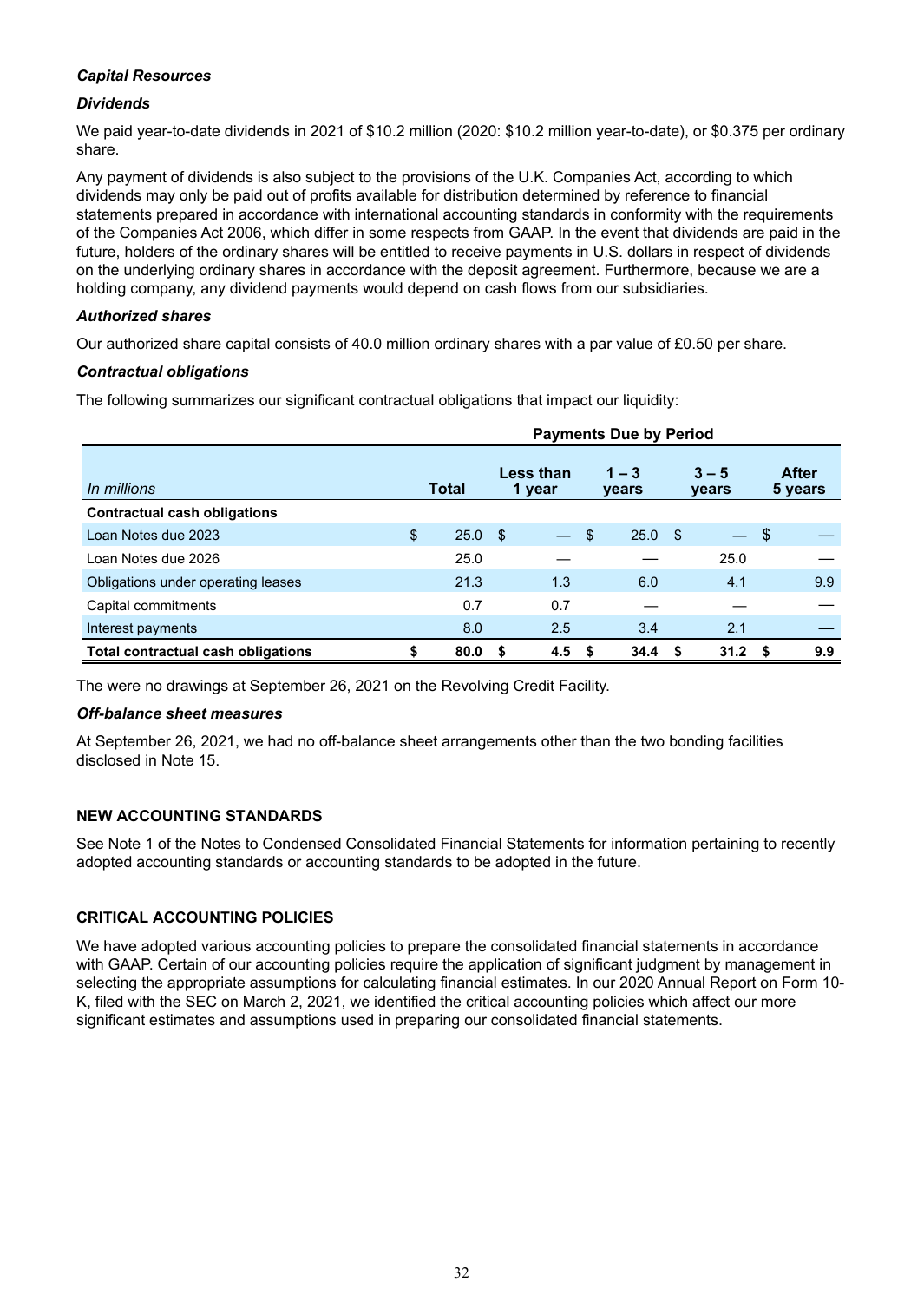#### **Item 3. Quantitative and qualitative disclosures about market risk**

There have been no material changes in our market risk during the first nine months ended September 26, 2021. For additional information, refer to Item 7A of our 2020 Annual Report on Form 10-K, filed with the SEC on March 2, 2021.

#### **Item 4. Controls and Procedures**

#### *Evaluation of Disclosure Controls and Procedures*

We maintain a system of disclosure controls and procedures designed to provide reasonable assurance as to the reliability of our published financial statements and other disclosures included in this report. Our management evaluated, with the participation of our Chief Executive Officer and our Chief Financial Officer, the effectiveness of the design and operation of our disclosure controls and procedures as of the end of the quarter ended September 26, 2021, pursuant to Rule 13a-15(b) of the Securities Exchange Act of 1934 (the "Exchange Act"). Based upon their evaluation, our Chief Executive Officer and our Chief Financial Officer concluded that our disclosure controls and procedures were effective, at a reasonable assurance level, as of the quarter ended September 26, 2021, to ensure that information required to be disclosed by us in the reports we file or submit under the Exchange Act is recorded, processed, summarized and reported, within the time periods specified in the Securities and Exchange Commission's rules and forms, and to ensure that information required to be disclosed by us in the reports we file or submit under the Exchange Act is accumulated and communicated to our management, including our principal executive and principal financial officers, as appropriate to allow timely decisions regarding required disclosures.

#### *Changes in Internal Control over Financial Reporting*

There was no change in our internal control over financial reporting (as defined in Rules 13a-15(f) and 15d-15(f) under the Exchange Act) that occurred during the quarter and year-to-date period ended September 26, 2021, that has materially affected, or is reasonably likely to materially affect, our internal control over financial reporting.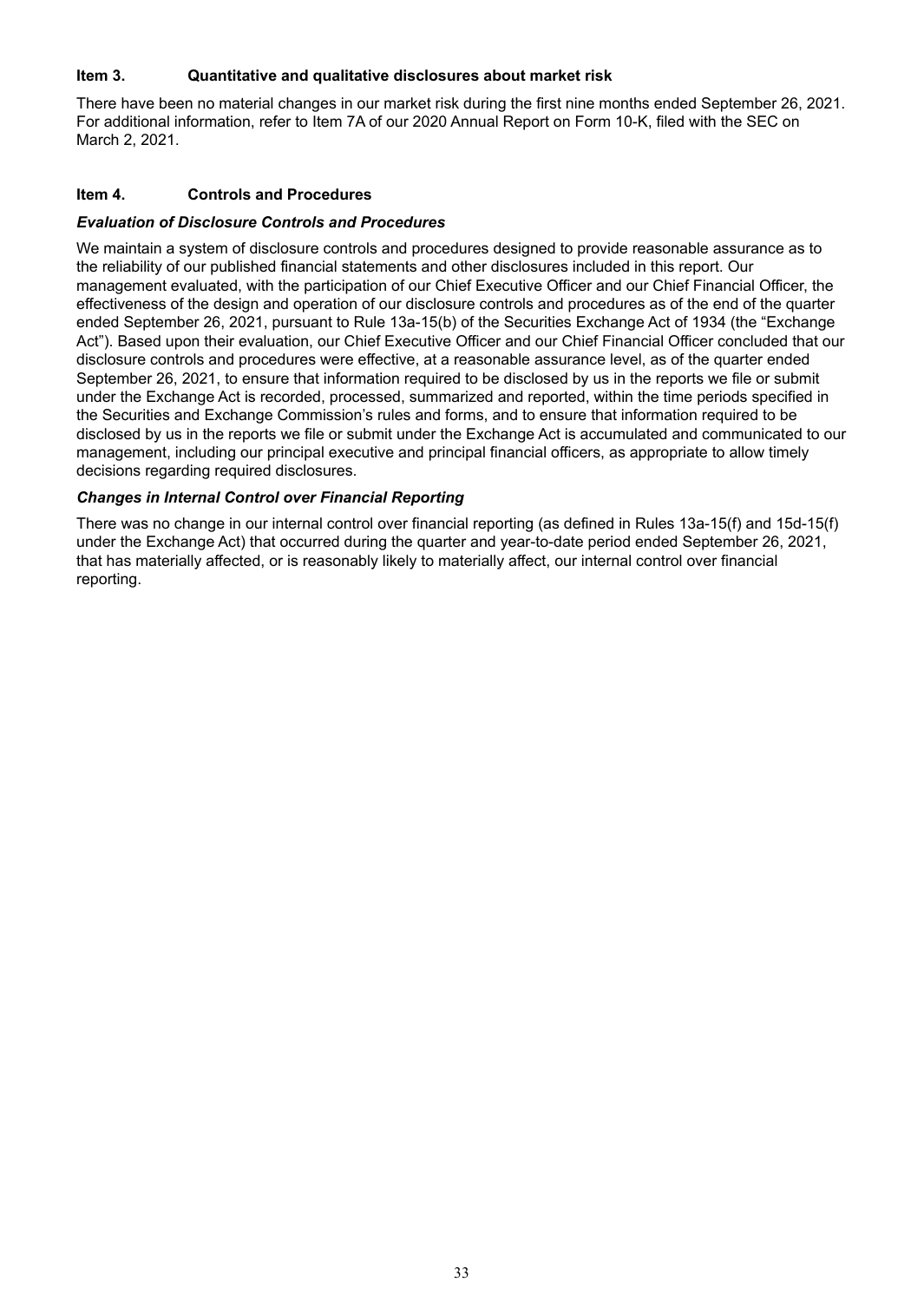## **PART II - OTHER INFORMATION**

#### **Item 1. Legal Proceedings**

The Company is a defendant in various lawsuits and is subject to various claims that arise in the normal course of business, the most significant of which are summarized in Note 15 (commitments and contingencies) to the consolidated financial statements in ITEM 1. In the opinion of management, the likelihood that the ultimate disposition of these matters will have a material adverse impact is remote.

#### **Item 1A. Risk Factors**

There have been no material changes from the risk factors previously disclosed in Item 1A. of our 2020 Annual Report on Form 10-K.

#### **Item 2. Unregistered Sales of Equity Securities and Use of Proceeds**

Not applicable.

#### **Item 6. Exhibits**

- 31.1 [Certification Required by Rule 13a-14\(a\) or 15d-14\(a\) under the Securities Exchange Act of 1934-Alok](wurl://docs.v1/doc:eaadc5d76bed4576a42b4f3eb546ac42)  **[Maskara](wurl://docs.v1/doc:eaadc5d76bed4576a42b4f3eb546ac42)**
- 31.2 [Certification Required by Rule 13a-14\(a\) or 15d-14\(a\) under the Securities Exchange Act of 1934-](wurl://docs.v1/doc:6459dee9eee9492499c9a02d9d3c4d95) [Heather Harding](wurl://docs.v1/doc:6459dee9eee9492499c9a02d9d3c4d95)
- 32.1 Certification Pursuant to Section 906 of the Sarbanes-Oxley Act of 2002 (Subsections (a) and (b) of [Section 1350, Chapter 63 of Title 18, United States Code\)-Alok Maskara](wurl://docs.v1/doc:c4ef9033cd424d93b29b702b2f52d75f)
- 32.2 [Certification Pursuant to Section 906 of the Sarbanes-Oxley Act of 2002 \(Subsections \(a\) and \(b\) of](wurl://docs.v1/doc:5891a06ac6f1438fa624df04e4b00005)  [Section 1350, Chapter 63 of Title 18, United States Code\)-Heather Harding](wurl://docs.v1/doc:5891a06ac6f1438fa624df04e4b00005)
- 101 The financial statements from the Company's Interim Report on Form 10-Q for the quarter and year ended ended September 26, 2021, formatted in XBRL: (i) Condensed Consolidated Statements of Income, (ii) Condensed Consolidated Statements of Comprehensive Income, (iii) Condensed Consolidated Balance Sheets, (iv) Condensed Consolidated Statements of Cash Flows, (v) Condensed Consolidated Statements of Changes in Equity, and (vi) Notes to Condensed Consolidated Financial Statements, tagged as blocks of text and including detailed tags.